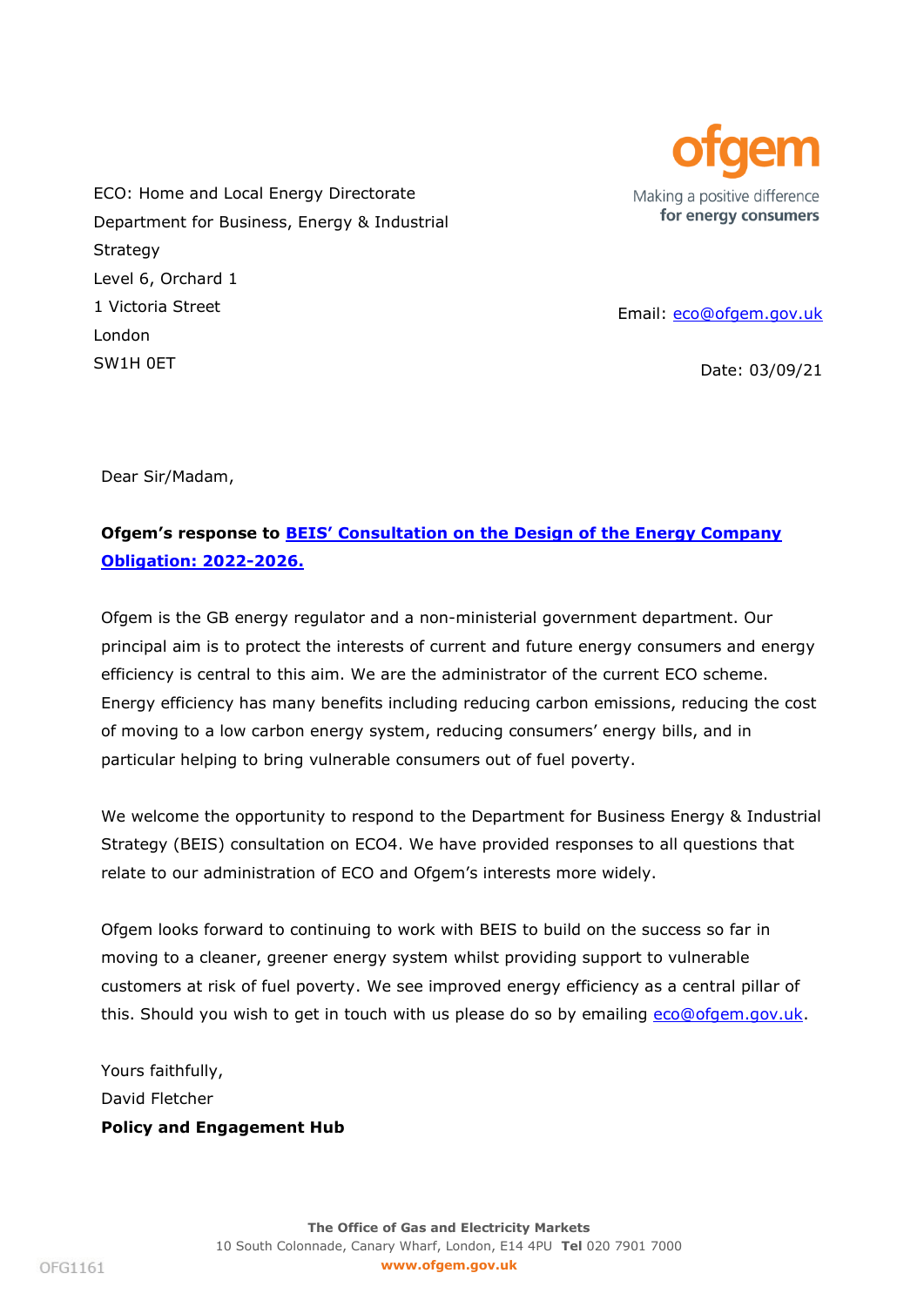## **ECO4 BEIS consultation questions with Ofgem responses**

| 1. | Do you agree with removing the supplier obligation threshold when a buy-out         |
|----|-------------------------------------------------------------------------------------|
|    | mechanism is introduced and retaining the current thresholds, for when a            |
|    | supplier becomes obligated, in the meantime?                                        |
|    | We agree with maintaining the current thresholds in the absence of a buy-out        |
|    | mechanism. A buy-out mechanism is necessary for the removal of thresholds, as       |
|    | smaller suppliers would otherwise face disproportionate costs and administrative    |
|    | burdens. Once a buy-out mechanism is introduced we agree with the proposal to       |
|    | remove the thresholds.                                                              |
|    | For the purposes of administration, any increase in the number of obligated         |
|    | suppliers via the lowering or removal of thresholds is likely to proportionally     |
|    | increase the level of compliance activity we must undertake, resulting in similarly |
|    | increased costs in our administration of the scheme.                                |
| 2. | Do you agree with the proposal to reduce the current supplier allowance             |
|    | approach at the start of ECO4, before a buy-out mechanism could be introduced?      |
|    | We continue to endorse the supplier allowance approach as an interim measure        |
|    | before the introduction of the buy-out. The supplier allowance has proved to be     |
|    | relatively simple to administer and has made the marginal cost of delivering new    |
|    | measures fairer for smaller suppliers.                                              |
|    | From an administrative perspective, we do not have a strong view on reducing the    |
|    | current supplier allowance. A reduction of the supplier allowance would not be      |
|    | difficult to administer, as it does not affect how many suppliers are obligated or  |
|    | the delivery of scheme obligations $-$ it only affects how that obligation is       |
|    | distributed amongst suppliers.                                                      |
|    | Reducing the allowance could help to reduce market distortions, although the        |
|    | imposition of ECO and other such schemes that are paid for through energy bills     |
|    | are market distortions in themselves. Within this context it is worth reiterating   |
|    | that reducing the allowance too much without any compensatory measures could        |
|    | redistribute the obligation in a way that may unduly impact smaller suppliers -     |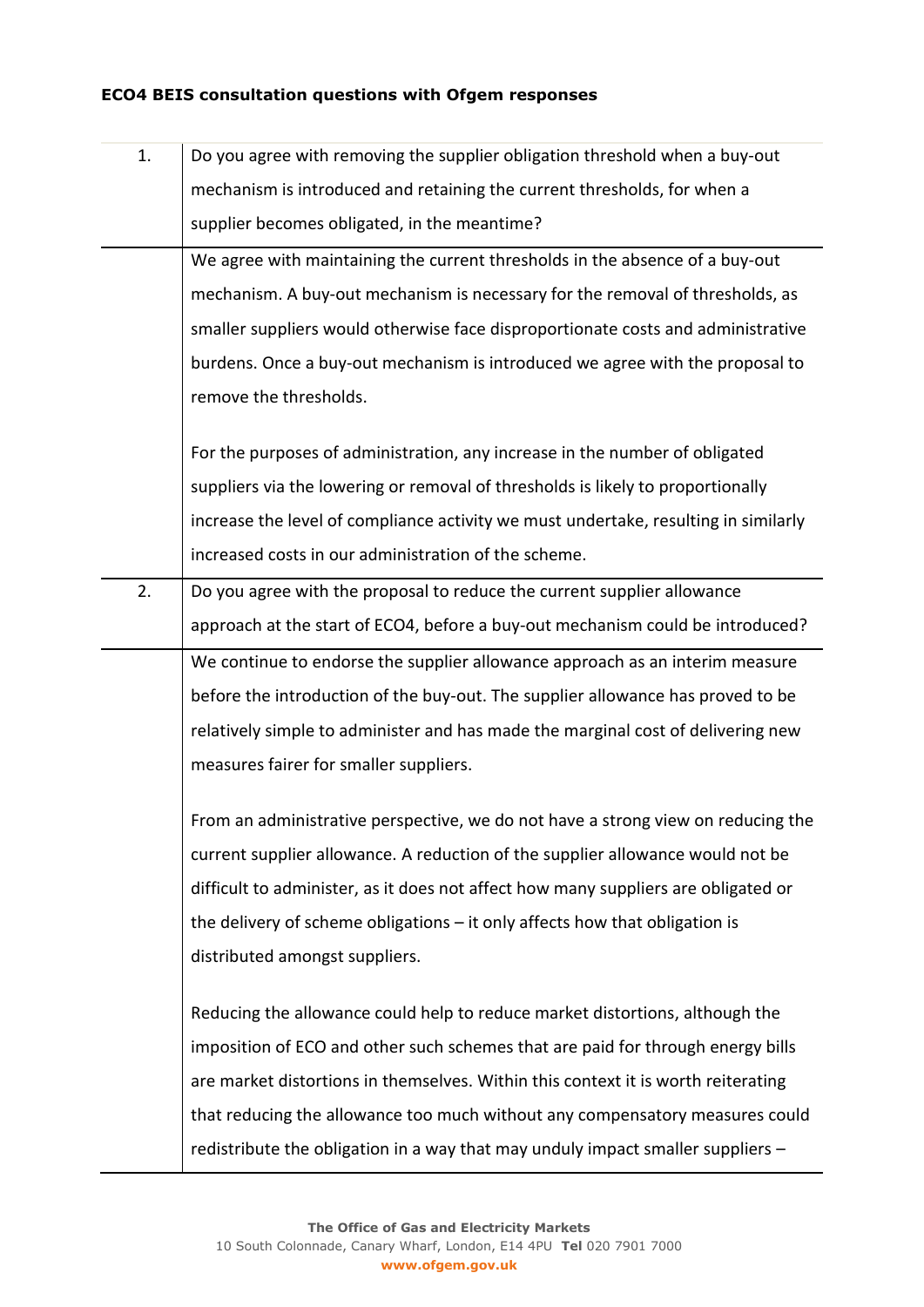|    | according to Table 3, the 50% reduction in the allowance would lead to a nearly                 |
|----|-------------------------------------------------------------------------------------------------|
|    | 19 fold increase in the share of the obligation for a supplier with a 720 gwh total             |
|    | gas supply. BEIS should consider the impacts of this change as they look to fine-               |
|    | tune the specifics of their approach with the issue of the supplier allowance.                  |
| 3. | How feasible would it be for suppliers to pass on a greater share of obligation                 |
|    | costs onto gas prices rather than electricity during ECO4 or beyond?                            |
|    | We have no issue with this proposal in principle. However, it's worth noting that               |
|    | Ofgem currently have no way of influencing or controlling how scheme costs are                  |
|    | passed onto customers.                                                                          |
|    | The way that ECO costs are passed through to bills can incentivise or                           |
|    | disincentivise certain behaviours that are important for the government's                       |
|    | legislative target of reaching net zero by 2050. <sup>1</sup> As part of the transition to low- |
|    | carbon heating there is likely to be a shift in the use of electricity so it should be          |
|    | considered how the distribution of scheme costs could support this. We would be                 |
|    | supportive of government reviewing how ECO costs are allocated to ensure that                   |
|    | their approach is aligned with government's broader decarbonisation objectives,                 |
|    | whether this is through greater allocation onto gas bills or through alternative                |
|    | approaches such as taxation.                                                                    |
| 4. | How feasible would it be for suppliers to recover costs of obligation exclusively               |
|    | from gas customers during ECO4 or beyond?                                                       |
|    | Our thoughts on this proposal are similar to our thoughts on Question 3. BEIS                   |
|    | should carefully review the distributional impact on consumers of such a move                   |
|    | given the smaller coverage of gas compared to electricity. Beyond that, we think                |
|    | suppliers would be best able to comment about the feasibility of completely                     |
|    | transferring the costing of the scheme to gas bills.                                            |
| 5. | Do you agree with our proposal of not introducing the new mechanism to protect                  |
|    | the ECO target under ECO4 when a supplier ceases to trade and its obligation                    |
|    | target is not met?                                                                              |
|    | We agree with not introducing the new mechanism to protect the ECO target                       |
|    | when a supplier ceases to trade. Such a mechanism would be disruptive and                       |

<sup>1</sup> This target was enshrined into law in the 'The Climate Change Act 2008 (2050 Target Amendment) Order 2019'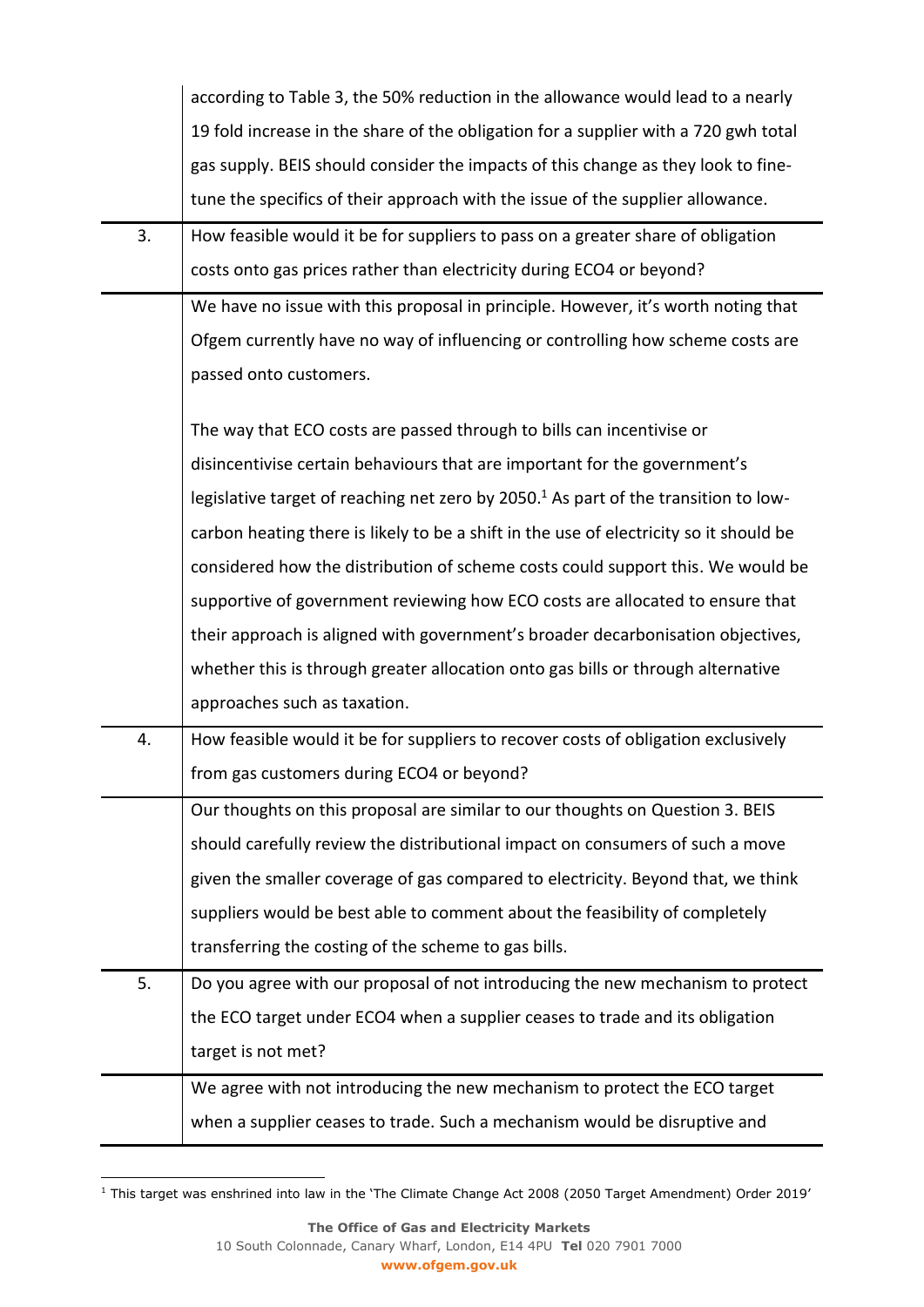| costly to administer mid-phase each time a supplier exits the market.             |
|-----------------------------------------------------------------------------------|
| Redistributing obligations amongst other suppliers mid-scheme would be difficult  |
| to work out fairly in practice given the obligation is divided across phases with |
| new suppliers potentially joining at the start of each, and it would increase     |
| uncertainty making it more difficult for suppliers to plan their delivery.        |
| Redistributing towards the end of the scheme would increase the risk of supplier  |
| non-compliance at final determination.                                            |

Under ECO3 we have so far only seen relatively small suppliers cease to trade, and the size of the lost obligation is a very small proportion of the total. Given this and the above challenges we and suppliers would face, the relative benefit of introducing the new mechanism seems very small.

6.  $\Box$  Do you agree with the proposal to (a) introduce a buy-out mechanism, to enable smaller suppliers to participate under ECO without disproportionate costs to them (subject to primary legislation); and (b) do you agree that the use of buy-out should be optional for all suppliers?

a) We agree with this proposal, especially if obligation thresholds are to be removed in the future. If obligation thresholds were removed and small suppliers were obligated under ECO, they would be affected disproportionately in terms of costs compared to the larger suppliers, and would have a smaller customer base to recoup the costs from. It's worth noting that the large increase in the number of obligated suppliers will also increase Ofgem's administrative work.

The buy-out mechanism allows smaller suppliers to become obligated, removing the market distortions around the larger suppliers being obligated and smaller suppliers not, without the smaller suppliers being disproportionately impacted by delivery against their ECO4 obligations. Furthermore, if suppliers choose to deliver their obligations through the buy-out mechanism, we expect this would also significantly decrease Ofgem's administrative work.

b) We agree that the use of the buy-out mechanism should be optional for all suppliers. Excluding larger suppliers from the buy-out mechanism could be seen as giving some suppliers an advantage over others, while smaller suppliers should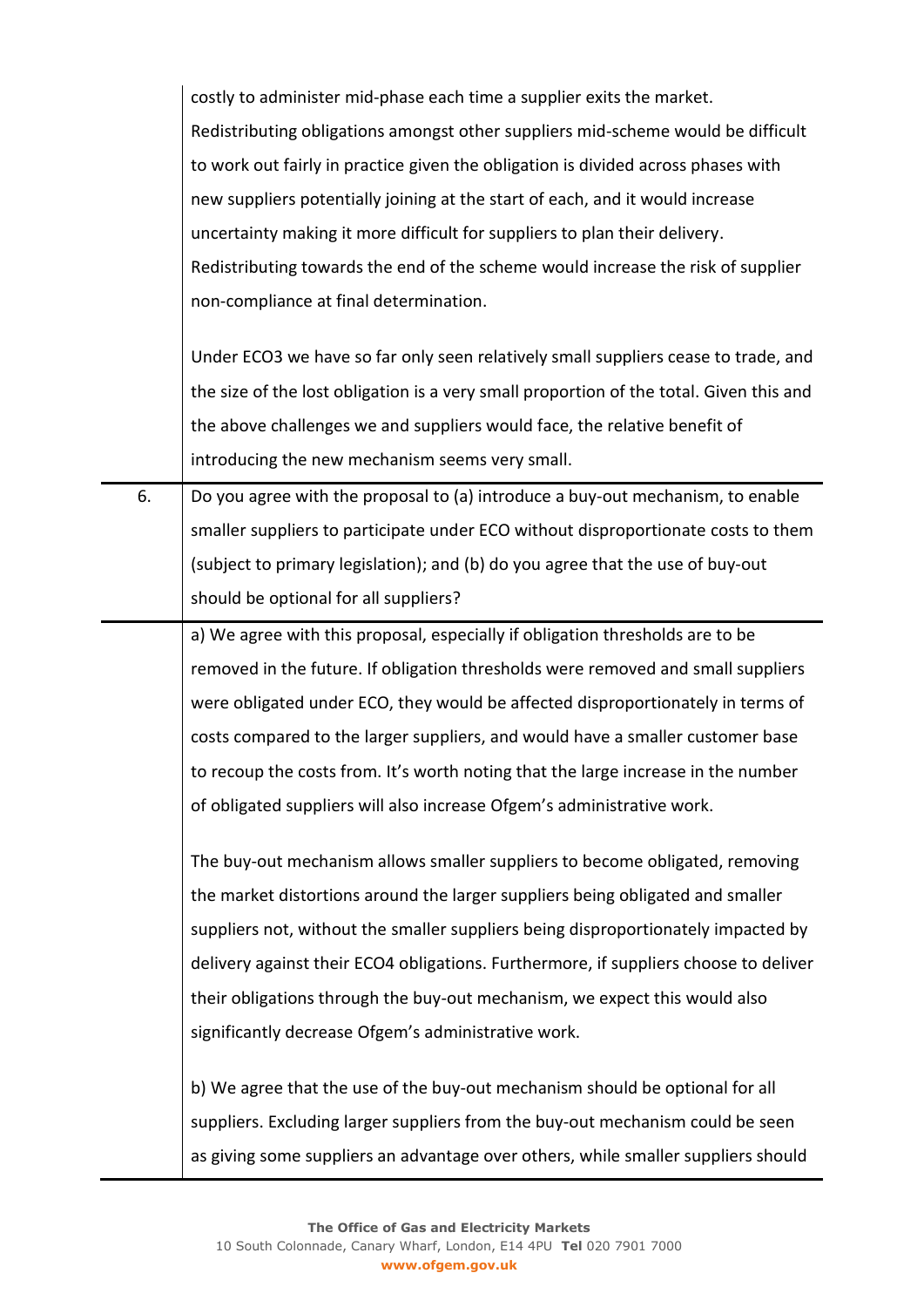|    | also be able to meet their obligation through delivering energy efficiency                                                                                                                                                                                |
|----|-----------------------------------------------------------------------------------------------------------------------------------------------------------------------------------------------------------------------------------------------------------|
|    | measures if they wish to do so.                                                                                                                                                                                                                           |
| 7. | Do you agree that the buy-out pot should be used to deliver energy efficiency                                                                                                                                                                             |
|    | measures?                                                                                                                                                                                                                                                 |
|    | We agree that the buy-out pot should be used to deliver energy efficiency                                                                                                                                                                                 |
|    | measures, as the main objective of the scheme is to improve the energy efficiency                                                                                                                                                                         |
|    | for fuel poor households living in the least efficient homes. However, how this is                                                                                                                                                                        |
|    | achieved in practice needs to be carefully considered and planned, with a clear                                                                                                                                                                           |
|    | process in place.                                                                                                                                                                                                                                         |
|    | We note our experience in this area, and Ofgem looks forward to working closely                                                                                                                                                                           |
|    | with BEIS to help develop and shape workable buy-out options. However,, to be                                                                                                                                                                             |
|    | able to comment on Ofgem's ability to administer a buy-out mechanism, we                                                                                                                                                                                  |
|    | would require clarification on:                                                                                                                                                                                                                           |
|    | Whether BEIS intend Ofgem to be responsible for collection of the buy-<br>out funds<br>Who BEIS intend to be responsible for administration and spending of the<br>buy-out fund<br>Who would be responsible for delivering the energy efficiency measures |
|    | How this would be determined                                                                                                                                                                                                                              |
| 8. | Do you agree that all suppliers should be able to use the buy-out mechanism                                                                                                                                                                               |
|    | using a sliding scale approach?                                                                                                                                                                                                                           |
|    | We agree that all suppliers should be able to use the buy-out mechanism                                                                                                                                                                                   |
|    | provided that suitable caps are in place. The sliding scale and caps are very                                                                                                                                                                             |
|    | important as ECO is a delivery scheme. It is imperative that the scale is set at a                                                                                                                                                                        |
|    | level that meets the objective of overcoming any potential market distortion                                                                                                                                                                              |
|    | between obligated and non-obligated suppliers whilst avoiding disproportionate                                                                                                                                                                            |
|    | administrative burden for smaller suppliers. Therefore, any cap should be set at                                                                                                                                                                          |
|    | level that is sufficiently high to allow the smaller suppliers to utilise the buy-out                                                                                                                                                                     |
|    | mechanism for their whole obligation to avoid the administration costs of                                                                                                                                                                                 |
|    | delivering a proportion of their obligation to a small number of customers.                                                                                                                                                                               |
|    | It should be noted that allowing the larger suppliers to use the buy-out                                                                                                                                                                                  |
|    | mechanism could reduce delivery certainty for the supply chain and could possibly                                                                                                                                                                         |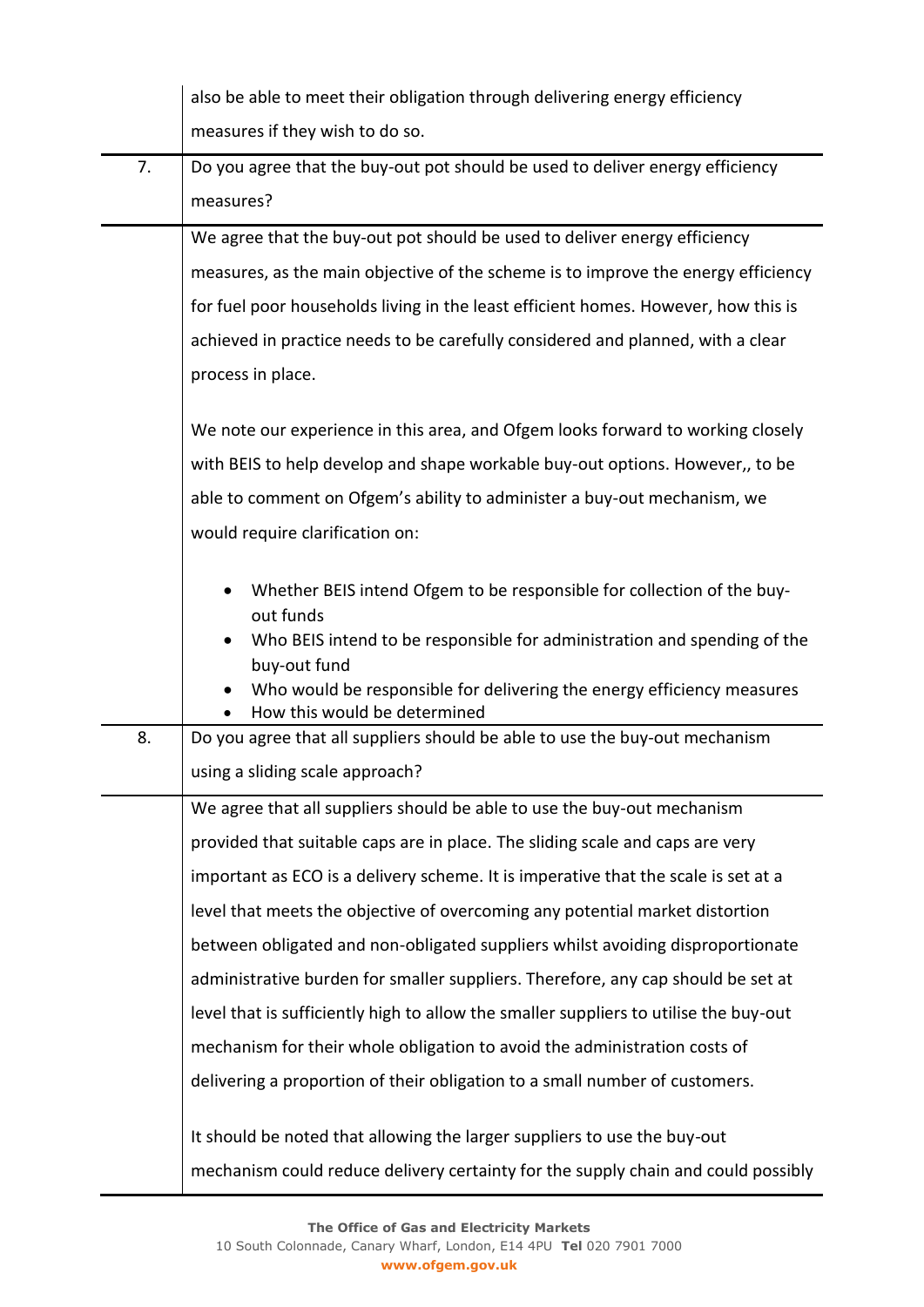|     | lead to fewer energy efficiency measures overall being installed in low income      |
|-----|-------------------------------------------------------------------------------------|
|     | households, depending on how the buy-out fund is used. Consideration could be       |
|     | given to making the buy-out more expensive or less attractive to suppliers than     |
|     | delivering energy efficiency measures, to reduce the incentive for not delivering   |
|     | obligations through energy efficiency measures. Alternatively, incentives could be  |
|     | put in place to encourage delivery of energy efficiency measures.                   |
| 9.  | If a sliding scale was used, do you agree that the proposed potential buy-out caps  |
|     | above are set at the right level?                                                   |
|     | We agree with the proposed buy-out caps.                                            |
| 10. | Do you think that very small suppliers with;                                        |
|     |                                                                                     |
|     | (a) 1,000 customer accounts or below, regardless of their supply volumes, should    |
|     | not be obligated (option 1 in table 4); OR                                          |
|     | (b) do you think suppliers with less than 5,000 customer accounts, with supply      |
|     | volumes of 66GWh gas and 18 GWh electricity should not be obligated (Option 2       |
|     | in table 4)?                                                                        |
|     | b (Option 2 in table 4) would obligate fewer suppliers and have a smaller impact    |
|     | on Ofgem's administrative burden. However, we would like to understand why          |
|     | there is both a supply volume and customer account threshold for this option but    |
|     | only a customer number threshold for a (Option 1 in table 4). Having both           |
|     | thresholds would ensure only suppliers with a sufficiently large supply amount      |
|     | would be obligated, with a large enough customer base to recoup costs from (if      |
|     | Option 1 was chosen). Therefore, our preference would be for b (Option 2 in table   |
|     | 4).                                                                                 |
| 11. | Do you agree that (a) an approach using published prices reported by suppliers on   |
|     | ECO delivery and administration costs would be appropriate to set the buy-out       |
|     | price on an annual basis ahead of the buy-out 'window'?                             |
|     |                                                                                     |
|     | (b) Please suggest any alternative approaches.                                      |
|     | We agree with the approach to use published prices reported by suppliers to set     |
|     | the buy-out price on an annual basis. The buy-out price must be as up to date and   |
|     | representative as possible of the delivery and administration costs of suppliers on |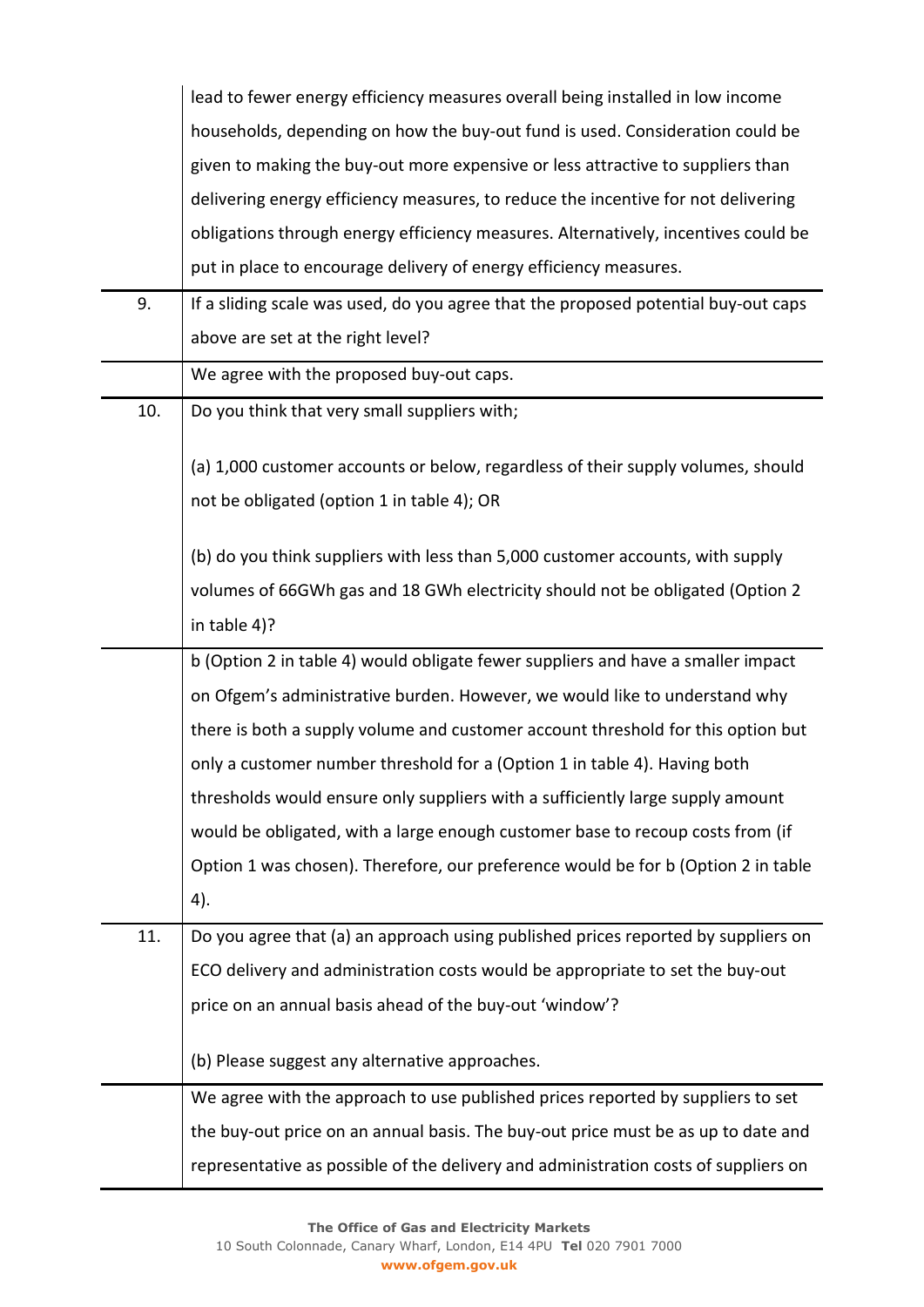|     | ECO in order to set a buy-out price equivalent to delivering energy efficiency     |
|-----|------------------------------------------------------------------------------------|
|     | measures, and not disadvantage larger suppliers.                                   |
| 12. | Do you agree that suppliers should decide on whether to buy-out or not during a    |
|     | 'decision window' which is prior to the start of the next obligation phase?        |
|     | We agree with this proposal and it is likely to be the simplest approach for the   |
|     | administrator of the buy-out fund. A buy-out window would allow the                |
|     | administrator to process requests once per phase rather than sporadically          |
|     | throughout the obligation period. It would also be beneficial to any body          |
|     | responsible for administering or using the buy-out fund to have certainty of the   |
|     | amount of money in the buy-out fund prior to the annual phase.                     |
| 13. | Do you agree that suppliers can only choose to buy-out their next obligation       |
|     | phase?                                                                             |
|     | As above, we agree with this proposal and it is the simplest administrative        |
|     | approach for the administrator of the buy-out fund.                                |
| 14. | Do you agree with our proposal to allow up to 10% ECO3 delivery to be carried      |
|     | over into the ECO4 scheme (with the exception of oil and LPG fuelled heating       |
|     | systems)?                                                                          |
|     | We agree with the proposal to allow 10% ECO3 delivery to be carried over into      |
|     | ECO4. Allowing an amount of carry-over is essential for supply chain continuity    |
|     | and supplier compliance during the transition from ECO3 to ECO4. Throughout        |
|     | ECO3, we have encouraged suppliers to consider over-delivery of their obligations  |
|     | to minimise the risk of under-delivery should we reject measures based on non-     |
|     | compliance. Carry-over will allow suppliers to use their overspend to help meet    |
|     | their ECO4 obligation.                                                             |
|     | We agree that the cap of 10% is appropriate and recognise the intention to         |
|     | maximise the impact of the reformed ECO4 scheme. However, we note this is          |
|     | lower than historical carry-over which has ranged up to 20%. There are benefits to |
|     | having a larger carry-over allowance and bringing forward delivery as it may move  |
|     | people out of fuel poverty sooner. Furthermore, using a fixed percentage cap may   |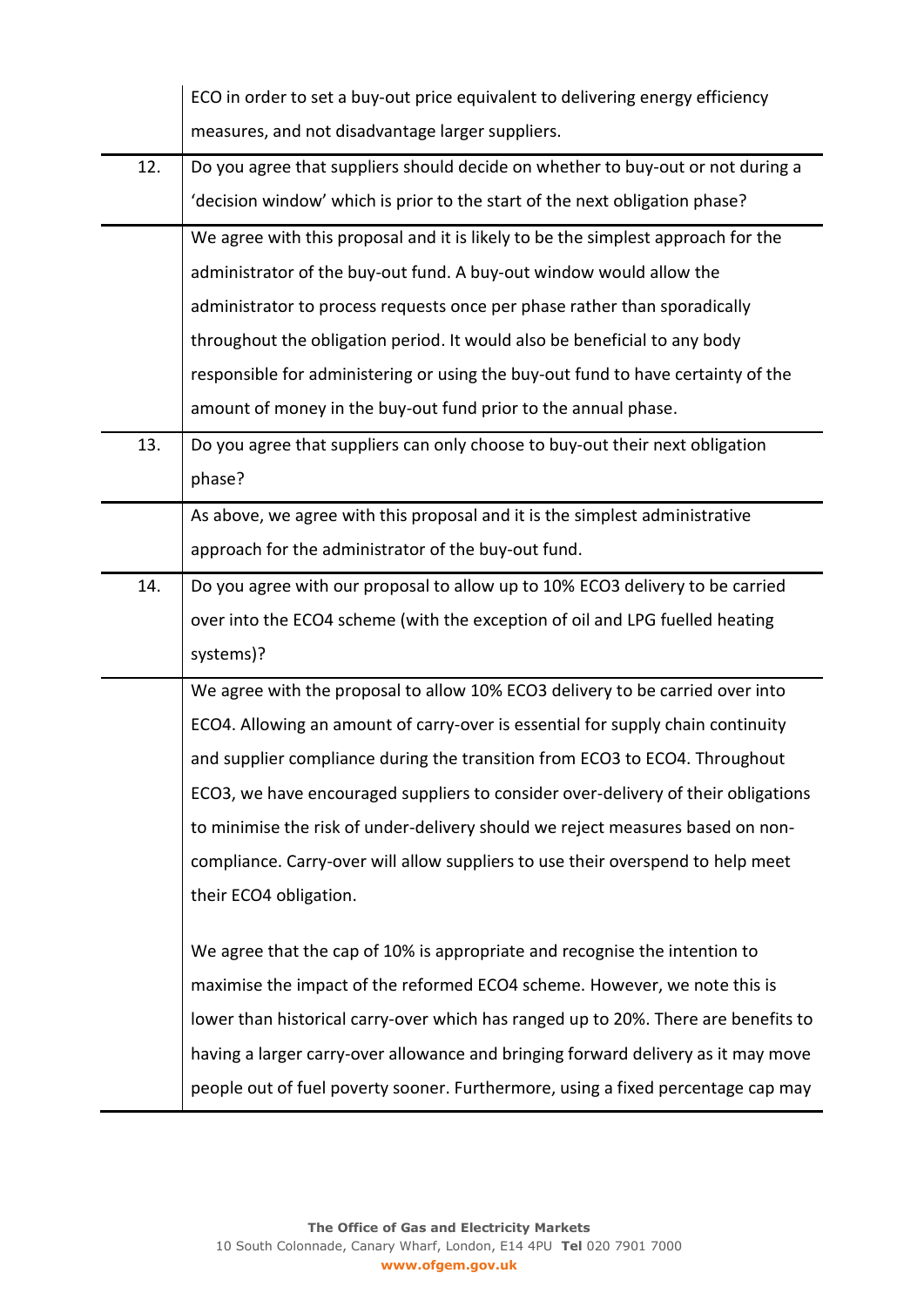disadvantage growing suppliers whilst benefiting larger suppliers who may be losing customers, which could be distortive under ECO4.

We understand why BEIS view excluding measures relating to oil and LPG fuelled heating systems as desirable, in line with the decarbonisation and net zero objectives of ECO4. However, we would like to raise that excluding specific measures from carry-over and therefore adopting the approach of carrying over individual measures, could significantly increase Ofgem's administrative work relating to carry-over. We also expect the likelihood of oil and LPG fuelled heating system measures being carried-over to be very low, and not excluding them from carry-over is not going to be an incentive to deliver these measures late in ECO3.

Administratively, carry-over creates additional work for Ofgem. Notification volumes are typically lower in the run up to a scheme closedown, but with the option of carry-over, there may be less of a reduction. Alongside processing sustained volumes of notifications, Ofgem will also be managing the closure of the existing scheme and making decisions on all remaining measures.

We anticipate sustained volumes are likely, despite the Covid-19 outbreak. Suppliers are aiming to mitigate the risk of under-delivery, uncertainty about when ECO4 will begin and they will not have to meet minimum requirements as they have to under ECO4.

A key consideration is whether specific measures are carried over, as discussed previously. If the approach of carrying over individual measures is adopted, we may need suppliers to nominate measures to carry-over, ensure these meet specific ECO3 and ECO4 criteria, transfer these over from ECO3 to ECO4 and recalculate sub-obligations for ECO4. We also understand from discussions with BEIS that there may be a cap on certain carried over measures. Therefore, carrying over individual, specific measures would greatly increase Ofgem's administrative burden. Our preferred option would be to carry-over a proportion of the obligation rather than measures, and this would be far simpler to administer. However, if necessary, we will work with suppliers to agree and prioritise the measures they intend to carry over.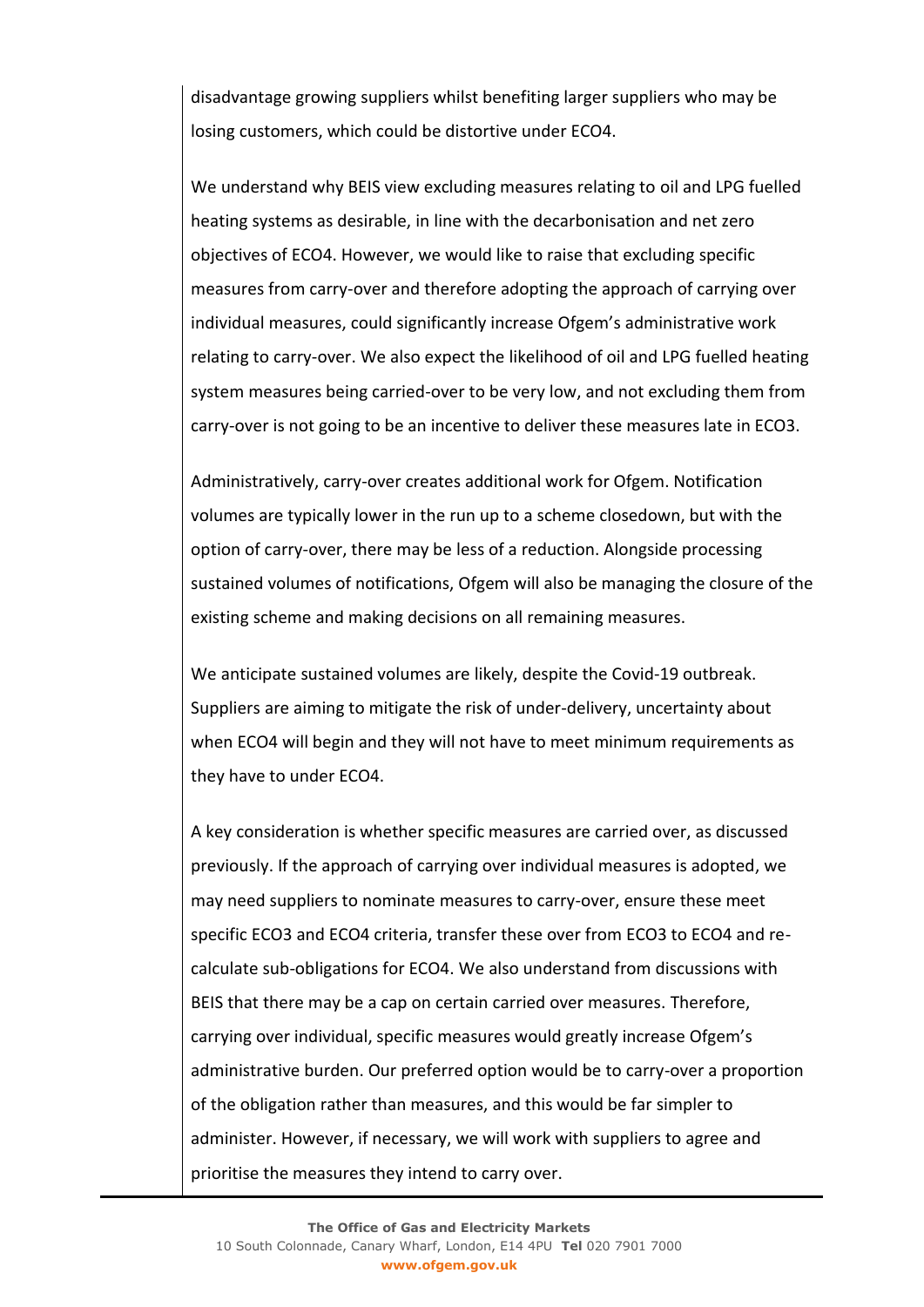| 15. | Do you agree with our methodology for converting ECO3 bill savings into ECO4 bill     |
|-----|---------------------------------------------------------------------------------------|
|     | savings?                                                                              |
|     | We agree with the methodology for converting ECO3 bill savings into ECO4 bill         |
|     | savings. Converting ECO3 deemed scores into ECO4 bill savings would place a very      |
|     | large administrative burden on Ofgem. The proposed method is much simpler.            |
| 16. | Should the ECO3 average cost per £ of lifetime bill savings be taken from the ECO3    |
|     | Impact Assessment or the published energy efficiency statistics?                      |
|     | Please explain your answer.                                                           |
|     | We think the published energy efficiency statistics should be used, because these     |
|     | will be more up to date than those taken from the ECO3 Impact Assessment, and         |
|     | therefore provide a more accurate figure for the ECO3 average cost per £ of           |
|     | lifetime bill savings at the time the measures were installed.                        |
| 17. | Is carry-under needed to mitigate the risk of suppliers failing to meet their ECO3    |
|     | obligations?                                                                          |
|     | Under normal circumstances it would be expected for suppliers to fulfil their         |
|     | obligation. The Covid-19 pandemic has proven disruptive and this should be taken      |
|     | into account when deciding upon whether to introduce carry-under. The                 |
|     | introduction of new standards should also be considered.                              |
|     | Despite the pandemic, however, analysis shows that most obligated energy              |
|     | suppliers are on track to deliver their obligation and that the industry has capacity |
|     | to deliver more than is currently projected. This will allow those suppliers not      |
|     | currently on track to contract enough to deliver against their targets. This should   |
|     | also be considered.                                                                   |
|     | Ofgem would also like to highlight that introducing carry-under would be a            |
|     | separate legislative change from ECO4 and would require a parallel, earlier           |
|     | programme of delivery working on the amendment to the ECO3 Order. We look             |
|     | forward to an early decision and continuing to work closely with BEIS going           |
|     | forward.                                                                              |
| 18. | Do you agree with the proposed cap of 10% and penalty rate of a 1.1 multiplier if     |
|     | carry-under is implemented?                                                           |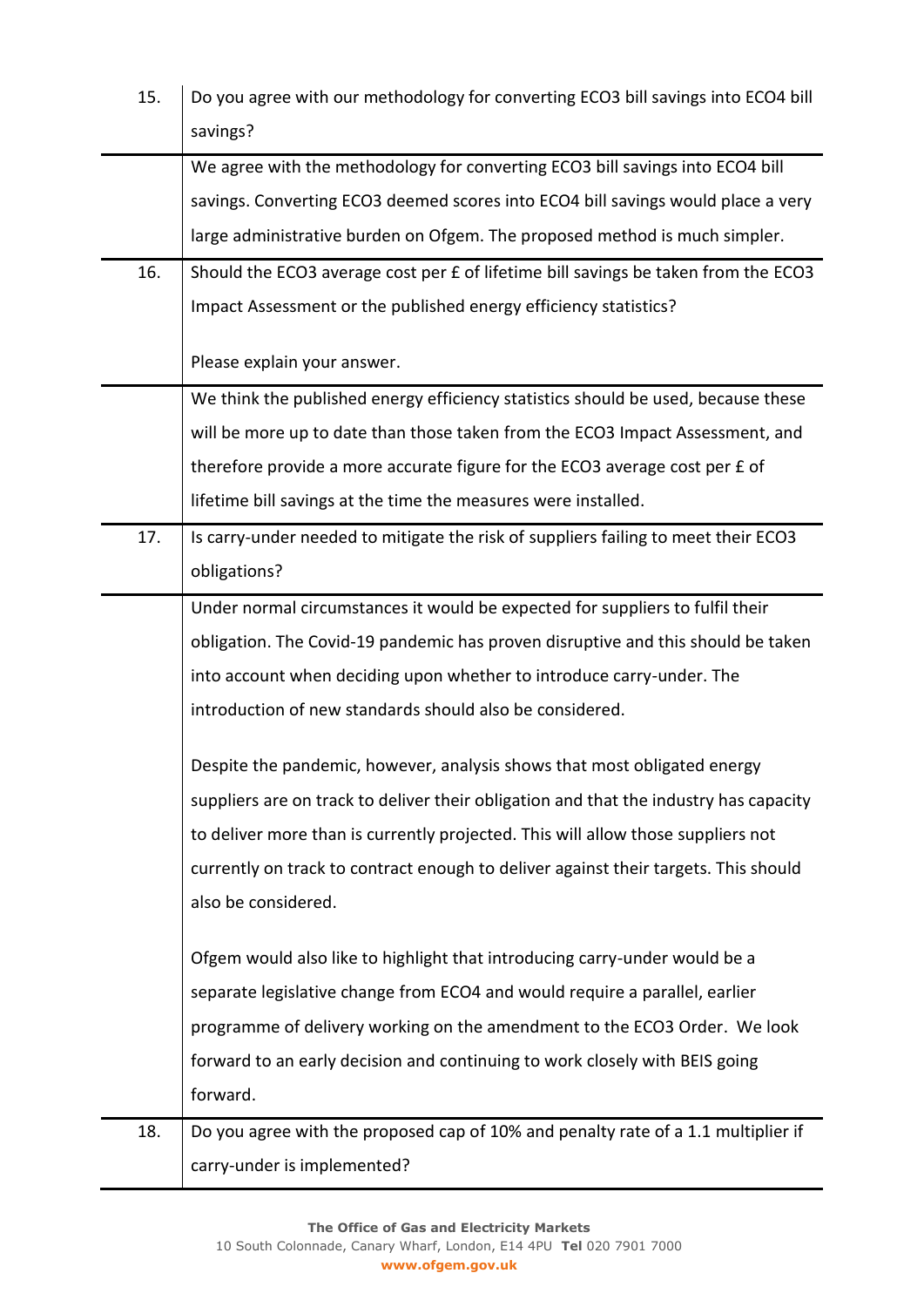|     | Following on from our previous comment, if carry-under is introduced we agree         |
|-----|---------------------------------------------------------------------------------------|
|     | that it should be limited to 10% of a supplier's obligation and penalised. A 10%      |
|     | penalty seems balanced.                                                               |
| 19. | If carry-under is implemented, do you agree with our proposal for the ECO3            |
|     | average cost per £ of lifetime bill savings to be 31p, taken from the ECO3 Impact     |
|     | Assessment?                                                                           |
|     | The final ECO3 Impact Assessment includes the estimated additional costs for          |
|     | delivering measures that adhere to the improved PAS 2030:2019 and PAS                 |
|     | 2035:2019 standards, however it remains an estimate. Ideally, costs based on          |
|     | actual data would be preferable, and although the timing means that little data       |
|     | that reflects these updated standards will be available to support an alternative     |
|     | approach, as much of it should be utilised as possible. An assessment of the          |
|     | strength of the data available on costs per £ of lifetime bill savings for PAS        |
|     | 2030:2019 / 2035:2019 measures should be made closer to the decision point,           |
|     | and if that is satisfactory then it should be used instead of the final ECO3 Impact   |
|     | Assessment.                                                                           |
| 20. | Do you agree with our proposal for early delivery during any potential gap            |
|     | between schemes?                                                                      |
|     | We agree with the proposal that any measures installed from 1 April 2022 could        |
|     | be eligible on the scheme.                                                            |
|     | However, we note that the same reasons that will lead to a gap between the            |
|     | schemes, ie the late development of a decision on the consultation and the            |
|     | finalising of legislation, will also result in Ofgem being unable to produce final    |
|     | guidance for 1 April 2022. Ofgem can only produce draft guidance after BEIS has       |
|     | published its consultation response. We will seek to work on this in advance of       |
|     | BEIS' publication, but without completing our own administrative consultation         |
|     | (also dependent on there being policy certainty and decisions in the public           |
|     |                                                                                       |
|     | domain) it is likely that it will require updates s where there are policy changes or |
|     | areas that are identified for improvement following stakeholder feedback. As          |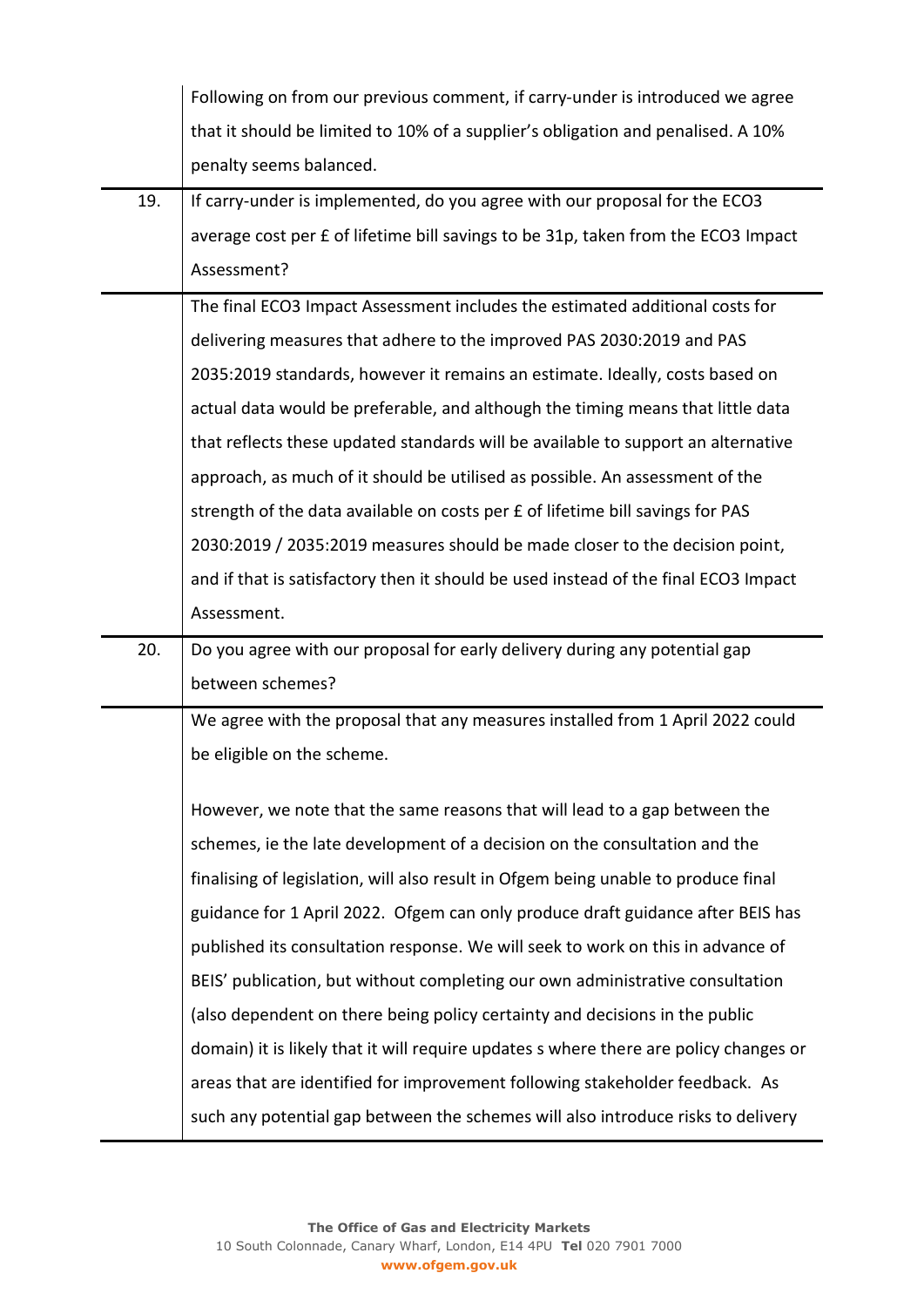|     | of ECO4 measures during this time as a result of delays to the development of                                                                                                                                                                                                                                                                                                                                                                                                                                                                                                                                                                                                          |
|-----|----------------------------------------------------------------------------------------------------------------------------------------------------------------------------------------------------------------------------------------------------------------------------------------------------------------------------------------------------------------------------------------------------------------------------------------------------------------------------------------------------------------------------------------------------------------------------------------------------------------------------------------------------------------------------------------|
|     | Ofgem's administration.                                                                                                                                                                                                                                                                                                                                                                                                                                                                                                                                                                                                                                                                |
| 21. | Do you agree that ECO should target SAP band D, E, F and G homes?                                                                                                                                                                                                                                                                                                                                                                                                                                                                                                                                                                                                                      |
|     | We agree with the proposal for ECO to target SAP band D, E, F and G homes.                                                                                                                                                                                                                                                                                                                                                                                                                                                                                                                                                                                                             |
|     | Targeting fuel poor households within the least energy efficient homes is in line                                                                                                                                                                                                                                                                                                                                                                                                                                                                                                                                                                                                      |
|     | with the policy objective of the ECO4 scheme to support a fair transition to net                                                                                                                                                                                                                                                                                                                                                                                                                                                                                                                                                                                                       |
|     | zero.                                                                                                                                                                                                                                                                                                                                                                                                                                                                                                                                                                                                                                                                                  |
| 22. | Do you agree that band F and G homes should be improved to at least a SAP band                                                                                                                                                                                                                                                                                                                                                                                                                                                                                                                                                                                                         |
|     | D, and that band D and E homes should be improved to at least a SAP band C, as a                                                                                                                                                                                                                                                                                                                                                                                                                                                                                                                                                                                                       |
|     | minimum requirement to receive a full project score?                                                                                                                                                                                                                                                                                                                                                                                                                                                                                                                                                                                                                                   |
|     | We agree with this proposal.                                                                                                                                                                                                                                                                                                                                                                                                                                                                                                                                                                                                                                                           |
| 23. | In order to effectively administer this new requirement we will need to engage<br>further with BEIS over the coming months to finalise the process for how the<br>improvement in SAP band will be evidenced pending the outcome of our current<br>ECO4 scoring methodology consultation. This process should give consideration to<br>how to mitigate any potential gaming risks this approach may inadvertently result<br>in. We have discussed evidencing of the improvement in SAP band in chapter 2 of<br>Ofgem's scoring consultation. <sup>2</sup><br>Do you agree to a requirement for a minimum number of private tenure homes in<br>SAP band E, F and G homes to be upgraded? |
|     | We agree with this proposal.                                                                                                                                                                                                                                                                                                                                                                                                                                                                                                                                                                                                                                                           |
|     | Thought should be given to how this minimum requirement will be split across the                                                                                                                                                                                                                                                                                                                                                                                                                                                                                                                                                                                                       |
|     | obligated suppliers over the course of the four years. We require more                                                                                                                                                                                                                                                                                                                                                                                                                                                                                                                                                                                                                 |
|     | information on how BEIS intend to enforce this minimum requirement through                                                                                                                                                                                                                                                                                                                                                                                                                                                                                                                                                                                                             |
|     | the regulations. As flagged within the consultation, these homes may be the most                                                                                                                                                                                                                                                                                                                                                                                                                                                                                                                                                                                                       |
|     | difficult to find so would suppliers be the subject of a penalty for missing this<br>minimum and if so, how and when would this be applied?                                                                                                                                                                                                                                                                                                                                                                                                                                                                                                                                            |
|     |                                                                                                                                                                                                                                                                                                                                                                                                                                                                                                                                                                                                                                                                                        |

<sup>&</sup>lt;sup>2</sup> [Energy Company Obligation \(ECO4\) Consultation: scoring methodology](https://www.ofgem.gov.uk/publications/energy-company-obligation-eco4-consultation-scoring-methodology-part-1) – part 1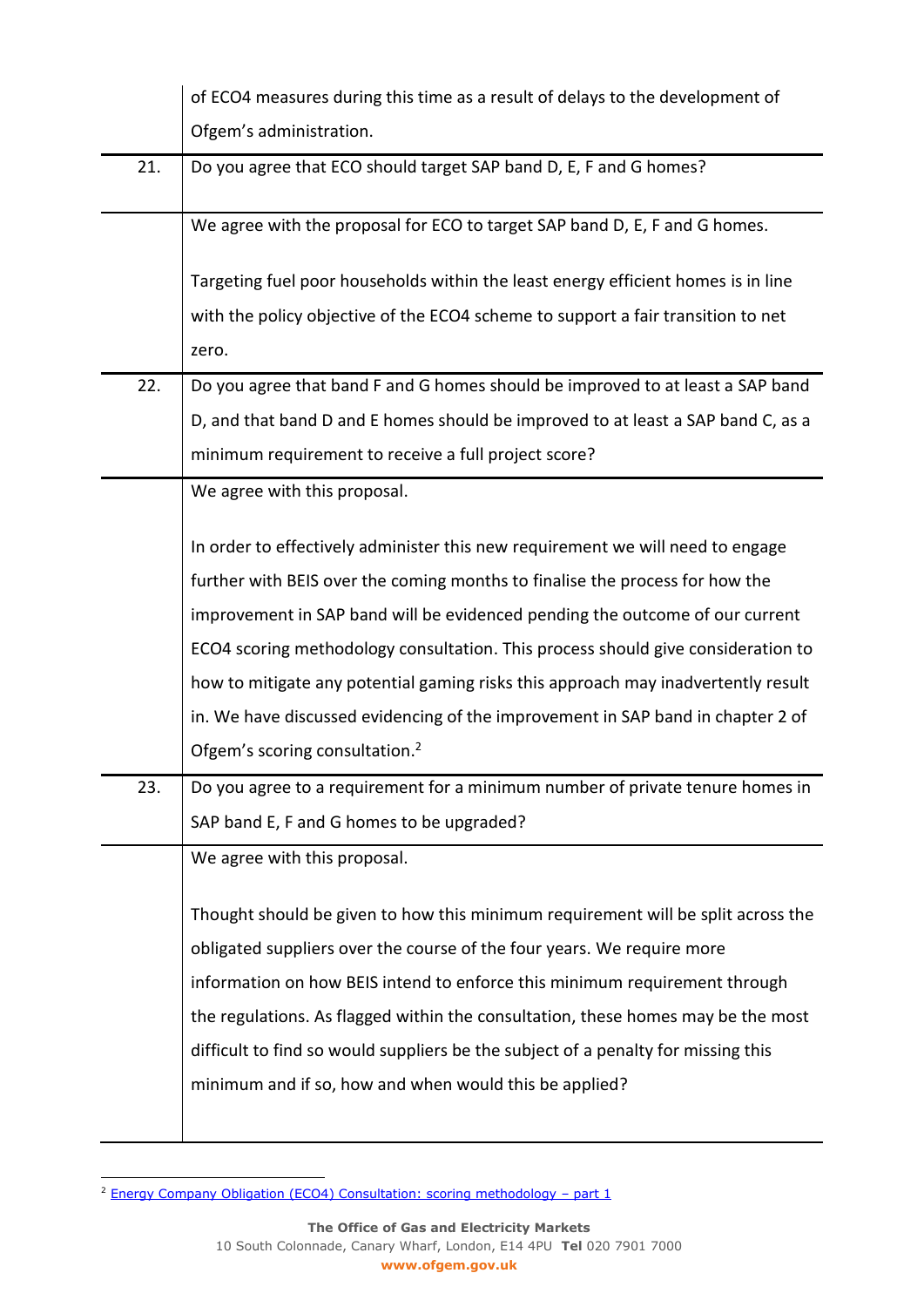| 24. | Do you agree with the proposal to (a) remove non means tested benefits              |
|-----|-------------------------------------------------------------------------------------|
|     | including disability benefits as a method to target low income and vulnerable       |
|     | households, as listed in table 6?; and                                              |
|     |                                                                                     |
|     | (b) include additional benefits within the eligibility criteria for private tenure  |
|     | households under ECO4 to align with UC?                                             |
|     | We agree with this proposal. The proposed changes to LA & Supplier Flex should      |
|     | increase the support available for those that are no longer on qualifying benefits. |
| 25. | Do you agree with the proposals to increase the Child Benefit income caps as set    |
|     | out in table 7 under ECO4?                                                          |
|     | We agree with this proposal. However, we would like to reiterate our concerns       |
|     | from ECO3 on evidencing the income cap using a self-declaration. If we are not      |
|     | able to find an alternative evidence route for ECO4 there is a risk that consumers  |
|     | in receipt of Child Benefit will not be under the income threshold. We will look    |
|     | into alternatives and may request suggestions for alternative evidence in the       |
|     | Ofgem administrative consultation on ECO4.                                          |
|     | To improve administration for Child Benefit and provide more assurance that         |
|     | those using the Child Benefit route are only in receipt of Child Benefit we would   |
|     | recommend that it is included in the benefits that can be evidenced using the       |
|     | checks with the Department of Work and Pensions (DWP). Receipt of Child             |
|     | Benefit could be evidenced through this route, using a different 'Matched' result   |
|     | to identify that the consumer is only in receipt of Child Benefit and none of the   |
|     | other eligible benefits. This would provide more assurance than the third-party     |
|     | self-declaration used under ECO3.                                                   |
| 26. | Do you agree with the proposal that households in receipt of WHD also be eligible   |
|     | under ECO4, if they live in band D-G homes?                                         |
|     | We agree with this proposal. Administratively, all that is needed is a WHD          |
|     | matched notice to prove participation in the scheme. It will also aid scheme        |
|     | delivery, as this will further expand the pool of eligible households thereby       |
|     | lowering customer search costs for suppliers.                                       |
|     |                                                                                     |
|     | This will make it easier for WHD and ECO to be used in complementary ways to        |
|     |                                                                                     |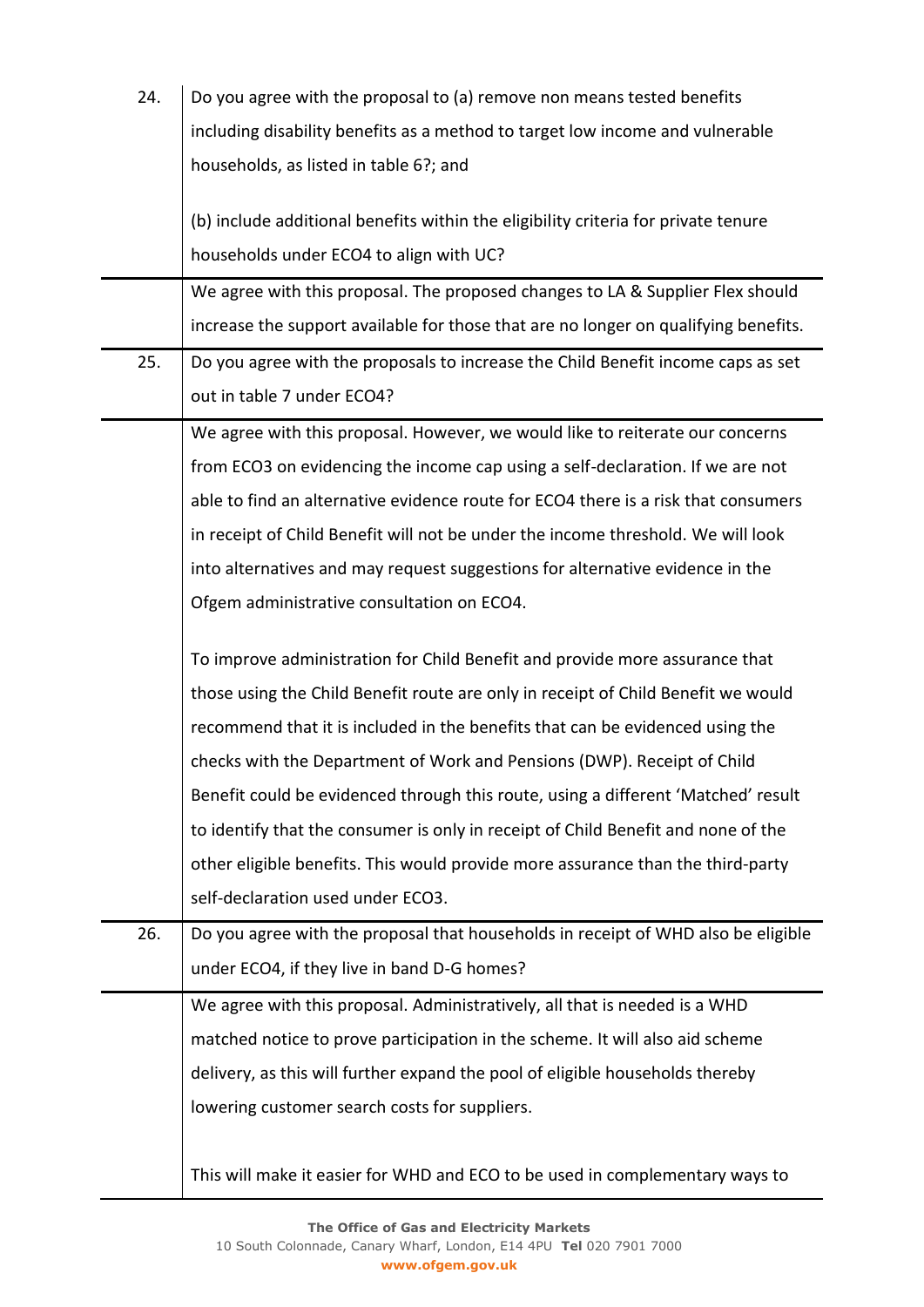|     | help reduce fuel poverty given the automatic eligibility of all households in receipt |
|-----|---------------------------------------------------------------------------------------|
|     | of WHD for ECO measures. A good example of this is how WHD offers funding for         |
|     | emergency temporary heating, such as room heaters, during the winter - this can       |
|     | allow for ECO funding to be directed towards a whole house retrofit, with a more      |
|     | efficient heating source such as a heat pumps, that could provide better long-        |
|     | term energy savings as opposed to a quick boiler replacement. We believe BEIS         |
|     | should continue to look for opportunities to harmonise ECO with WHD, and other        |
|     | Government schemes, in the future.                                                    |
| 27. | Do you agree that up to 50% of the ECO target could be delivered through LA &         |
|     | Supplier Flex?                                                                        |
|     | We agree with this proposal as it will increase accessibility for low income and      |
|     | vulnerable consumers who are not in receipt of the eligible benefits to support       |
|     | under ECO4. A large proportion of those that need support will not be in receipt      |
|     | of the eligible benefits so expanding the cap to 50% should improve targeting on      |
|     | the scheme.                                                                           |
|     |                                                                                       |
|     | However, expanding the cap, whilst increasing Ofgem's oversight of LA Flex, will      |
|     | mean a significant increase in administration. It seems likely that allowing for      |
|     | more of the scheme to be delivered through LA Flex will increase the number of        |
|     | local authorities that participate in the scheme, which will increase the             |
|     | administrative burden on Ofgem, especially when compounded with the                   |
|     | increased oversight required.                                                         |
| 28. | Do you agree with the proposals for improved due diligence under the reformed         |
|     | LA & Supplier Flex?                                                                   |
|     | We agree with this proposal.                                                          |
|     | The findings from the audits carried out on local authority measures under ECO3       |
|     | demonstrated that increased oversight is needed in this area. In addition, with an    |
|     | expansion of LA & Supplier Flex the importance of ensuring that the right homes       |
|     | are targeted is increased.                                                            |
|     |                                                                                       |
|     | We have concerns about how the process of local authorities notifying Ofgem of        |
|     | declaration information will work in practice. A clear process for local authorities  |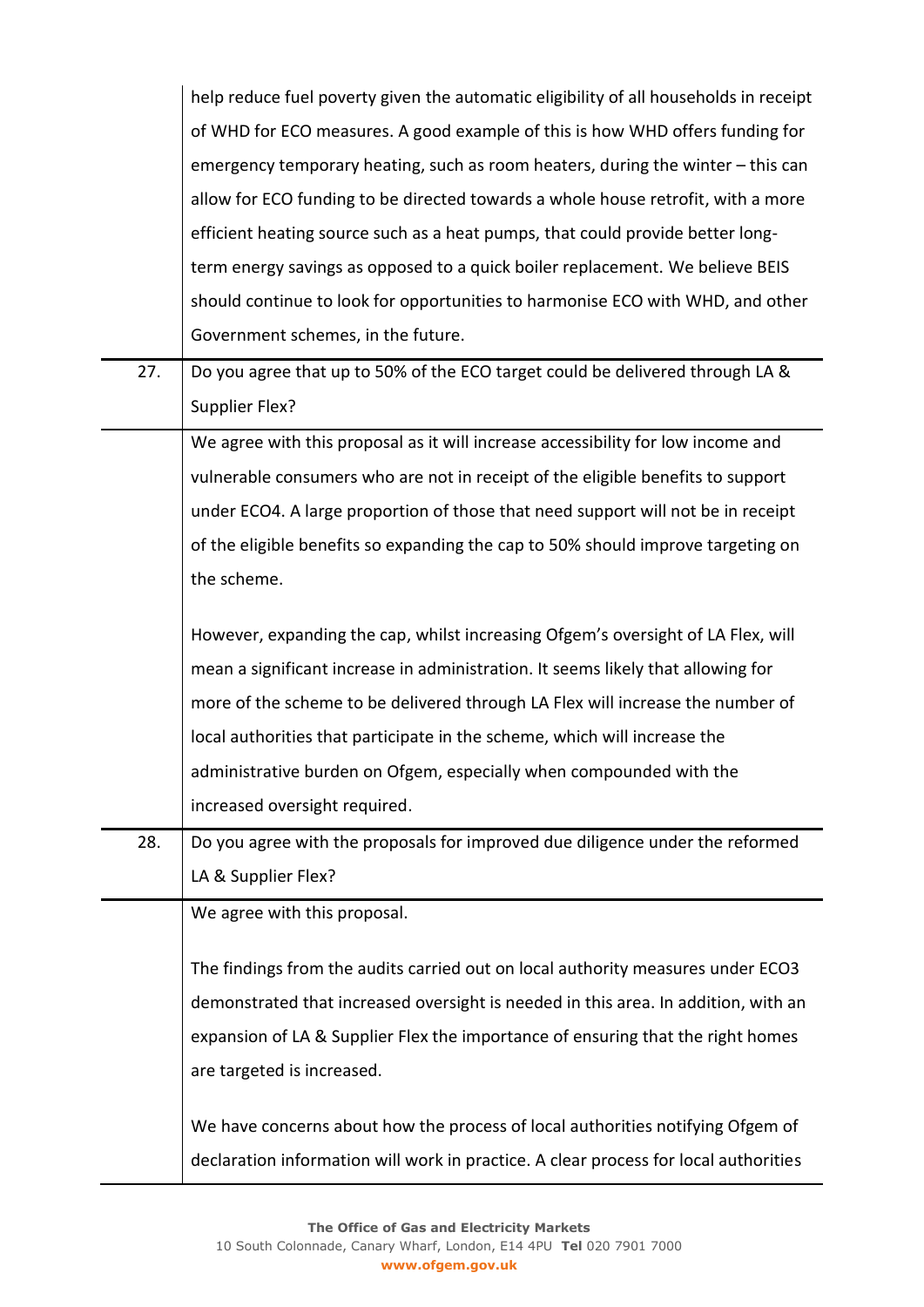to notify the declaration information to Ofgem will need to be established to reduce the risks associated with collecting measure information from another party. For example, there may be issues of mismatches between fields, such as the address, when notified by both the local authority and the supplier. This means there could be more risk to the supplier of rejected measures where there are discrepancies in what has been notified by the two parties. Where there are issues with local authority measures we do not expect to engage directly with the local authority. It would be helpful to have more detail in the response on how these issues would be resolved. Do BEIS expect that it will be the suppliers that will engage with the local authorities where there are issues with what has been notified?

There is also a risk that Ofgem will receive measure notifications from suppliers using the LA Flex route that do not have a corresponding LA declaration. To mitigate this risk we request that the requirements for local authorities are clearly set out in the legislation. This should include a timeframe for local authorities to notify Ofgem of the declaration information, such as prior to or at the same time as sending the information to suppliers or the supply-chain. Ensuring local authorities submit this information prior to the supplier notifying the measure to Ofgem will reduce issues of delays in the measure being accepted.

Lastly, further clarification will be needed on the evidence requirement for LA & Supplier Flex measures. We only expect to record information on which eligibility route has been used, rather than requesting the evidence itself. If evidencing is carried out solely by the local authorities there will be a risk for suppliers if there are issues with any measures. On the other hand, it would be an administrative burden for suppliers to collect evidence documentation for all LA Flex measures, particularly when it is likely that the evidence won't be in a standardised format.

We intend to engage further with BEIS, as well as with suppliers and local authorities, over the coming months to establish a process for collecting declaration information.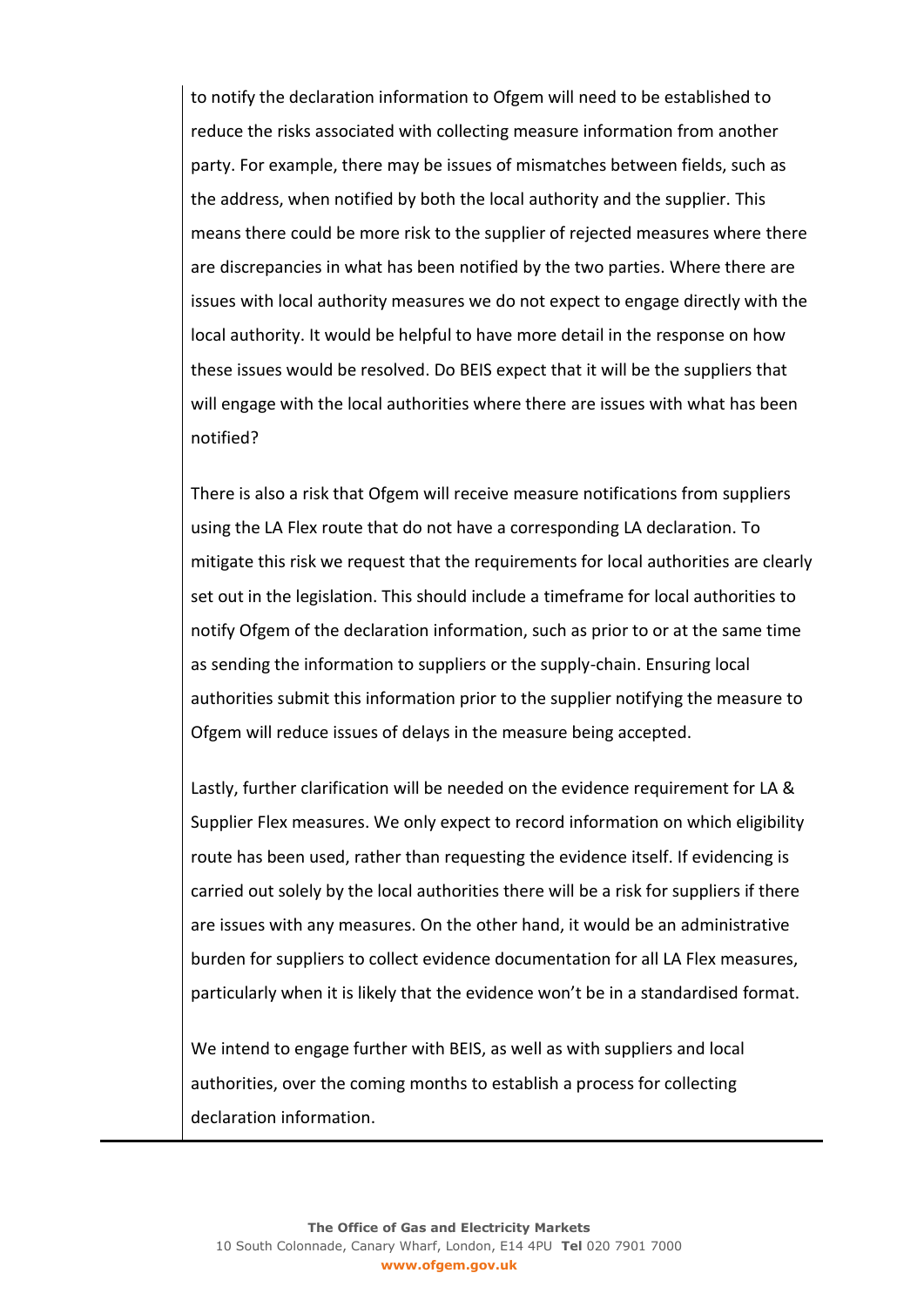| 29. | Do you agree with the four referral routes that could be used by local authorities             |
|-----|------------------------------------------------------------------------------------------------|
|     | under LA & Supplier Flex? Are there other ways we could incentivise better                     |
|     | targeting?                                                                                     |
|     | We agree with this proposal but further information on the routes and how they                 |
|     | are evidenced will be required.                                                                |
|     |                                                                                                |
|     | Route 1: Whilst we are not in a position to comment on where the income cap                    |
|     | should be set we agree with the proposal to align with other Government                        |
|     | schemes. Although we note that the 'Sustainable Warmth Competition' guidance                   |
|     | specifies an income cap of £30,000 for consumers to be eligible for HUG and LAD                |
|     | funding. <sup>3</sup> Could BEIS provide further information on the different figure for ECO4? |
|     | As outlined in our response to question 28, Ofgem do not expect to be collecting               |
|     | any information on income as part of the declaration process but we would                      |
|     | request that the response includes information on how local authorities collect                |
|     | this information. Without suitable evidence routes available there will be a risk              |
|     | that higher income households will receive ECO support.                                        |
|     | Route 2 & 3: We support a route to identify consumers who may no longer be                     |
|     | eligible due to the removal of disability benefits. However, we request further                |
|     | clarity on what parties could refer a consumer for ECO through the NHS referrals               |
|     | route.                                                                                         |
|     | Route 4: We support the option to include more routes to target low income and                 |
|     | vulnerable customers. Whilst we expect this to be a BEIS panel we would                        |
|     | welcome the opportunity to provide input on the approval process as there are                  |
|     | likely to be similarities with our WHD Industry Initiative approval process.                   |
| 30. | Do you agree that obligated energy suppliers should (a) be able to use their own               |
|     | data on households in fuel debt, or PPM self-disconnections to target low income               |
|     | and vulnerable householders; and (b) households would be eligible if they meet                 |
|     | the 2-proxy requirements, using suppliers own customer debt or PPM self-                       |
|     | disconnections data under LA & Supplier Flex route 2?                                          |

<sup>3</sup> <https://www.gov.uk/government/publications/apply-for-the-sustainable-warmth-competition>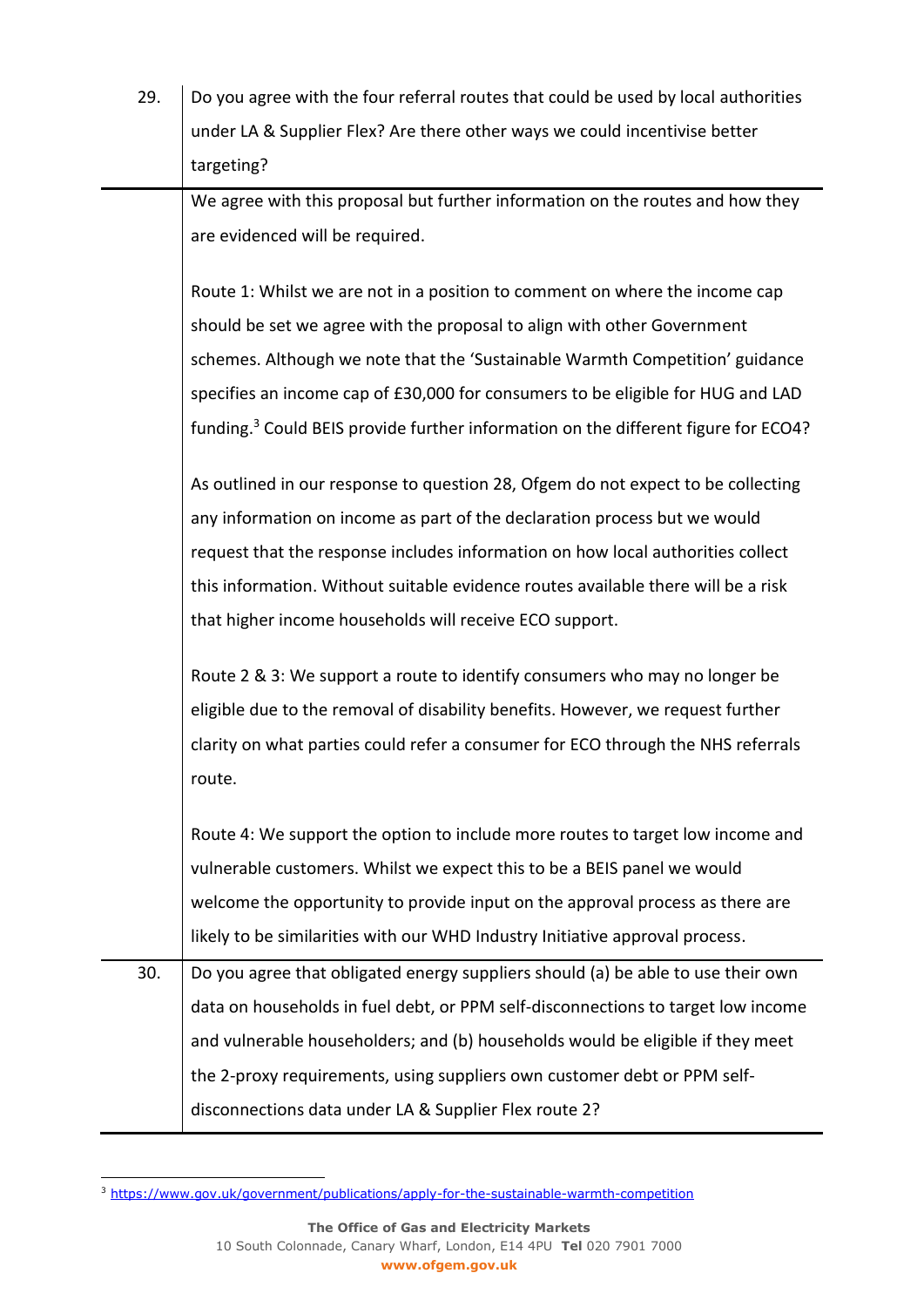|     | We support the proposal to utilise supplier data to identify eligible consumers.     |
|-----|--------------------------------------------------------------------------------------|
|     | However, we request that a clear definition to identify these consumers is           |
|     | outlined in the legislation. Without a clear definition it would be difficult for    |
|     | Ofgem to administer this part of the scheme. Our experience on WHD Industry          |
|     | Initiatives, where Ofgem review proposals of how to identify eligible consumers,     |
|     | has demonstrated that assessing proposals on a case-by-case basis is resource        |
|     | intensive and a similar process on ECO could significantly increase our              |
|     | administration.                                                                      |
| 31. | Do you think the Scottish and Welsh Governments should be able to refer              |
|     | households under LA & Supplier Flex, instead of local authorities in those           |
|     | countries?                                                                           |
|     | We recognise the benefits of this approach but would request further clarity on      |
|     | how it will work in practice. We would need to understand how the due diligence      |
|     | checks will be carried out if this proposal were to go ahead. Do BEIS intend for the |
|     | Scottish and Welsh Governments to publish an Sol and notify declaration              |
|     | information in the same way as local authorities? In addition, do BEIS expect that   |
|     | any national SoI would supersede the requirement for local authorities in Wales      |
|     | and Scotland to publish one?                                                         |
|     | If the declaration notification process was the same as in England then from an      |
|     | administrative perspective it would be simpler to take declarations from one         |
|     | central party rather than multiple local authorities. However, if a separate process |
|     | needs to be set up for each country that will increase the administrative burden     |
|     | on Ofgem.                                                                            |
| 32. | Do you agree that off-gas uplifts of (a) 35% should be applied to Scotland and       |
|     | Wales; and (b) not applied in England, where the Home Upgrade Grant is               |
|     | available?                                                                           |
|     | We agree with this proposal as it should help incentivise delivery in off-gas        |
|     | properties, which are often more expensive to treat, in Scotland and Wales. In       |
|     | England, it is sensible to encourage delivery of measures to off-gas properties to   |
|     | be funded through the Home Upgrade Grant.                                            |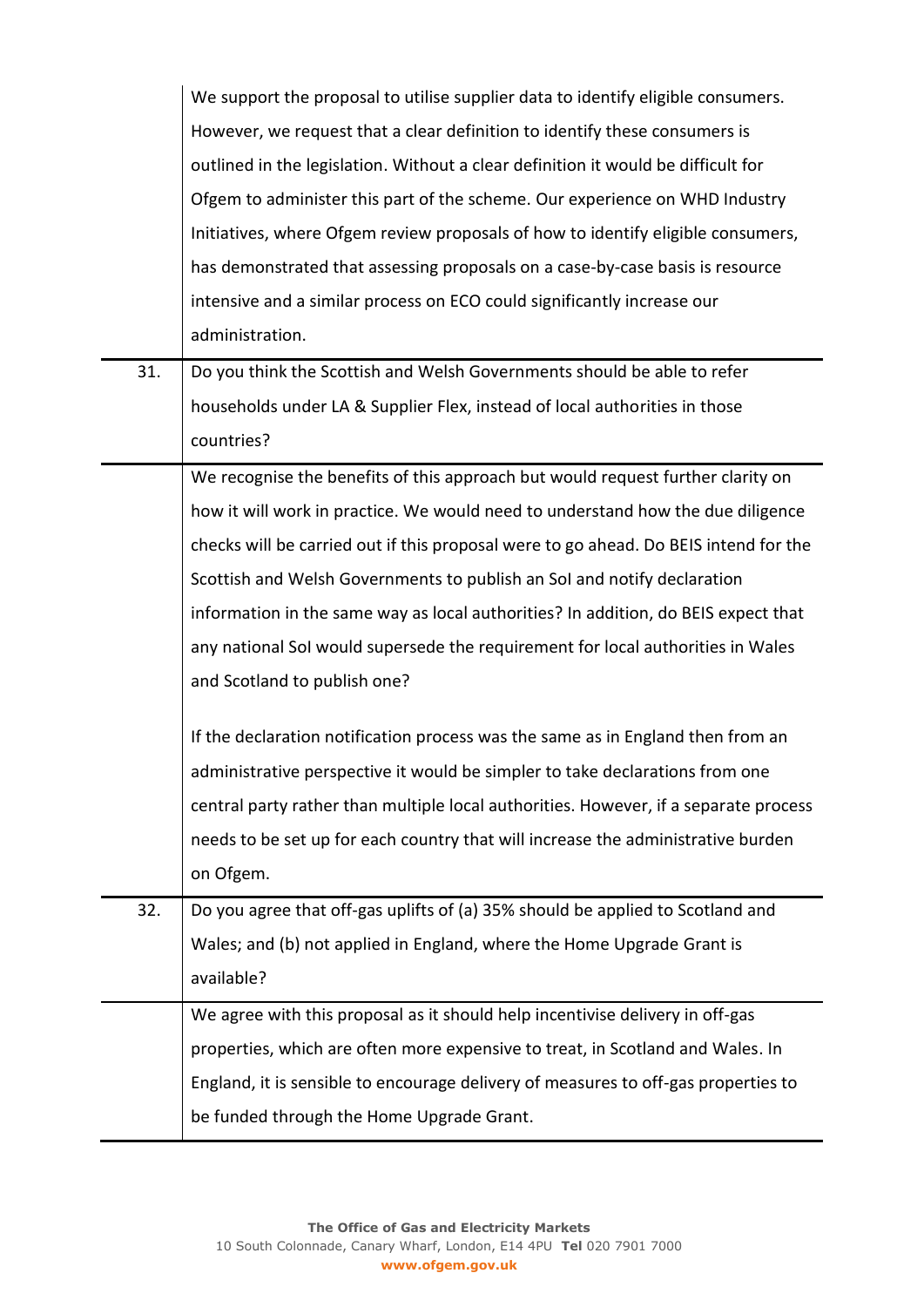| 33. | Do you agree if a measure is funded under ECO, then other grant funded schemes      |
|-----|-------------------------------------------------------------------------------------|
|     | should be prohibited from blending with the same measure under ECO?                 |
|     | We agree a measure should not receive funding under ECO and another scheme.         |
|     | If this approach is taken it will need to be clearly set out in the ECO4 Order and  |
|     | should also be reflected in the legislation or terms and conditions for other       |
|     | relevant schemes. Consideration would then be needed on how the data for            |
|     | different schemes could be checked to enforce this. Similarly to on the Domestic    |
|     | RHI scheme, we could carry out checks on the Clean Heat Grant (CHG) to identify     |
|     | whether measures are being funded under both schemes. We will work with the         |
|     | CHG team at Ofgem in the development of both schemes to understand how              |
|     | these checks could be carried out.                                                  |
| 34. | Do you agree homes could benefit from multiple funding if (a) it is not for the     |
|     | same measure; and (b) if other grant funded measures are installed either before    |
|     | ECO4 or after all the ECO4 measures?                                                |
|     | We agree that homes could benefit from multiple funding for measures installed      |
|     | either before or after the ECO4 project. We also support duplication of subsidy     |
|     | being prohibited in ECO4. We recommend that Ofgem is given powers under the         |
|     | ECO Order to reject measures which have received duplicate funding.                 |
|     | There could be issues for administration where a measure is delivered outside of    |
|     | ECO during the time the ECO package of measures is being delivered. Further         |
|     | consideration on the interaction with other schemes and the scoring process will    |
|     | be required, particularly if the measure isn't ECO compliant, eg hot water storage. |
|     | However the most obvious solution for ECO measures would be to deduct the           |
|     | appropriate PPS (without any correction factor or policy deflator applied) from     |
|     | the FPS for the measure that was not delivered through ECO.                         |
| 35. | Do you agree that we continue with the ECO Eligible Referrals mechanism under       |
|     | ECO4?                                                                               |
|     | We agree with this proposal.                                                        |
| 36. | Do you agree with our proposals to (a) simplify the in-fill mechanism with the new  |
|     | ratios for flats and other housing to qualify?; and (b) include CWI in-fill?        |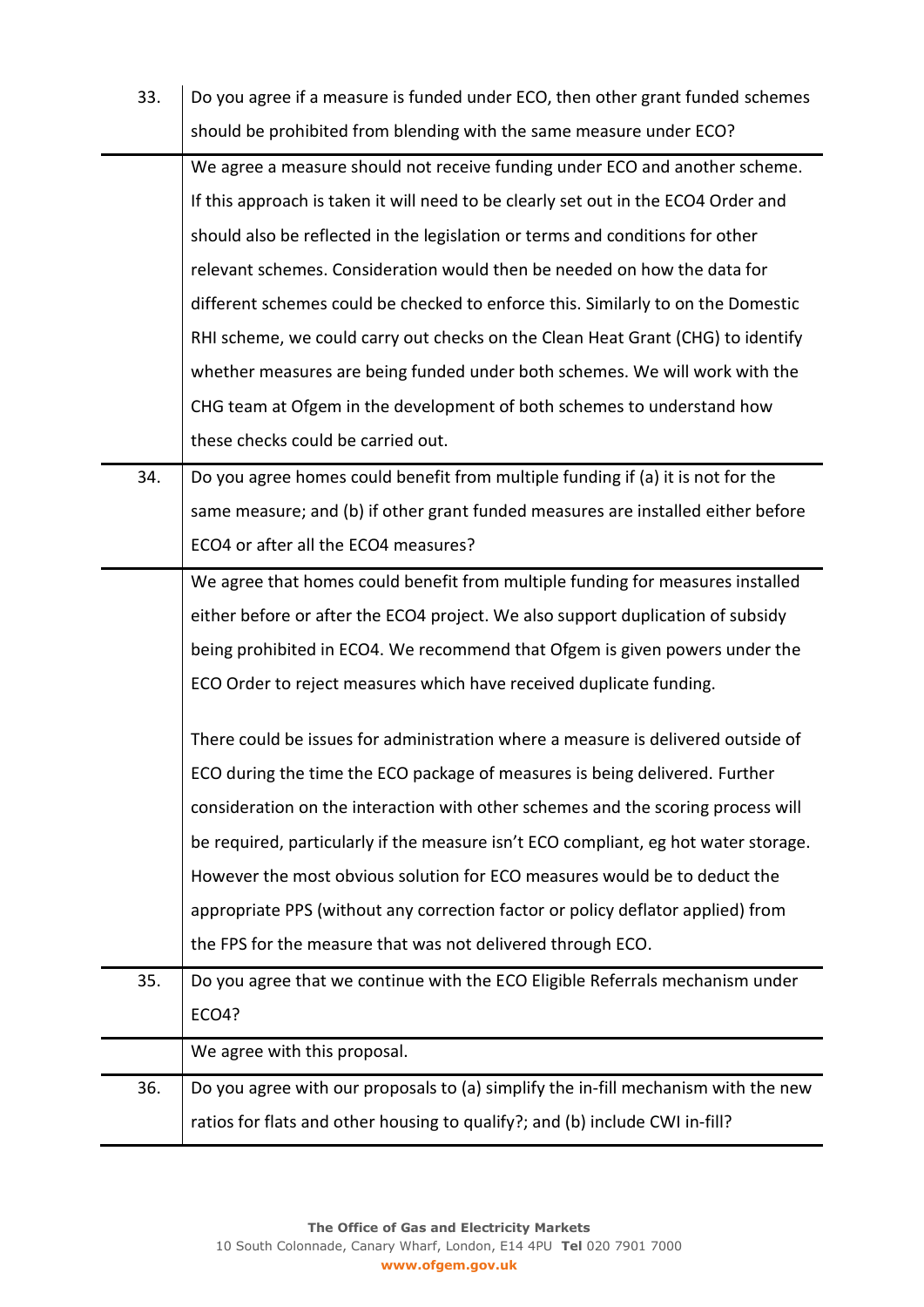|     | We agree with this proposal. From our interactions with stakeholders in ECO3 we       |
|-----|---------------------------------------------------------------------------------------|
|     | understand treating blocks of flats with CWI has been difficult where there has       |
|     | been a mix of eligible and non-eligible flats in the same building. Expanding in-fill |
|     | in blocks of flats should allow low income and vulnerable households in these         |
|     | buildings to receive insulation more easily and support the fabric first approach.    |
|     | We have some concerns about how these measures will be processed as there             |
|     | could be a risk that flats or houses are incorrectly notified. We will need to record |
|     | whether a property is either a flat or a house on our register but we would not       |
|     | expect to carry out checks to validate whether a property is actually a flat. A clear |
|     | definition of each property type will be needed and suppliers should be required      |
|     | to collect evidence to verify the property is eligible for in-fill.                   |
| 37. | Do you agree with our proposal to (a) support low income private rental               |
|     | households, with the design being subject to the outcome of the PRS                   |
|     | consultation; and (b) limit support to packages of measures that meet the MR          |
|     | including solid wall insulation, first-time central heating, a renewable heating      |
|     | system or district heating?                                                           |
|     | We agree with both proposals. However, we request clarification from BEIS on          |
|     | when the government response to the PRS consultation will be published and            |
|     | whether there will be sufficient time for this to be used as the basis for the design |
|     | of PRS support under ECO4.                                                            |
| 38. | Do you agree with the proposal to (a) allow social housing tenure with starting       |
|     | bands of E, F and G to be eligible under ECO4; and (b) continue eligibility for band  |
|     | D social housing under Innovation Measures?                                           |
|     | a) We agree with this proposal. We support allowing eligibility for those in social   |
|     | housing tenure as it gives additional flexibility to suppliers to identify eligible   |
|     | households, and it extends the pool of eligible households.                           |
|     | b) We agree with continuing eligibility for band D social housing for Innovation      |
|     | Measures. However, maintaining this approach adds to the scheme complexity for        |
|     | social housing.                                                                       |
| 39. | Do you agree that the minimum requirements should apply to E, F and G social          |
|     | housing and band D social housing for IMs?                                            |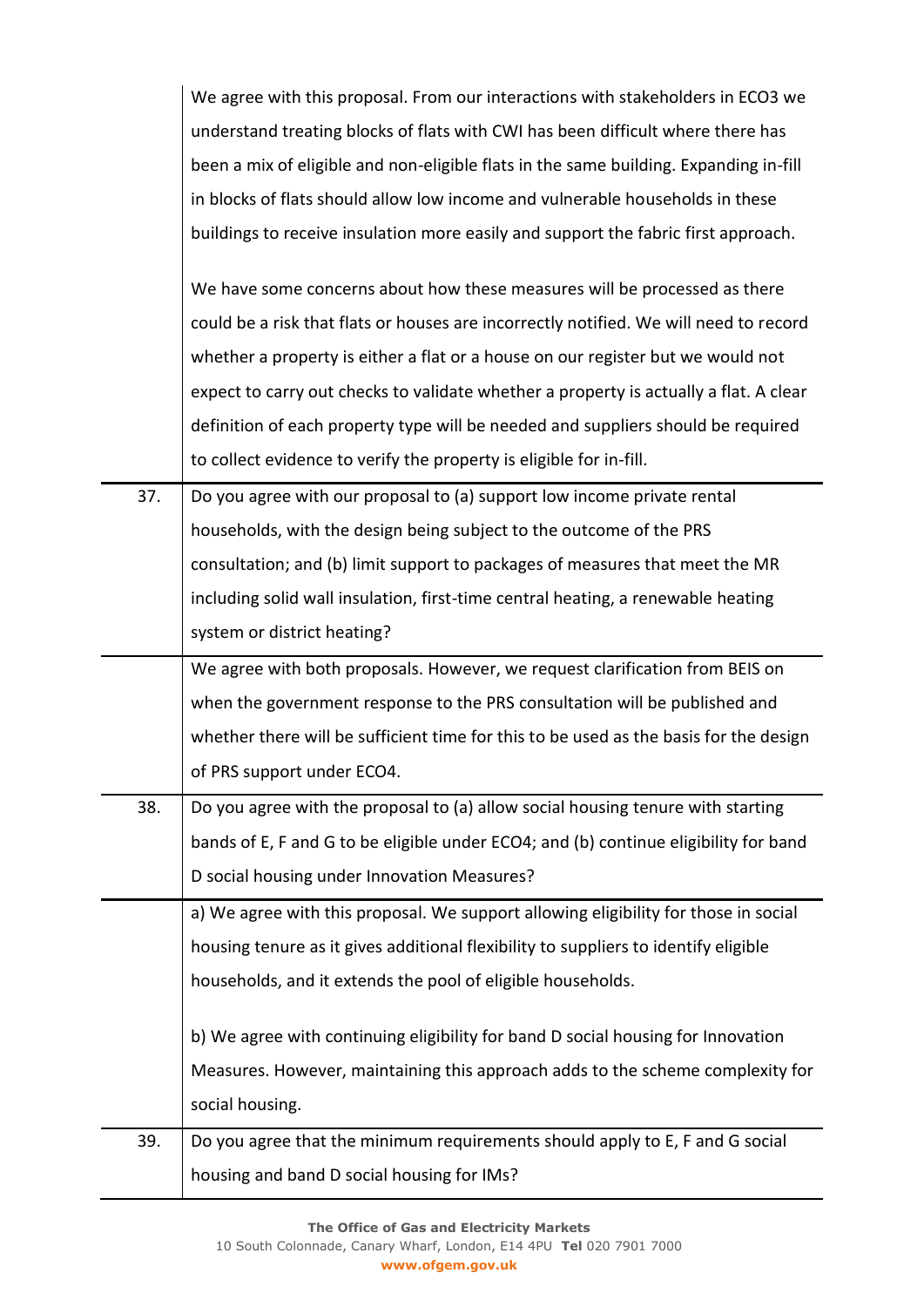|     | We agree with this proposal. However, we acknowledge the potential difficulties    |
|-----|------------------------------------------------------------------------------------|
|     | for the supply chain in meeting the proposed scheme requirements solely through    |
|     | innovation measures in band D properties.                                          |
| 40. | Do you agree that the scope of the Home Heating Cost Reduction Obligation          |
|     | (HHCRO) should be broadened to a Home Energy Cost Reduction Obligation?            |
|     | We agree that the scope of Home Heating Cost Reduction Obligation should be        |
|     | broadened to a Home Energy Cost Reduction Obligation. By broadening this scope     |
|     | and enabling ECO funding to be spent on energy efficiency measures relating to     |
|     | not just heating, ECO funding should be able to provide greater savings on energy  |
|     | bills per household treated. This is important for supporting vulnerable and fuel- |
|     | poor consumers. Furthermore, there may be measures recommended on the pre-         |
|     | installation EPC but aren't eligible under ECO4, which then would have to be       |
|     | installed outside of the project. If these measures were eligible under ECO4, it   |
|     | would reduce the occurrence of these scenarios, which is beneficial to the         |
|     | household.                                                                         |
|     | However, it should be noted that expanding the scope to a Home Energy Cost         |
|     | Reduction Obligation would vastly increase the number of measures that can be      |
|     | installed in a property. This will greatly increase Ofgem's administrative burden  |
|     | relating to scoring, processing of notifications of measures and evidencing.       |
|     | Increasing Ofgem's administrative burdens increase Ofgem's required resources      |
|     | and therefore costs.                                                               |
| 41. | Do you agree with our proposal to maintain a Solid Wall Minimum Requirement        |
|     | set at 22,000 solid wall insulation measures per year for ECO4 and remove the      |
|     | option for this to be met via alternative measures?                                |
|     | We agree with the proposals. Ofgem are not able to comment on the level at         |
|     | which SWMR should be set but we agree that SWI is an important part of             |
|     | increasing the energy efficiency of homes and a minimum requirement is             |
|     | necessary to ensure its delivery under the scheme. Additionally, solid wall        |
|     | alternative measures are complex to administer in ECO3 and removing this           |
|     | element will reduce administrative issues.                                         |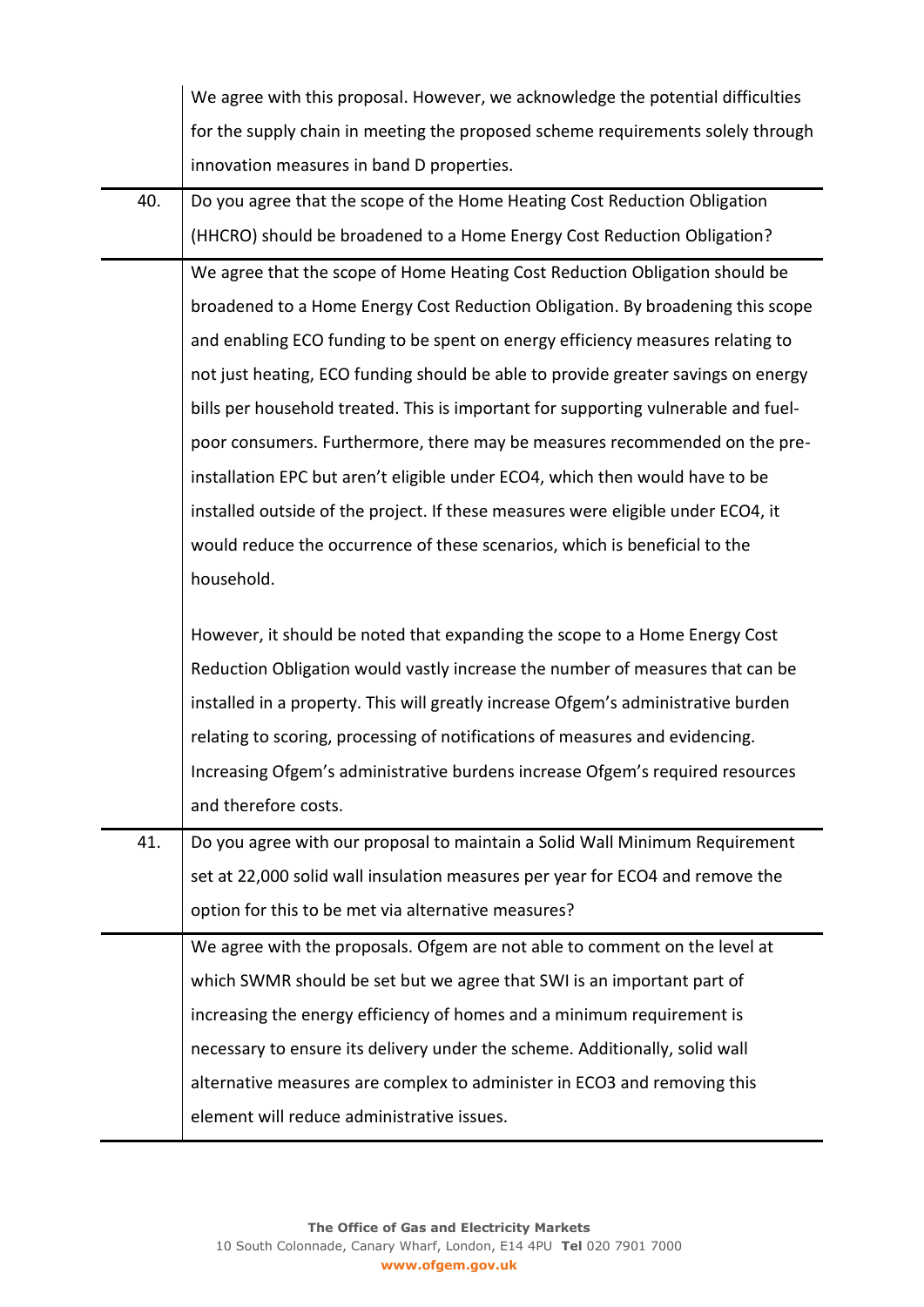| 42. | Do you agree with our proposal to introduce the proposed minimum insulation          |
|-----|--------------------------------------------------------------------------------------|
|     | preconditions for all homes receiving heating measures?                              |
|     | Ofgem agrees with the proposal to ensure insulation is provided alongside heating    |
|     | measures, as this is in line with the fabric first approach recommended by PAS       |
|     | 2035 and the resultant Medium Term Improvement Plan (MTIP). Whilst this may          |
|     | cause some short-term timing concerns for the householder where emergency            |
|     | replacements are concerned, other mechanisms (such as WHD) can provide               |
|     | support during this time and we put strong weight behind the longer term             |
|     | benefits to the householder.                                                         |
| 43. | Do you agree with our proposal to exclude the repair and replacement of oil and      |
|     | LPG heating?                                                                         |
|     | We agree with the proposal to exclude the repair and replacement of oil and LPG      |
|     | heating.                                                                             |
|     | The exclusion of oil and LPG heating is in line with the decarbonisation and net     |
|     | zero objectives of ECO4.                                                             |
| 44. | Do you agree with our proposal to only allow the repair of efficient heating up to   |
|     | a cap of 5,000 homes per year?                                                       |
|     | We agree with the proposal to cap the repair of efficient heating systems. Ofgem     |
|     | are not able to comment on the level that the cap should be set but we agree         |
|     | incentivising repairs over the installation of a new heating system, where suitable, |
|     | through a capped uplift would be beneficial.                                         |
|     |                                                                                      |
|     | A definition of what constitutes an 'economic' repair may help provide clarity and   |
|     | reduce any administrative burden.                                                    |
|     | We request further clarification on how heating system repairs will interact with    |
|     | other aspects of the Minimum Requirement such as the SAP assessment                  |
|     | improvement. It is also unclear how these repairs would be dealt with under PAS      |
|     | so further information on this is again needed before we can provide a finalised     |
|     | response to this question.                                                           |
| 45. | Do you agree with our proposal to reduce the Broken Heating Cap for broken           |
|     | efficient heating replacements up to 5,000 homes per year?                           |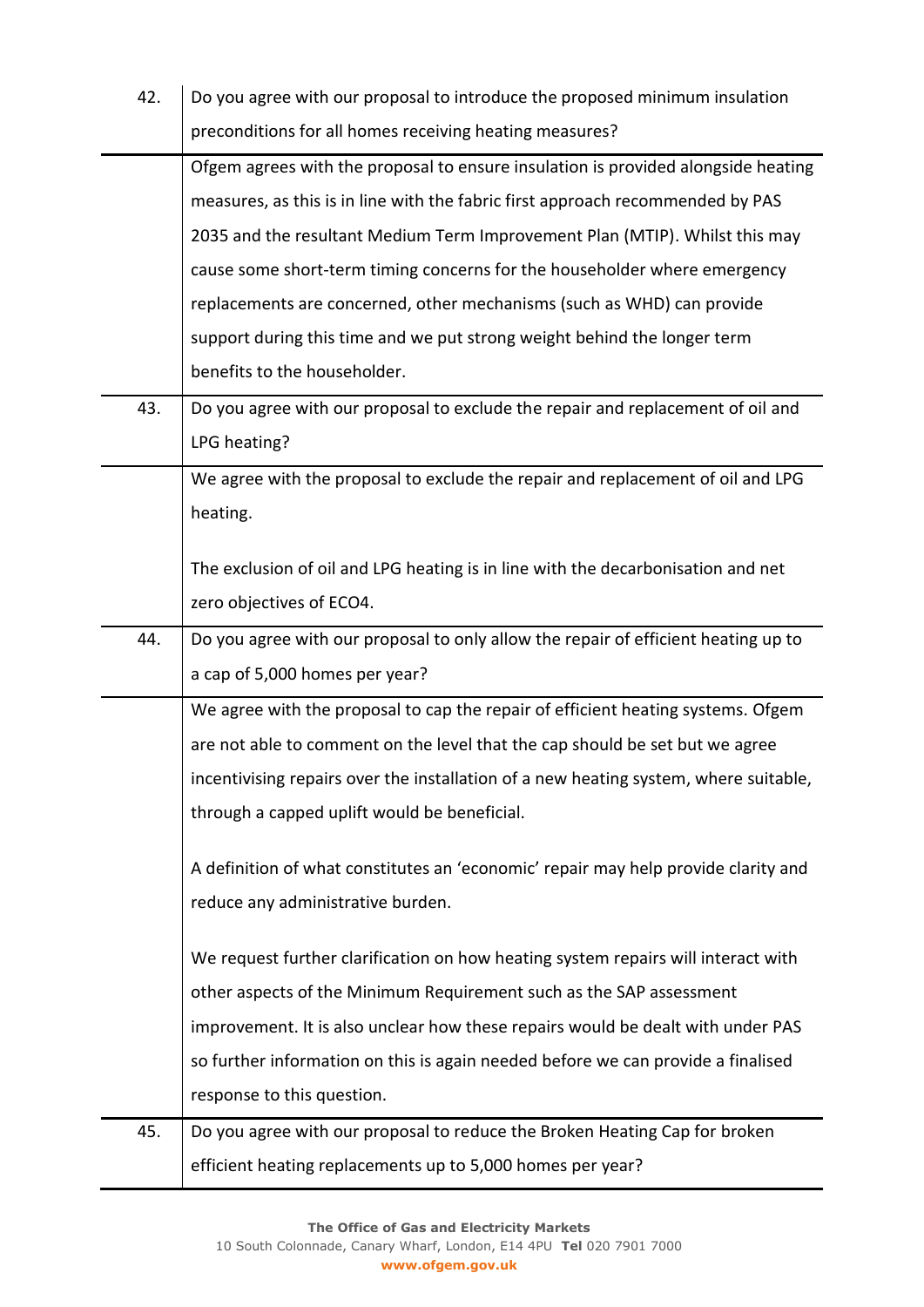|     | We agree that providing a capped uplift for the replacement of broken heating       |
|-----|-------------------------------------------------------------------------------------|
|     | systems in households containing vulnerable customers would be beneficial.          |
|     | We understand the intent is that each supplier will receive a share of the annual   |
|     | cap in proportion to their obligation. We note that in practice, this could see a   |
|     | small supplier having a single figure cap which might it economically unviable to   |
|     | deliver.                                                                            |
| 46. | Do you agree with our proposal that all new ESH delivered (both on and offgas)      |
|     | must have a SAP responsiveness of 0.8 or above?                                     |
|     | We agree with the proposal for a minimum SAP responsive level for all new ESH       |
|     | delivered on the scheme.                                                            |
|     | Whilst we do not have the technical expertise to comment on the specific SAP        |
|     | responsiveness for ESH, we support the proposal to ensure any units installed       |
|     | under the scheme are energy efficient to meet the long term needs of the            |
|     | households they are installed within.                                               |
| 47. | Do you agree with our proposal to require all new gas boilers installed throughout  |
|     | GB to meet the Boiler Plus standards?                                               |
|     | We agree with this proposal.                                                        |
|     | If the scheme is to be continued across GB the Boiler Plus standards would ensure   |
|     | all boilers installed on the scheme continue to work well for the households        |
|     | following their installation.                                                       |
|     | Thought should be given how this can be rolled out and enforced across the          |
|     | supply chain in Scotland and Wales where this standard has not been obligatory.     |
| 48. | Do you agree with our proposal to restrict gas first-time gas central heating to    |
|     | households already connected to the gas grid?                                       |
|     | We agree with the proposal to restrict gas first-time central heating to on-gas     |
|     | houses. This would align well with the government's decarbonisation objectives to   |
|     | move away from fossil fuel based heating.                                           |
|     | We would welcome clarification on whether gas first-time central heating would      |
|     | be restricted to properties which were connected to the gas grid prior to the start |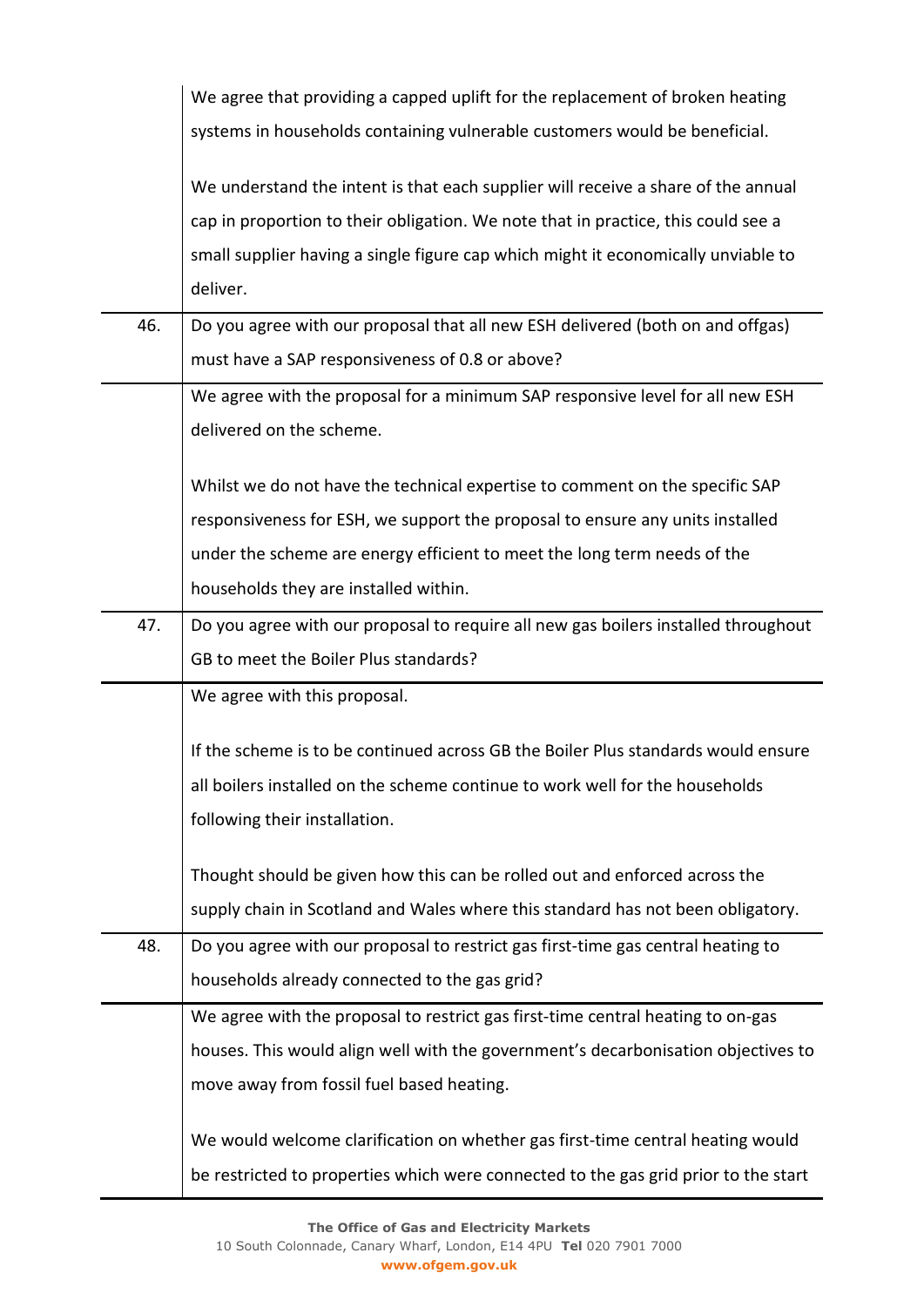|     | of ECO4, or if this was also permitted in newly connected properties for the          |
|-----|---------------------------------------------------------------------------------------|
|     | duration of the scheme. From an administrative perspective, it may be difficult to    |
|     | evidence when a property was connected to the gas grid.                               |
|     |                                                                                       |
|     | We also recognise that gas central heating generally produces the lowest fuel         |
|     | costs for the householder, which is beneficial for a scheme aimed at reducing fuel    |
|     | poverty.                                                                              |
| 49. | Do you agree with our proposal for all new wet central heating systems to be          |
|     | installed as a "low-temperature heating system"?                                      |
|     | We agree with this proposal on a general level, as it could assist in reaching the    |
|     | government's decarbonisation strategy by increasing the number of properties          |
|     | that are heat pump ready.                                                             |
|     | Further clarity on the proposed exemptions would be welcomed to reduce the            |
|     | administrative burden, particularly on what would be considered enough                |
|     | available space to install a low-temperature heating system. BEIS should explore      |
|     | the potential value of implementing guidelines for installers to follow regarding     |
|     | this process. For oversight of these rules to be successful, this might require       |
|     | involvement from TrustMark and for this assessment to be picked up by the PAS         |
|     | 2035 process. We will also look with BEIS to explore if GasSafe training will be      |
|     | able to ensure that engineers have the necessary expertise to make accurate           |
|     | judgements regarding these new rules under ECO4.                                      |
| 50. | Do you agree with our proposals to expand the eligibility for first-time central      |
|     | heating?                                                                              |
|     | We agree with the proposals to expand the eligibility for first-time central heating  |
|     | (FTCH). Warm air systems are generally much less efficient than modern boilers        |
|     | given that most were installed in the 1960s and 1970s, and many have long been        |
|     | defective. Extending eligibility to households with these heating systems will help   |
|     | fulfil our goal of protecting consumers by making more fuel-poor households           |
|     | eligible for help, and it will slightly ease delivery of the scheme by increasing the |
|     | eligible pool of customers even if by a small amount. We note however that the        |
|     | proposed wording for the new FTCH restrictions would mean homes with air-to-          |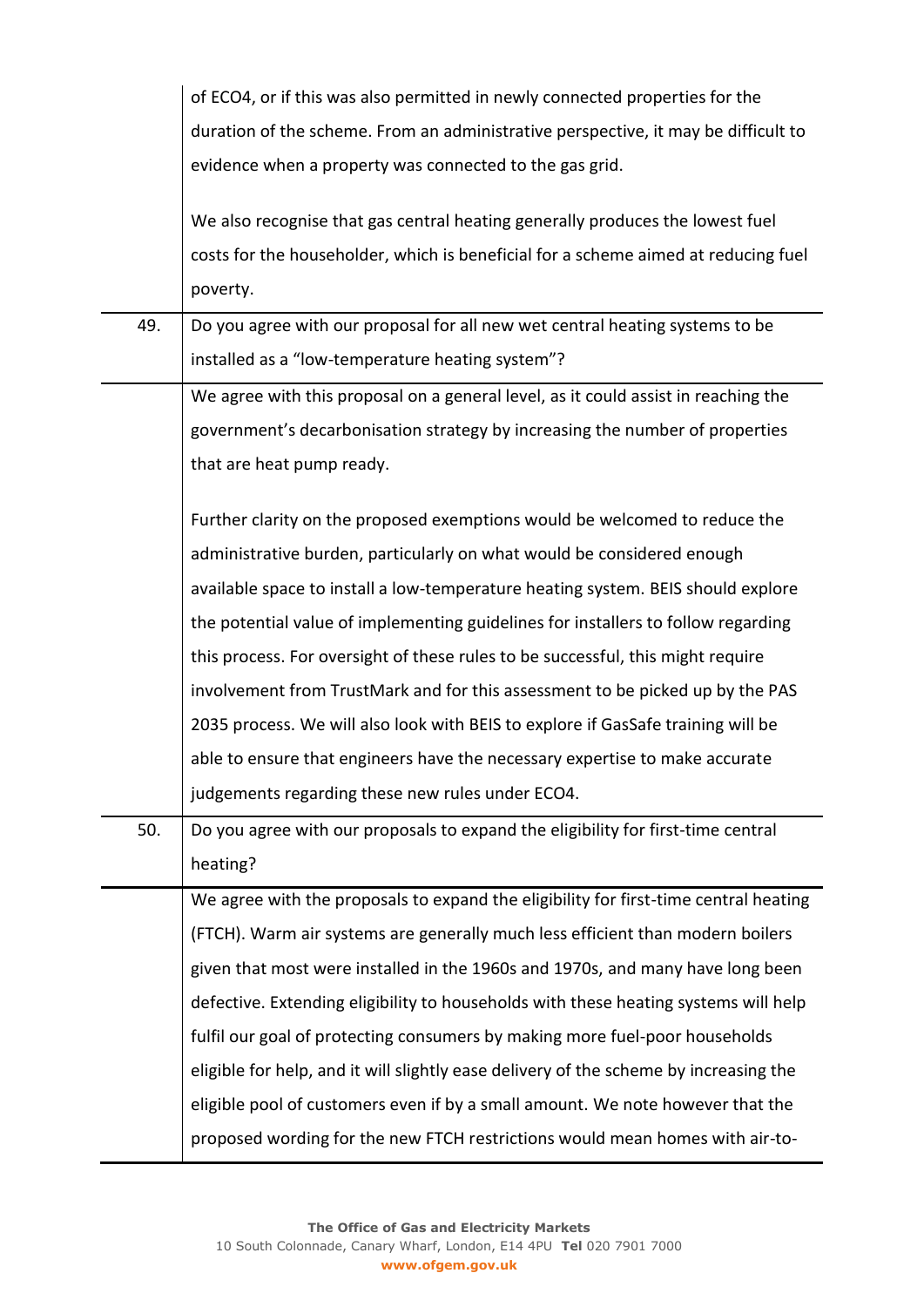|     | air heat pumps would now also be eligible for FTCH, as well as those with warm    |
|-----|-----------------------------------------------------------------------------------|
|     | air systems.                                                                      |
| 51. | Do you agree with our proposal to restrict biomass boilers or district heating    |
|     | systems to off-gas grid homes that are not electrically heated and cannot         |
|     | reasonably or practicably receive a hydronic heat pump?                           |
|     | We agree with this proposal although industry is better placed to comment on      |
|     | whether there might be scenarios where biomass or DHS would be the most           |
|     | appropriate heat source, even if a heat pump can technically be installed.        |
|     | We have concerns with how it will be assessed whether a hydronic heat pump can    |
|     | be 'reasonably or practically' installed. We note that BEIS intends to issue      |
|     | guidance on this but clarification is needed on who is expected to carry out this |
|     | assessment. Is this something that a retrofit coordinator would be expected to    |
|     | assess?                                                                           |
|     | In properties where a biomass heating system is being installed we have concerns  |
|     | about how the requirement to use approved sustainable fuels will be checked.      |
|     | We do not expect to carry out ongoing checks for this requirement so we request   |
|     | that there is clarification in the Government response on the compliance          |
|     | expectations for this.                                                            |
|     | Additionally, we request that the policy around heat pumps and biomass aligns as  |
|     | much as possible with the CHG. It would improve administration and consumer       |
|     | understanding if the requirements for installing biomass boilers were the same    |
|     | under the two schemes. If BEIS intend to publish a guide on where to install heat |
|     | pumps it would make sense for this also to be used on the CHG.                    |
|     | We would ask that consideration is given to the system performance of heat        |
|     | pumps in properties. Based on the small amount of data that Ofgem collects for    |
|     | our administration of the Domestic RHI scheme we often see systems performing     |
|     | poorly for unknown reasons. Given the scale of the intended UK rollout, we        |
|     | recommend further research is commissioned to investigate the conditions that     |
|     |                                                                                   |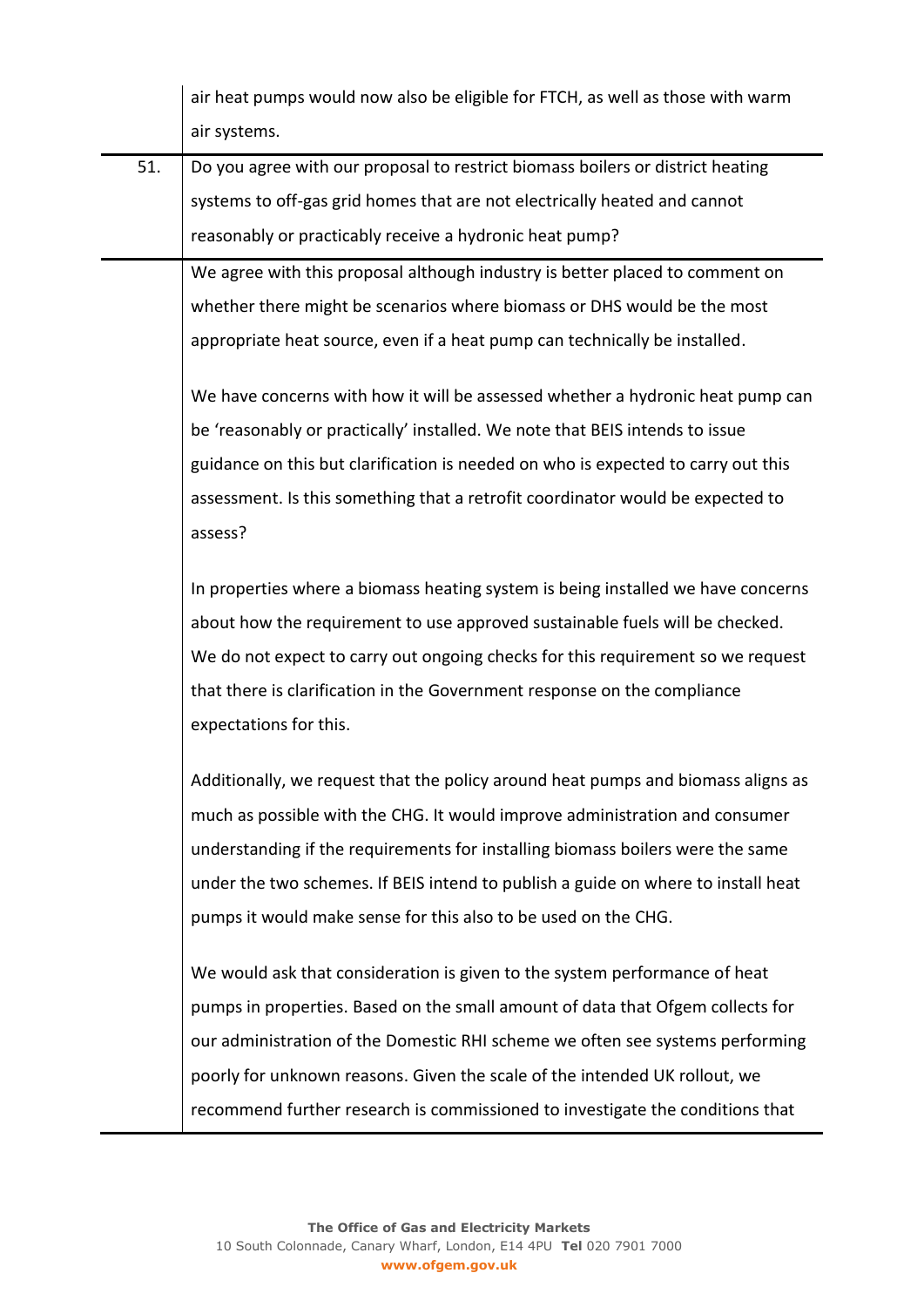|     | might result in less efficient operation of heat pumps, particularly as under the     |
|-----|---------------------------------------------------------------------------------------|
|     | ECO scheme the impacts are felt more acutely in fuel poor households.                 |
|     |                                                                                       |
|     | We would also note that it is proposed for projects in ECO4 to be based on the        |
|     | PAS 2035 medium term improvement plan (MTIP). PAS 2035 and PAS 2030 are               |
|     | interlinked, however this link with PAS 2035 is lacking in the MCS standards. This    |
|     | may create a gap where if only renewable measures are installed at a property, a      |
|     | MTIP would not be completed and the project may not be compliant with PAS             |
|     | 2035.                                                                                 |
| 52. | Do you agree with our proposal to restrict the installation of electric heating (that |
|     | is, or equivalent to, a high heat retention electric storage heater) to homes that    |
|     | are already electrically heated and where it is not reasonable or practicable to      |
|     | install a hydronic heat pump, district heating system or a solid biomass heating      |
|     | system?                                                                               |
|     | We agree with this proposal but as outlined in our response to question 51 we         |
|     | have concerns about how the assessment of what heating system should be               |
|     | installed will take place.                                                            |
| 53. | Do you agree with our proposal that energy suppliers should be required to            |
|     | provide advice on the benefits of smart meters and how to request the                 |
|     | installation of a smart meter alongside the energy advice requirements required       |
|     | by PAS 2035?                                                                          |
|     | We agree with this proposal.                                                          |
| 54. | How should suppliers be required to demonstrate that a flexible heating system is     |
|     | safe, secure, smart-enabled and installed with sufficient energy storage, and in a    |
|     | way that means the heating system will operate flexibly?                              |
|     | We would also welcome views from suppliers and wider industry on how they can         |
|     | demonstrate a flexible heating system is safe, secure, smart-enabled and installed    |
|     | with sufficient energy storage, and in a way that means the heating system will       |
|     | operate flexibly.                                                                     |
|     |                                                                                       |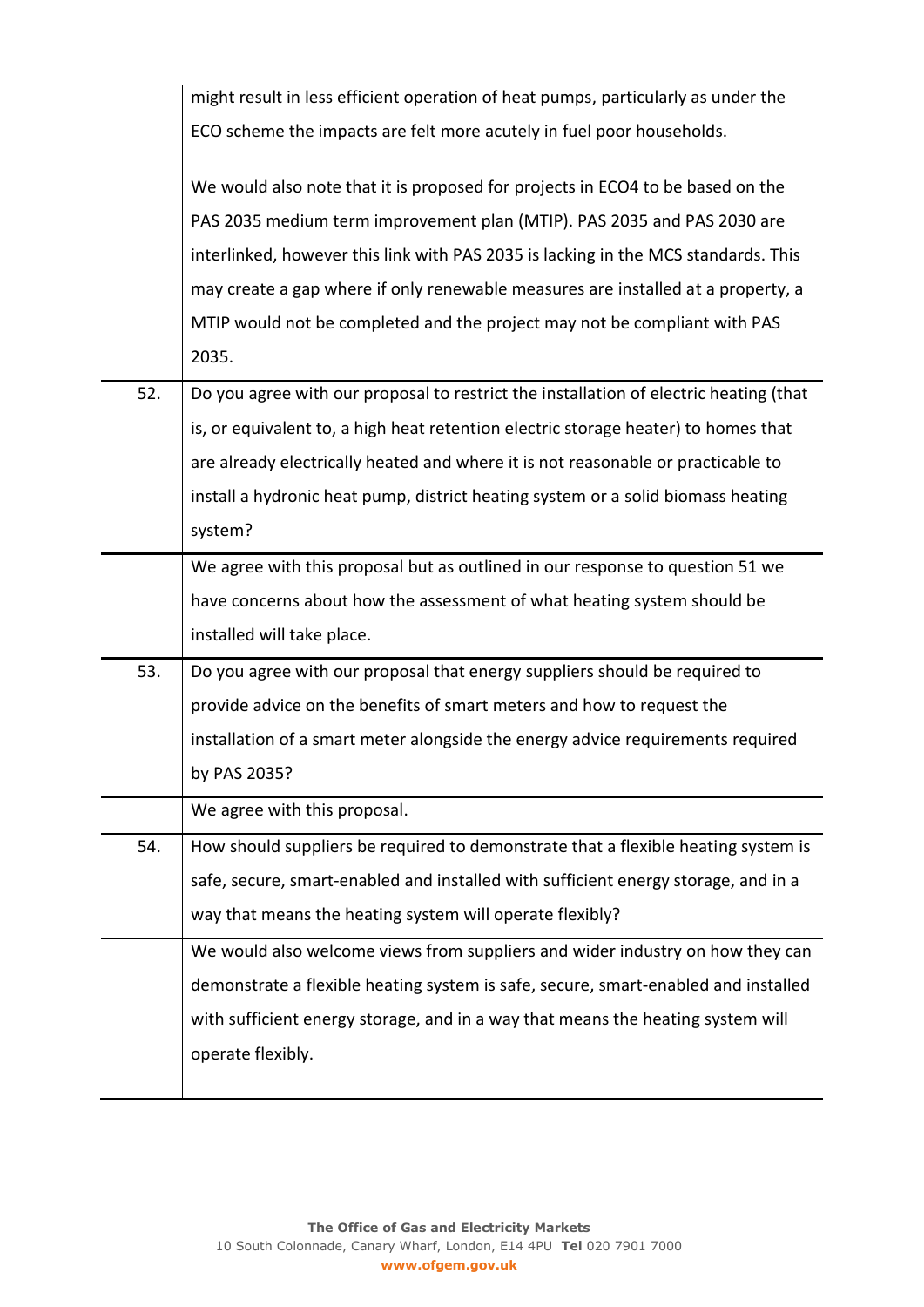It may be too early to be able to define what constitutes a 'smart-enabled' flexible heating system and how suppliers can demonstrate this. However, there are some potential administrative approaches that Ofgem could adopt for this:

1) We could adopt a high-level definition of 'smart' and leave suppliers flexibility to provide any evidence surrounding this. For example, "To be smart the heating system must be able to (a) send and receive information; and (b) respond to this information by turning up or turning down the heating system; and changing the time at which heating system is on".

2) Industry has developed a standard for 'smart appliances' including electric heating systems – PAS 1878, which is currently just a voluntary standard. We could use this as a threshold for 'smart' and ask suppliers to demonstrate compliance with this industry standard.

3) Alternatively Ofgem could provide a detailed guidance about what we consider a 'smart heating system' for the purposes of ECO. This would take a significant time to develop and pose a large administrative challenge, and the guidance is likely to be highly ECO focused which may not be helpful for wider industry.

Our preference would be to provide some form of guidance to suppliers which would avoid them needing to provide their own evidence which may result in a lot of work and risk an inconsistent approach. However, developing our own ECOspecific guidance may be too restrictive at this stage, as well as taking considerable time and resources. These measures will go through the Alternative Methodology process and they will be assigned a score on this basis. Ofgem looks forward to working closely with BEIS to agree an approach and ensure there are standards established and available for suppliers to evidence that smart technologies installed meet any additional criteria necessary.

55. Do you agree that the ECO4 scoring methodology must be based on the difference in average annual bill expenditure between the starting SAP rating and finishing SAP rating of a property, with regard given to the property's floor area?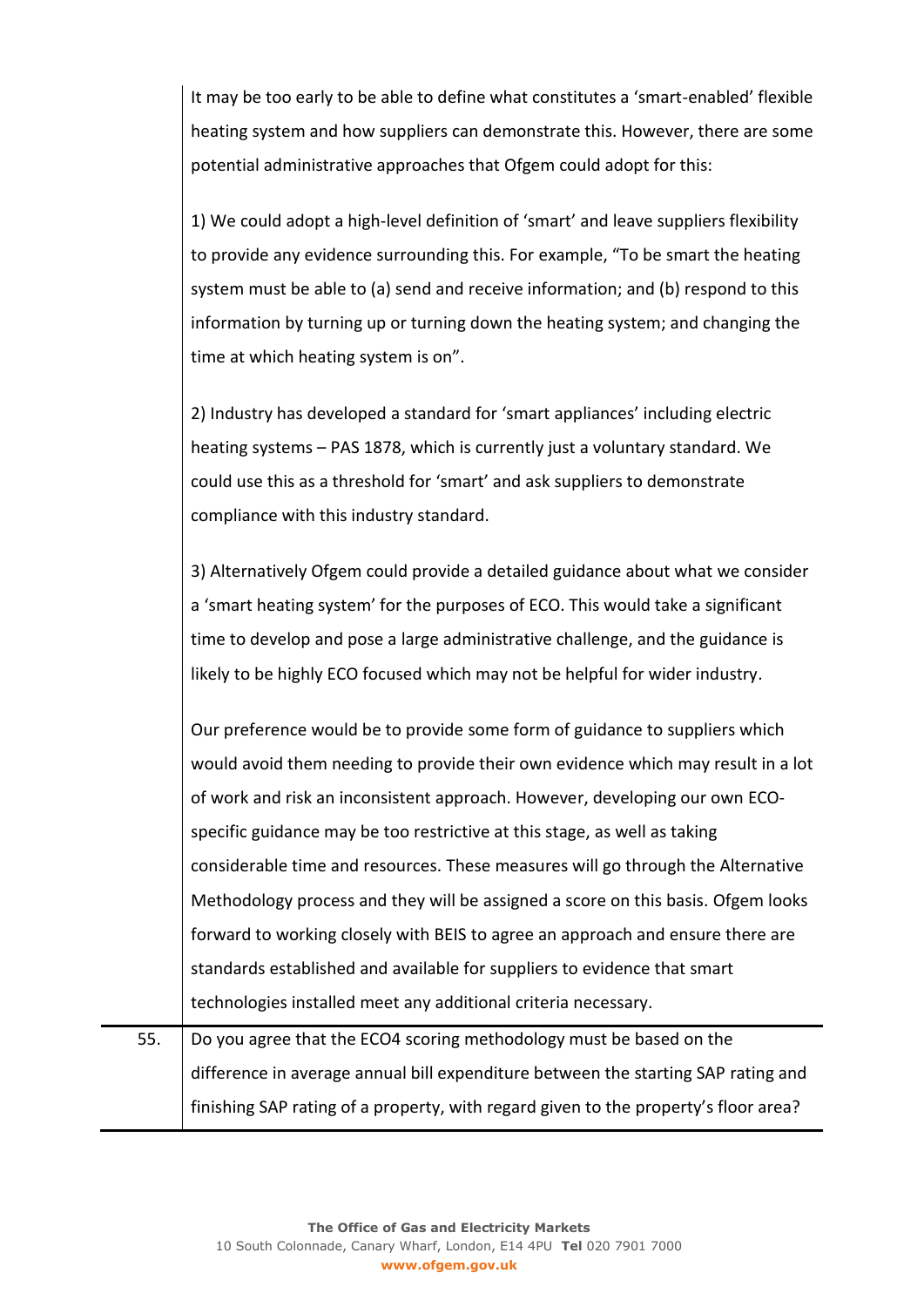| We agree with this proposal. In order to reorient the scheme to be centred on       |
|-------------------------------------------------------------------------------------|
| wholehouse retrofit and aligned with the PAS 2035 project approach as               |
| recommended by the Each Home Counts review <sup>4</sup> it makes sense to switch to |
| average annual bill expenditure by removing the conflicting lifetimes of the        |
| different measures. By then utilising the SAP rating system to underpin the         |
| overarching deemed project scores (based on the difference between starting and     |
| finishing SAP rating), it aligns with the policy aim of progressing through SAP     |
| bands.                                                                              |

We further agree that these scores should be segmented by floor area.

| 56. | Do you agree that the overarching ECO4 scores should be based on deemed              |
|-----|--------------------------------------------------------------------------------------|
|     | savings, rather than the actual savings generated through bespoke SAP                |
|     | calculations at each property?                                                       |
|     | Basing the overarching ECO4 scores on deemed savings provides a number of            |
|     | benefits. First and foremost it provides up front scores that can be readily         |
|     | communicated, making it easier for both the supply chain and suppliers to plan       |
|     | and assess projects. Grounding the scores in intermediate SAP bands rather than      |
|     | SAP points reduces the reliance on a final SAP assessment and therefore the risk     |
|     | that small errors in assessments may impact the scores. This minimises our           |
|     | administration as there will likely be fewer potentially incorrect scores to review. |
|     | We would also highlight that due to the need to monitor scores collectively across   |
|     | whole projects the complexity of this scoring system, whilst necessary to mirror     |
|     | PAS 2035 project requirements, may increase the likelihood of processing             |
|     | problems by all parties. We will work to minimise this by working with BEIS and      |
|     | TrustMark to ensure as simple a design as possible, consulting on our proposals      |
|     | and the design as we progress.                                                       |
| 57. | Do you agree with our proposed approach for allowing exemptions to the               |
|     | minimum requirements? If you propose additional exemptions, please suggest           |
|     | how they could be evidenced.                                                         |

<sup>&</sup>lt;sup>4</sup> Each Home Counts: Review of Consumer Advice, Protection, Standards and Enforcement for Energy Efficiency [and Renewable Energy -](https://www.gov.uk/government/publications/each-home-counts-review-of-consumer-advice-protection-standards-and-enforcement-for-energy-efficiency-and-renewable-energy) GOV.UK (www.gov.uk)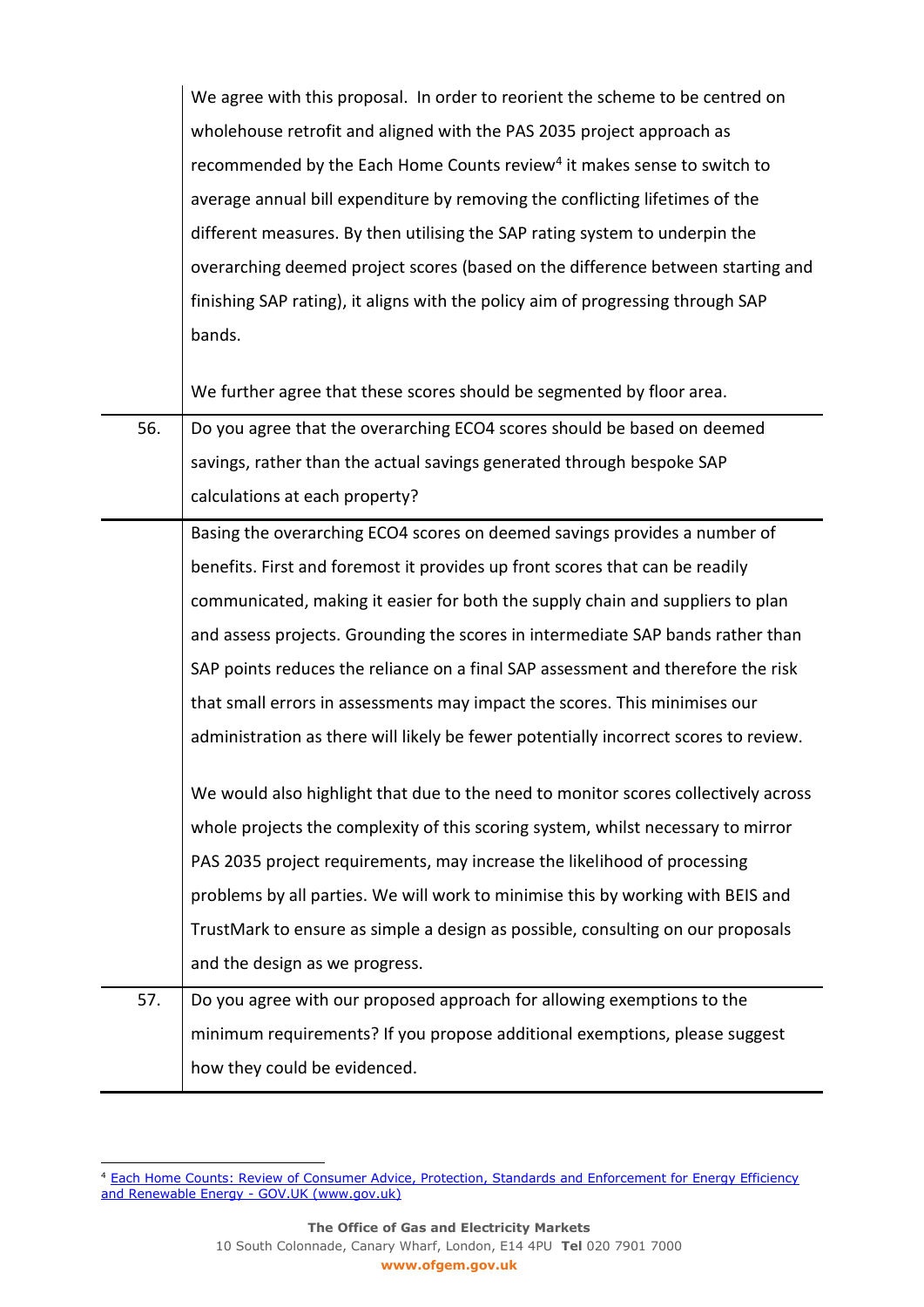|     | We agree with the proposed approach to allow exemptions from the minimum<br>requirement for selected properties.                                                 |
|-----|------------------------------------------------------------------------------------------------------------------------------------------------------------------|
|     | However, we request that BEIS continue to liaise with Ofgem when a finalised list<br>of exemptions and evidence requirements is created. Regardless of the final |
|     | evidencing approach agreed, the additional work required to oversee and audit                                                                                    |
|     | the exemptions and associated evidence is likely to lead to an increase in Ofgem's                                                                               |
|     | administration costs.                                                                                                                                            |
| 58. | Do you agree with our proposal to use deflated partial project scores for ongoing                                                                                |
|     | projects, ahead of completion?                                                                                                                                   |
|     | We agree with this proposal as an effective way in which to address the impact of                                                                                |
|     | moving to a project based scoring approach whilst industry adapts to the new                                                                                     |
|     | landscape.                                                                                                                                                       |
|     |                                                                                                                                                                  |
|     | We recognise that moving to a project based approach to scoring may lead to                                                                                      |
|     | either delayed payments to installers or suppliers taking on additional risks or                                                                                 |
|     | costs, depending on the contracting solutions and services which emerge for                                                                                      |
|     | ECO4. Whilst this is managed in other construction projects such as new build, we                                                                                |
|     | consider that deflated PPS will reduce these impacts.                                                                                                            |
|     | However, deflated PPS will slightly reduce the impact of the minimum                                                                                             |
|     | requirement, and greatly increase the complexity of the scoring system and                                                                                       |
|     | therefore increase our development costs and administrative costs throughout                                                                                     |
|     | ECO4. It will also reduce flexibility in the supply chain to come up with their own                                                                              |
|     | solutions. In many other areas of construction projects involve multiple parties,                                                                                |
|     | and frameworks have been developed to enable this to work successfully. In the                                                                                   |
|     | long run, we expect that the ECO supply chain would be the same.                                                                                                 |
|     |                                                                                                                                                                  |
|     | We support the proposal for deflated partial projects scores to aid the transition                                                                               |
|     | to ECO4, but suggest consideration is given to reviewing their effectiveness with a                                                                              |
|     | view to potentially transitioning to a wholly project-based scoring system in the                                                                                |
|     | future.                                                                                                                                                          |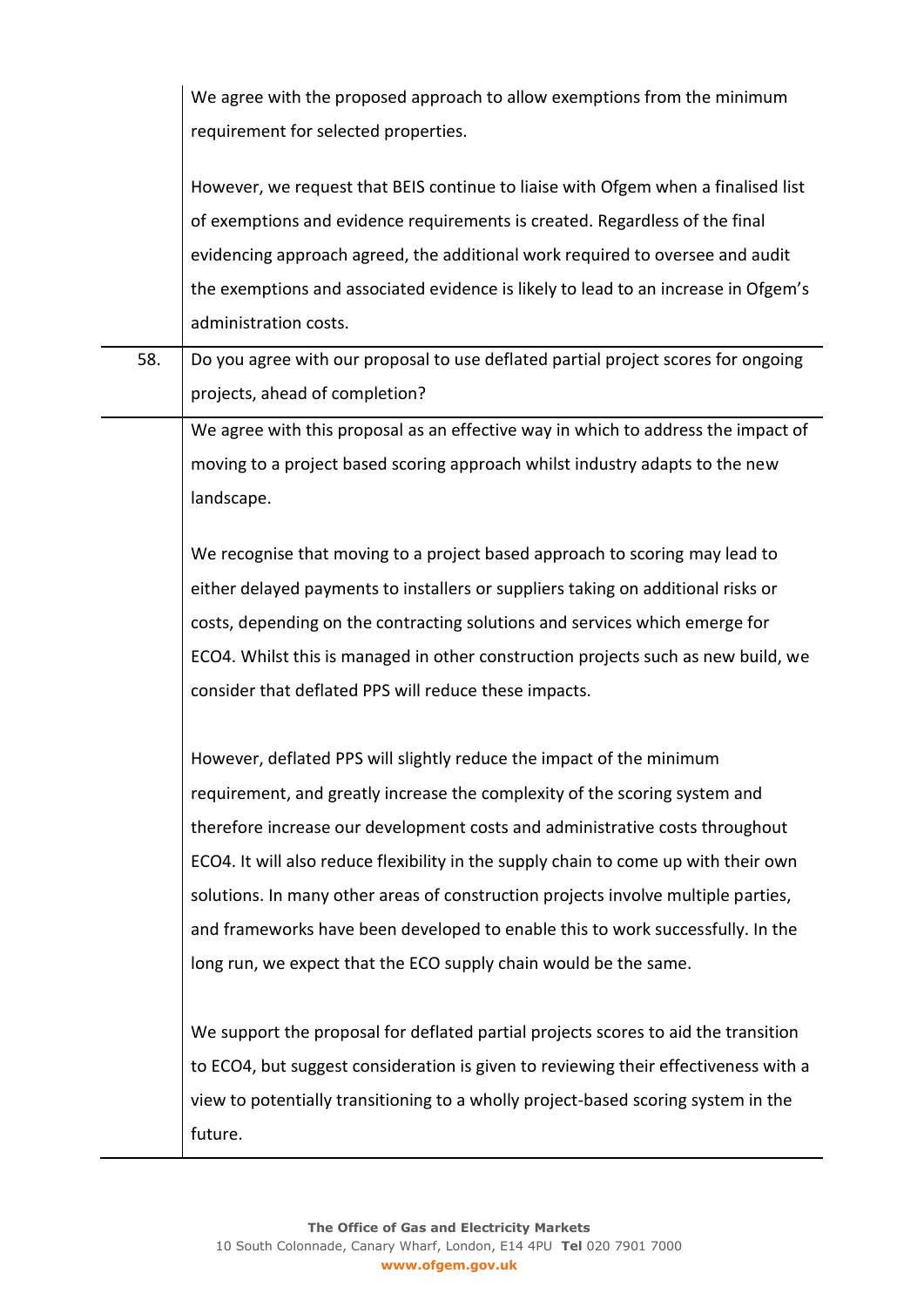| 59. | Do you agree with our proposal to use deflated partial project scores where a       |
|-----|-------------------------------------------------------------------------------------|
|     | project is found to be non-compliant with the minimum requirement at the point      |
|     | of notification?                                                                    |
|     | We agree with the proposal to use deflated partial project scores for projects that |
|     | don't meet the minimum requirement. It is important that installers are             |
|     | incentivised to complete projects to at least the minimum requirement, and the      |
|     | deflation rate will be an important tool in accomplishing this.                     |
|     | We think the particulars of the partial project scores must be designed with care   |
|     | in order to minimise administrative difficulties. We note there is a risk that      |
|     | deflated partial project scores become the default market rate for ECO works, and   |
|     | there is potential for disputes between installers about bearing the costs for      |
|     | deflated scores. These could hamper delivery and installer participation in the     |
|     | scheme.                                                                             |
| 60. | Do you agree with our proposal to use deflated partial project scores where a       |
|     | consumer ends a project before the minimum requirement has been met for             |
|     | reasons other than change of occupancy?                                             |
|     | Yes, we agree that deflated partial project scores should be used in scenarios      |
|     | where the consumer ends the project early (besides change in occupancy). This       |
|     | may help increase consumer care by creating an incentive for the householder to     |
|     | be made fully aware of what to expect over the duration of the project, and that    |
|     | they are satisfied with the progression of the project.                             |
|     | We would seek clarification on whether there are any additional criteria involved   |
|     | with a change in occupancy during a project, and whether this exemption would       |
|     | only come into effect after a certain time limit as an expected change in tenancy   |
|     | would be known for a period in advance.                                             |
| 61. | Do you agree with our proposal to cap the share of a supplier's ECO obligation      |
|     | that can be comprised of scores from partial projects? Do you agree that this cap   |
|     | should be set between 20-30%?                                                       |
|     | We agree with this approach to cap the share of partial projects that suppliers can |
|     | notify. Further modelling and feedback from industry will be required to set an     |
|     | exact amount for the cap to ensure that PPSs do not make up too large a share of    |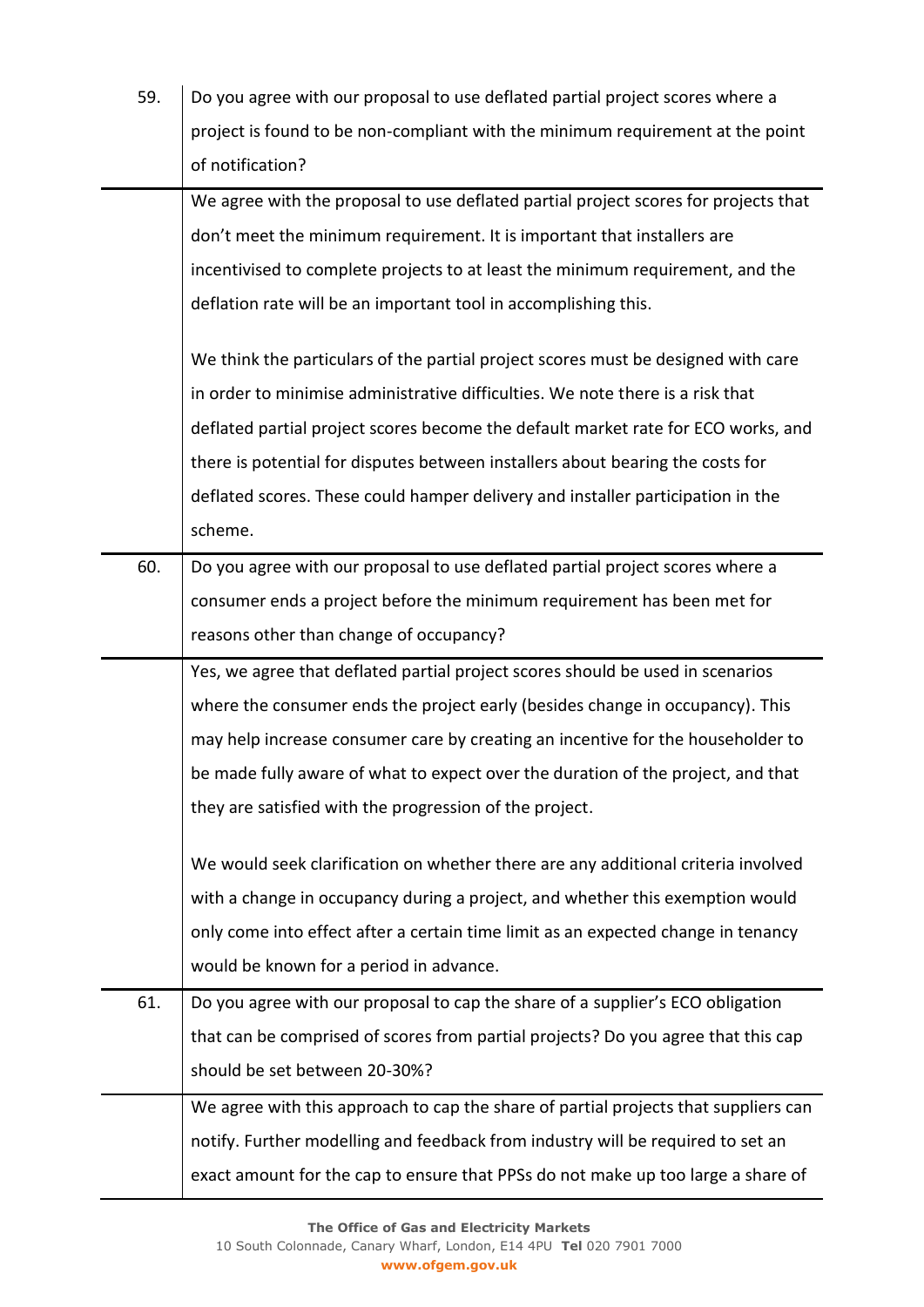|     | delivery under ECO4. This is especially important to prevent partial project scores |
|-----|-------------------------------------------------------------------------------------|
|     | becoming the default assumption, in terms of pricing or otherwise, for ECO          |
|     | projects across the industry. This should also help ensure that the main policy     |
|     | intent of progressing through SAP bands is achieved.                                |
| 62. | Do you agree with our proposal to use deflated partial project scores for infill    |
|     | homes, with a deflation of between 20% and 30%?                                     |
|     | We don't have a strong opinion on this. The policy intent is targeted at the fuel   |
|     | poor, so there's a logic to not providing those who aren't fuel poor with ECO       |
|     | funding. However it's also true that some measures are best delivered               |
|     | collectively to multiple households and so it makes sense to harness that           |
|     | opportunity as we strive towards our net zero goals.                                |
| 63. | Do you agree with our proposal to incentivise the use of longer lifetime measures   |
|     | through minimum requirements and heating insulation preconditions rather than       |
|     | including measure lifetimes in ECO4 scores?                                         |
|     | We agree with this proposal on balance. Minimum requirements and                    |
|     | preconditions create more complexity and additional administration for Ofgem.       |
|     | The proposal will require additional checks by Ofgem as we would have to verify     |
|     | that the pre-conditions and minimum requirements have been met. However, we         |
|     | also understand that any mechanism for recognising individual measure lifetimes     |
|     | within a project-based scoring system would be more complicated.                    |
| 64. | Do you agree that we should continue to require measure lifetimes through the       |
|     | scheme to benchmark guarantee requirements and for scheme reporting                 |
|     | purposes outside of the scoring framework?                                          |
|     | We agree with this proposal. However, there needs to be further clarification on    |
|     | who will be setting out the lifetimes for the purpose of guarantees. In ECO3,       |
|     | Ofgem set lifetimes for measures as part of the scoring methodology (where          |
|     | these were not fixed by legislation). However under current proposals, scores       |
|     | would no longer involve lifetimes. Guarantee requirements are now part of the       |
|     | Trustmark framework.                                                                |
| 65. | Do you agree with our methodology for applying innovation uplifts relative to the   |
|     | expected savings of a particular innovation measure type?                           |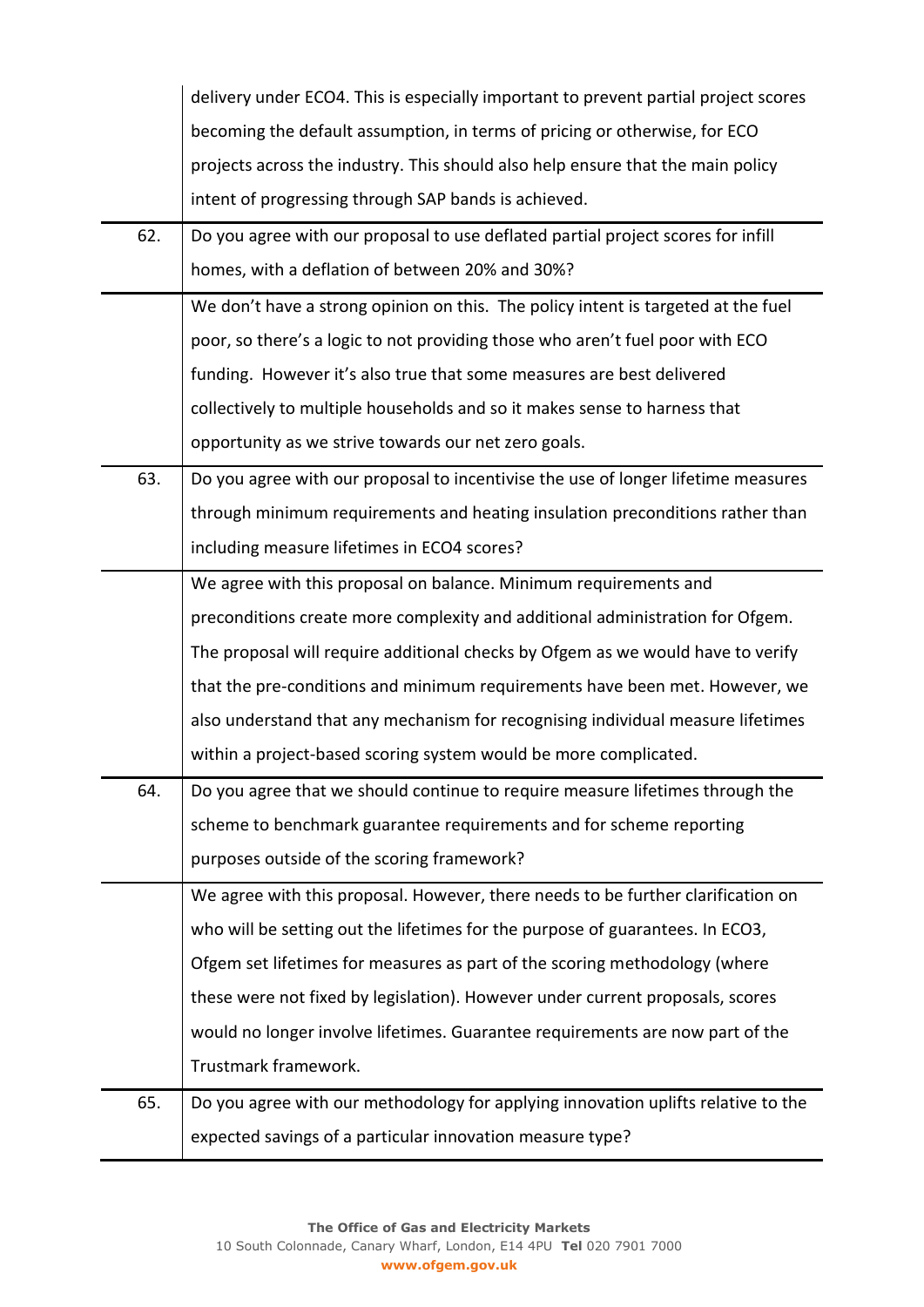|     | We agree with the approach for applying IM uplifts for ECO4, although we would        |
|-----|---------------------------------------------------------------------------------------|
|     | note the proposed methodology adds a layer of complexity to the scoring for           |
|     | ECO4.                                                                                 |
|     |                                                                                       |
|     | We have published a consultation detailing our approach to uplifts based on the       |
|     | proposals raised in this consultation.                                                |
| 66. | Do you agree with our proposal to provide a fixed score uplift of ~£60 annual bill    |
|     | savings for all broken boiler replacements and ~£16 annual bill savings for each      |
|     | broken ESH replacement?                                                               |
|     |                                                                                       |
|     | Please provide information on the cost of boiler and ESH repairs to help inform       |
|     | the level of uplift required for heating repairs relative to replacements.            |
|     | We do not have a view on the proposed fixed score uplifts.                            |
|     | From an administrative point of view, whether the uplift is a percentage or a fixed   |
|     | score does not impact us provided that it does not excessively impact the             |
|     | supplier's ability to deliver measures and remain compliant with their obligation.    |
|     |                                                                                       |
|     |                                                                                       |
| 67. | Do you agree with our proposal to allow uplifts for hard-to-treat issues for owner-   |
|     | occupied E, F, and G homes only?                                                      |
|     | We agree that hard-to-treat (HTT) uplifts should be introduced and limited to this    |
|     | group of households. Introducing the HTT uplift should assist in the delivery of the  |
|     | ECO obligation as it should make measures at more properties economical to            |
|     | install. We also agree with limiting the eligibility to owner occupied properties, as |
|     | landlords should be the party funding remedial works in PRS properties. We will       |
|     | look to design an approach to administering hard-to-treat uplifts that will           |
|     | minimise any potential issues, and we will need to continually monitor how it is      |
|     | used throughout the lifetime of the scheme.                                           |
| 68. | Do you agree with our proposed methodology for hard-to-treat uplifts? Please          |
|     | also suggest forms of evidencing for hard-to-treat.                                   |
|     | We do not have a view on the proposed methodology for hard-to-treat. From an          |
|     | administrative point of view, costs may be difficult to evidence or verify. We will   |
|     | look to work with BEIS and engage industry to determine an appropriate                |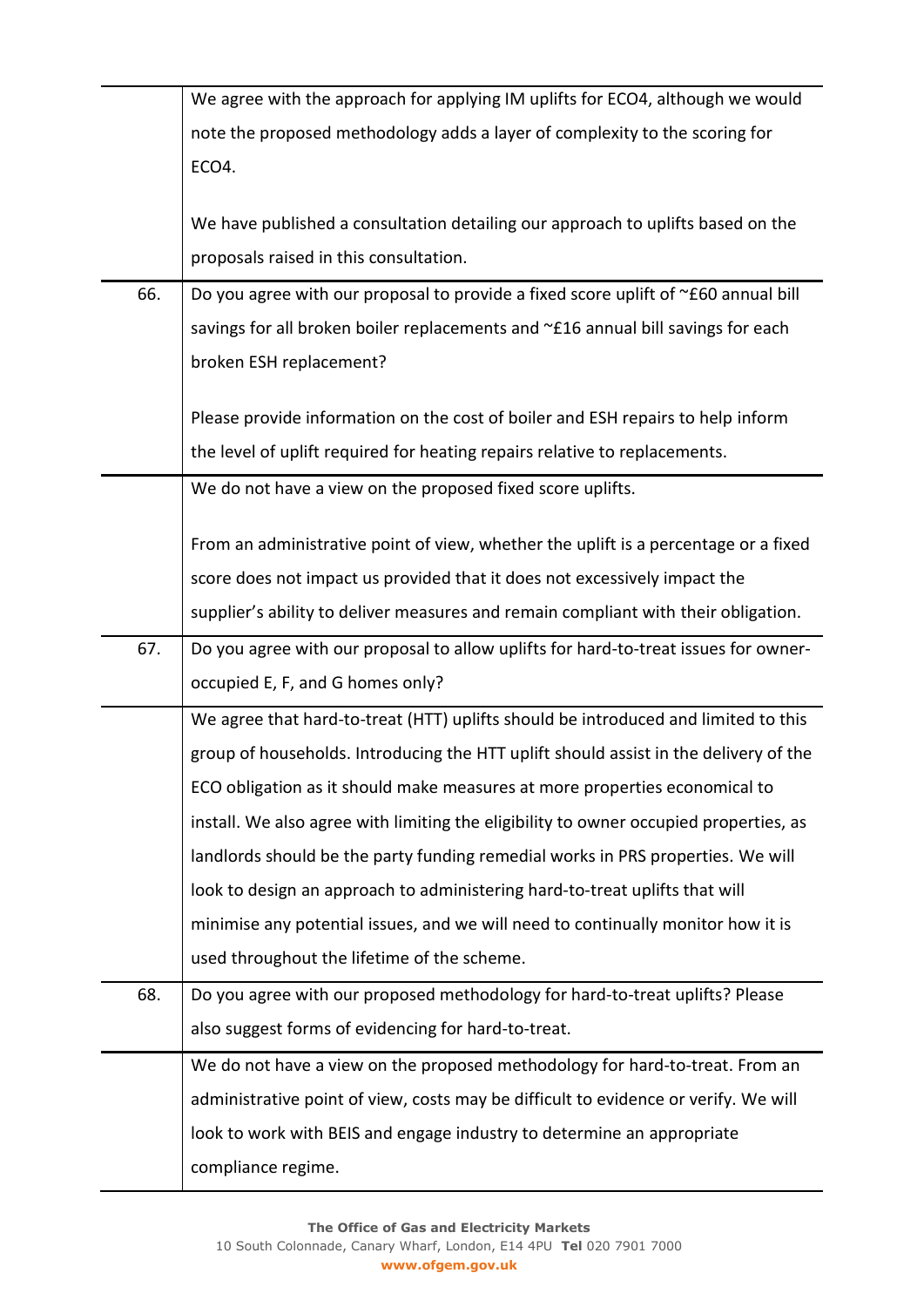| 69. | What work should be within scope of the HTT uplift? Should the extraction of         |
|-----|--------------------------------------------------------------------------------------|
|     | defective loft and/or cavity wall insulation be included? If not, how could          |
|     | extraction be monitored more effectively through the scheme?                         |
|     | We do not have a view on what should be within the scope of the HTT uplift,          |
|     | although we would suggest that the ease with which work can be evidenced is          |
|     | considered when determining the scope for HTT.                                       |
|     | We do not believe that the unnecessary extraction of insulation should be            |
|     | incentivised. We are also of the view that defective insulation should be            |
|     | extracted and replaced through guarantees or buildings insurance prior to seeking    |
|     | alternative funding through government schemes.                                      |
|     | We would welcome alternative views from industry on how extractions could be         |
|     | monitored through the scheme. However, we also recognise that including              |
|     | extraction within the scope of the HTT uplift may encourage the reporting of         |
|     | extractions under ECO4 and provide greater oversight.                                |
| 70. | Should the cost per £ bill savings be based on the final ECO4 IA or from ECO4        |
|     | published energy efficiency statistics?                                              |
|     | Our preference is to utilise the latest published energy efficiency statistics,      |
|     | however these won't be available for ECO4 in sufficient numbers to be reliable at    |
|     | the very beginning of the scheme. Until they can provide a solid statistical basis   |
|     | for the cost per £ bill savings, we are content to utilise the figure from the final |
|     | ECO4 Impact Assessment.                                                              |
| 71. | Do you agree with our approach for evidencing scores for ECO4?                       |
|     | We agree with the proposal for evidencing scores on ECO4. We recognise the           |
|     | progress and action plan developed by Government to improve the robustness of        |
|     | EPCs, and we expect those used for ECO4 will be new and of improved quality          |
|     | compared to older EPCs. However, we would reiterate that concerns remain             |
|     | around the accuracy and reliability of EPCs, as well as SAP assessments. We note     |
|     | the proposal to allow evidencing of the finishing SAP rating of a premises by any    |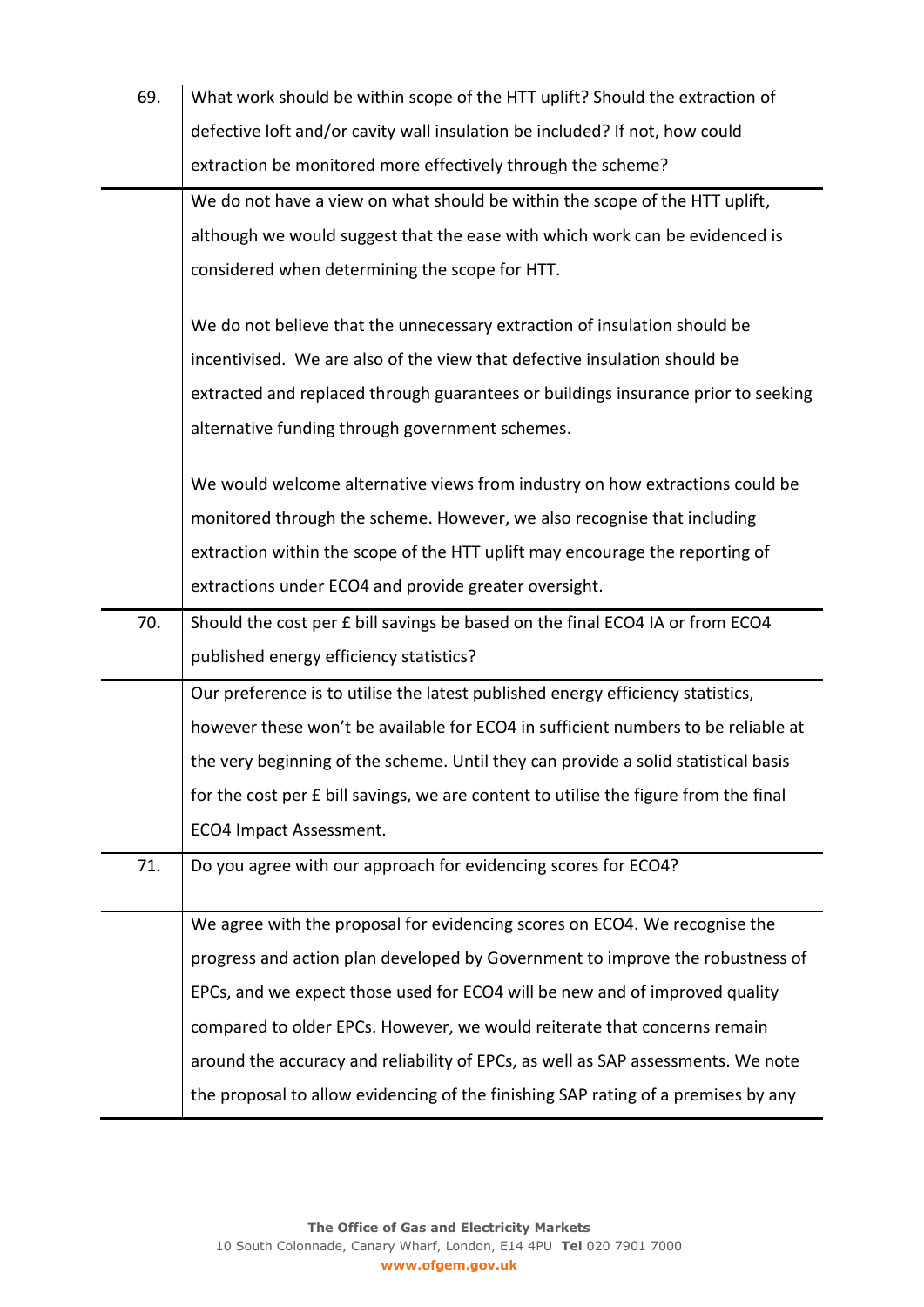|     | means we consider appropriate. We have set out proposals for the evidence we                  |
|-----|-----------------------------------------------------------------------------------------------|
|     | intend to require in part 1 of our ECO4 scoring methodology consultation. <sup>5</sup>        |
| 72. | Do you agree with our proposal to allow alternative methodology scores to be                  |
|     | produced for measures that are not recognised in SAP?                                         |
|     | We agree with this proposal. This should allow for cases where there has been                 |
|     | development in the energy efficiency market and allow new measures which can                  |
|     | achieve quantifiable savings to be included in ECO4. We have developed our                    |
|     | approach to alternative methodology scores, outlined in our ECO4 scoring                      |
|     | consultation, based on this proposal.                                                         |
|     | However, we feel clarity is needed on the risk appetite for the cost savings                  |
|     | claimed by measures not recognised in SAP. We also understand data light                      |
|     | measures will be included in PAS2035 where possible, but the approach to                      |
|     | measures not included in PAS would benefit from clear direction.                              |
|     | Depending on the preferred method used to evidence the finishing SAP rating,                  |
|     | this proposal could be more complicated to administer as these measures would                 |
|     | not be included in a post retrofit SAP assessment.                                            |
|     | We understand there will be a cap of 5,000 data light measures installed each                 |
|     | year and that this will be distributed evenly across suppliers based on the size of           |
|     | their obligation. Whilst we are not in the position to comment on where the                   |
|     | overall cap should be set, we suggest that the sponsoring supplier is allocated a             |
|     | higher share of the cap for the data light measure. This could encourage suppliers            |
|     | to sponsor applications and ensure that this route is viable for smaller suppliers.           |
| 73. | Do you agree with our proposal for all alternative methodology scores to count                |
|     | towards the minimum requirement?                                                              |
|     | We agree with this proposal. All measures will need to demonstrate a home                     |
|     | heating cost reduction and therefore we feel it is correct the scores count towards           |
|     | the minimum requirement. Based on this proposal we have developed a                           |
|     | methodology, outlined in our ECO4 scoring consultation, <sup>6</sup> to allow all alternative |

<sup>&</sup>lt;sup>5</sup> [Energy Company Obligation \(ECO4\) Consultation: scoring methodology](https://www.ofgem.gov.uk/publications/energy-company-obligation-eco4-consultation-scoring-methodology-part-1) – part 1, paragraph 2.20-2.44.

<sup>6</sup> [https://www.ofgem.gov.uk/publications/energy-company-obligation-eco4-consultation-scoring-methodology-](https://www.ofgem.gov.uk/publications/energy-company-obligation-eco4-consultation-scoring-methodology-part-1)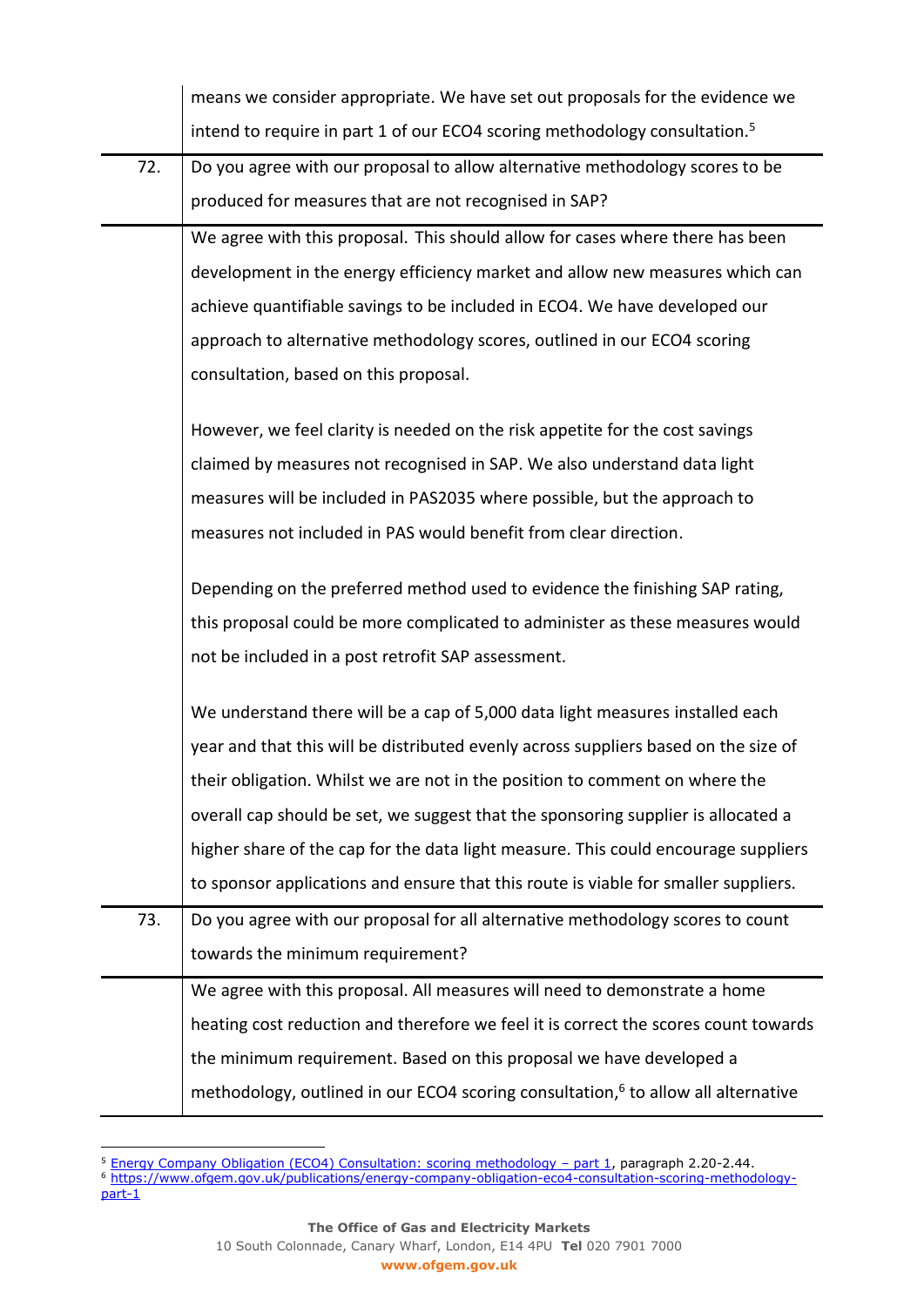|     | methodology scores to count towards the minimum requirement. This approach          |
|-----|-------------------------------------------------------------------------------------|
|     | is subject to the wording in the published legislation for ECO4.                    |
| 74. | Solid wall insulation: (a) Do you agree with our assumption of a 0% third party     |
|     | contribution for solid wall insulation (SWI)?                                       |
|     | (b) Please provide BEIS with any information on third party contributions towards   |
|     | SWI supporting your response.                                                       |
|     | a) With available data on contributions towards any measures, let alone solid       |
|     | wall insulation measures, difficult to obtain, we agree that it makes sense         |
|     | to set the policy based on the assumption of 0% third party contribution.           |
|     | However we recognise that contributions do exist and would continue to              |
|     | recommend that more information is gathered to provide a more                       |
|     | informed picture, and to work with BEIS on this.                                    |
|     |                                                                                     |
|     | Further consideration should be given to the customer journey and                   |
|     | advertising the funding routes available to householders.                           |
|     |                                                                                     |
|     | b) BEIS should have all of the relevant data from Ofgem relating to third party     |
|     | contributions.                                                                      |
| 75. | PAS2035:2019: (a) Are the current cost assumptions for ventilation outlined in      |
|     | Table 12 reflective of the costs of complying with ventilation requirements set out |
|     | in PAS 2035?                                                                        |
|     | (b) Please provide BEIS with any information on the cost ranges associated with     |
|     | PAS ventilation compliance, and any further PAS related considerations, that may    |
|     | be applicable.                                                                      |
|     | We do not have a view on the cost assumptions for ventilation requirements.         |
|     |                                                                                     |
|     | With regards to further PAS related considerations, we note that costs associated   |
|     | with PAS compliance are likely to increase for properties under risk pathway C.     |
|     | This will mainly impact high rise and protected buildings.                          |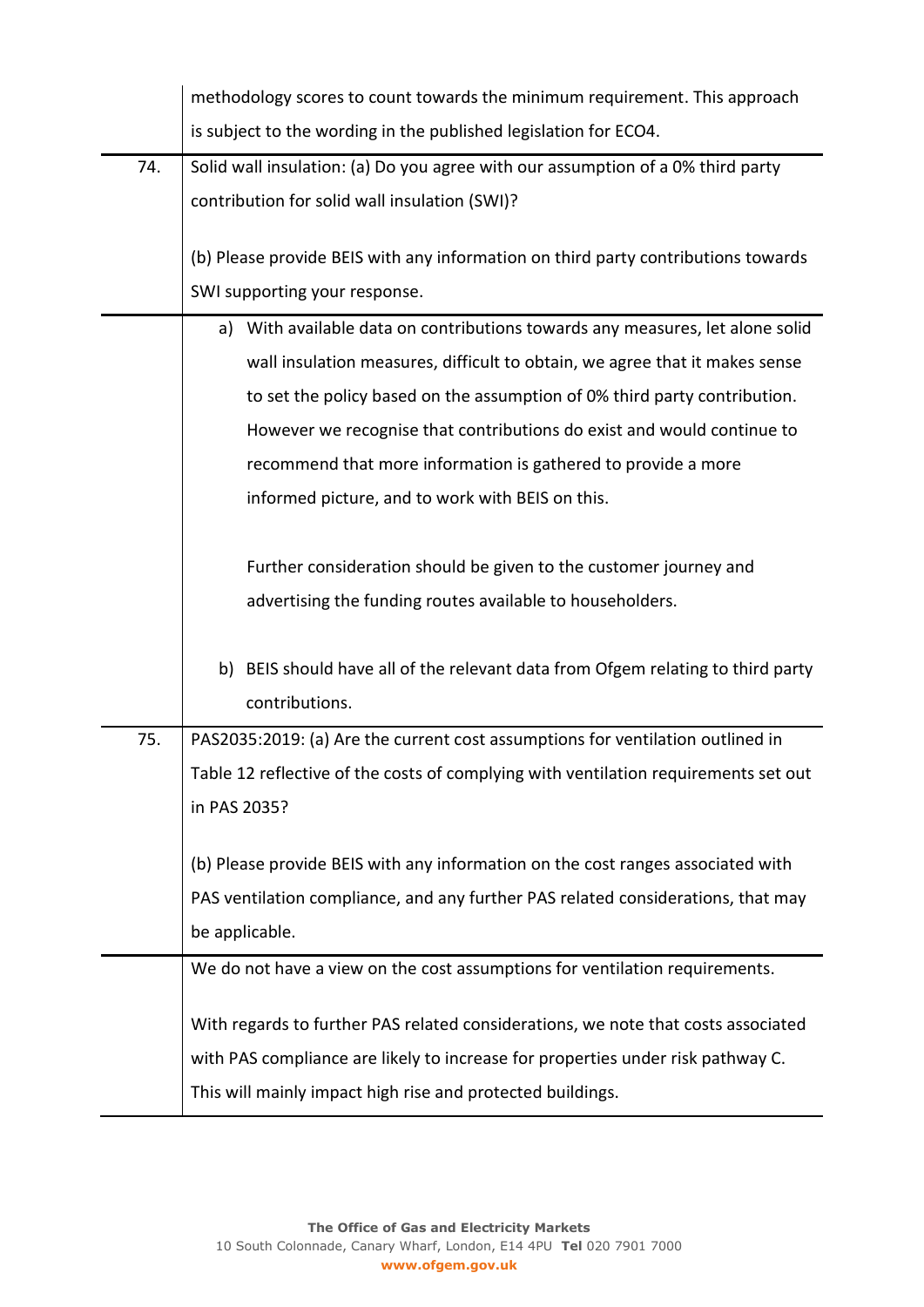| 76. | Ancillary work: (a) Should the costs of delivering specific ancillary services related |
|-----|----------------------------------------------------------------------------------------|
|     | to insulation, be captured through the delivery cost assumptions in the ECO4 final     |
|     | stage Impact Assessment?                                                               |
|     |                                                                                        |
|     | (b) Please provide BEIS with any information on the cost ranges associated with        |
|     | each ancillary measure in paragraph 354, and any further common services that          |
|     | may be applicable.                                                                     |
|     | We agree with this proposal. Capturing the costs associated with ancillary services    |
|     | may help facilitate whole house delivery by increasing uptake of more intrusive        |
|     | measures.                                                                              |
| 77. | Data Warehouse and Hard-to-treat: (a) How feasible would it be for all delivery        |
|     | costs incurred as a result of the installation of measures to be lodged and stored     |
|     | within TrustMark's Data Warehouse, and how do you think all measures costs             |
|     | should be recorded, e.g., to ensure any gaming risks are mitigated where               |
|     | possible?                                                                              |
|     |                                                                                        |
|     | (b) Please provide BEIS with any further evidence of the costs associated with         |
|     | remediation of hard-to-treat issues, as required in 8.3.1, bullet three, of PAS        |
|     | 2035,83 as well as evidence of the prevalence of these issues in the housing stock.    |
|     | We do not have a view on this question, however we will work with TrustMark to         |
|     | ensure data matching is effective.                                                     |
| 78. | In the event that separate rules are made for ECO in Scotland, do you agree with       |
|     | the proposal to:                                                                       |
|     | (a) apportion the cost envelope between England & Wales and Scotland using a           |
|     | methodology based on the total amount of gas and electricity supplied in each          |
|     |                                                                                        |
|     | region, with an equal weighting for each fuel?                                         |
|     | (b) that the calculation is based on an average taken from the last three years of     |
|     | domestic gas and electricity consumption data published annually in December by        |
|     | BEIS?                                                                                  |
|     | We have concerns about the impact of separate rules in Scotland on Ofgem's             |
|     | administration of ECO. Whilst we do not disagree with the approach for                 |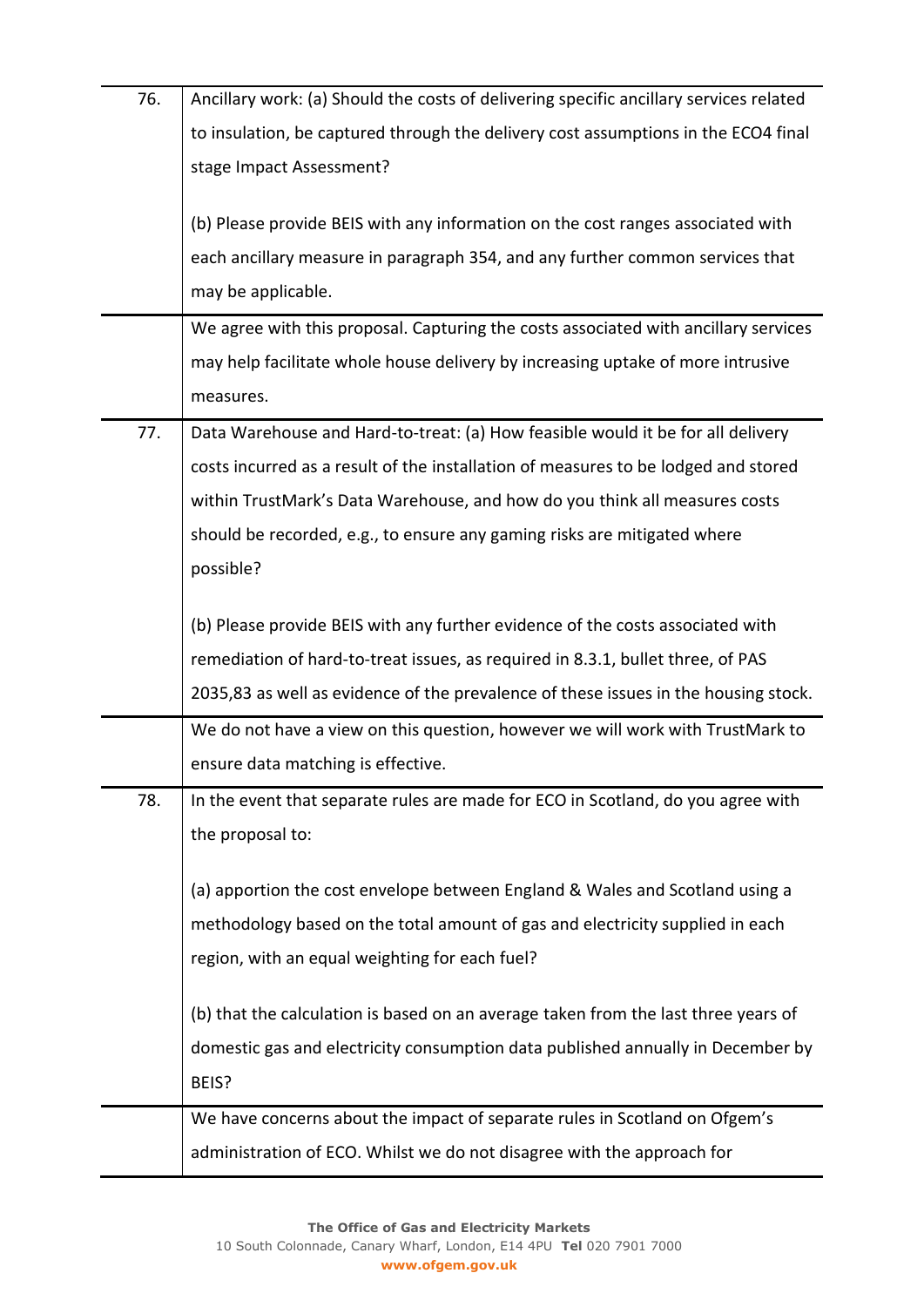|     | apportionment outlined it will add complexity to the obligation setting process.      |
|-----|---------------------------------------------------------------------------------------|
|     | We request that if a method for apportionment is required the methodology is          |
|     | clearly outlined in the legislation to avoid uncertainty on how the obligations are   |
|     | calculated.                                                                           |
|     |                                                                                       |
|     | We expect early engagement from the Scottish Government and BEIS on Ofgem's           |
|     | involvement with any proposed separate Scottish scheme.                               |
| 79. | In the event that separate rules are made for ECO in Scotland, do you agree with      |
|     | the proposal to apportion an individual supplier's targets between Scotland and       |
|     | the rest of GB?                                                                       |
|     | As above, we do not disagree with the approach to apportionment but expect to         |
|     | engage further with BEIS and the Scottish Government on Ofgem's involvement in        |
|     | any proposed separate scheme or changes to proposals for ECO4 from those that         |
|     | have been outlined.                                                                   |
| 80. | Do you agree with setting a project completion time of three months, from the         |
|     | completion of the first measure in any package other than for DHS? We welcome         |
|     | views regarding what timescale should be permitted for DHS installations.             |
|     | Whilst we had some concerns about the 50% reduction compared to the 6                 |
|     | months previously under ECO3, the fact that this time period starts from the date     |
|     | of completion for the first measure, plus the data highlighted by BEIS, significantly |
|     | reduces our concerns around average project completion times.                         |
|     | However, there may still be difficulties where combinations of insulation (solid      |
|     | wall or room in roof) are needed in households where they are seeking to install a    |
|     | heat pump. As such we expect a number of projects to transgress this rule,            |
|     | however as the Retrofit Coordinator industry matures this should reduce over          |
|     | time.                                                                                 |
|     | We also note that Partial Project Scores are being introduced to mitigate concerns    |
|     | around project delivery. We believe this provides a useful lever for all projects,    |
|     | regardless of their complexity, and allows for flexibility in delivery where a strict |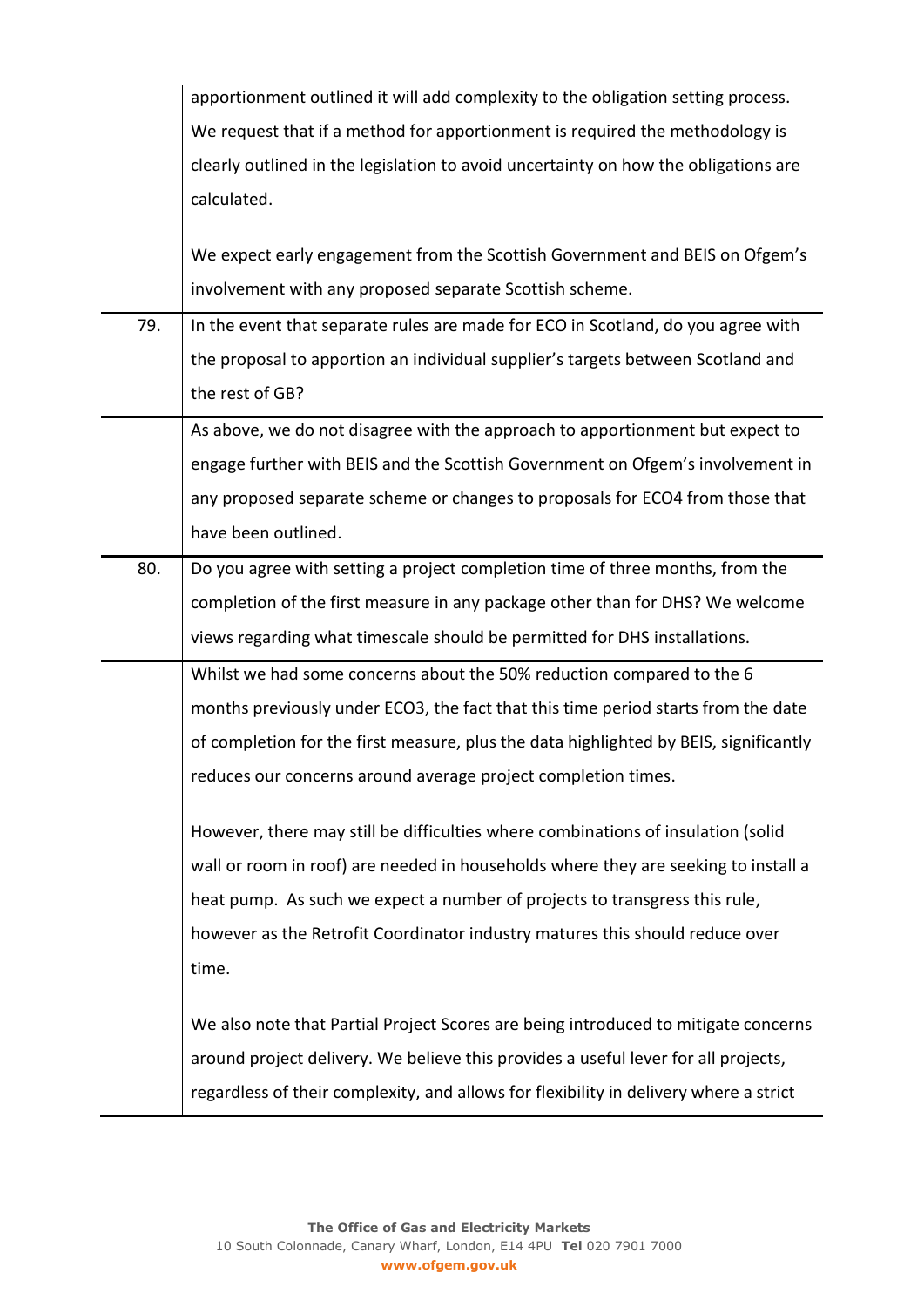|     | timeframe might not. To an extent, industry will adapt to project delivery to      |
|-----|------------------------------------------------------------------------------------|
|     | ensure timely completion.                                                          |
|     |                                                                                    |
|     | If a project completion time limit is imposed, we would want to further            |
|     | understand how a deflated PPS might be triggered if for example there are small    |
|     | delays across all measures. What would be considered an acceptable or              |
|     | unacceptable delay? And will there be a greater impact on the final measures in a  |
|     | package, potentially being rushed to complete a project on time?                   |
| 81. | Do you agree with our proposal to allow an extension of three months to be         |
|     | permitted by Ofgem in certain circumstances?                                       |
|     | Based on the wording in the consultation, with the final decision resting with     |
|     | Ofgem, we do not expect any differences to the current approach for ECO3. As       |
|     | such we see no major administrative changes to our process beyond the addition     |
|     | of these timing issues to assess. As above, further detail is required on how      |
|     | delays might be recognised across the suite of measures within a project and       |
|     | what might or might not be an acceptable delay. We'll then need to consider        |
|     | what evidence would be suitable for these however.                                 |
| 82. | Do you agree with our proposal to award deflated partial project scores for        |
|     | measures delivered after the three-month time period has passed?                   |
|     | We agree that some mechanism is needed to ensure that measures installed           |
|     |                                                                                    |
|     | within the 3 month project timeframe are not penalised for the late delivery of    |
|     | other measures within a completed project. This is further complicated by the fact |
|     | that the last measure in the plan might be waiting on a delayed measure, and so    |
|     | the responsibility for a timely completion may lay elsewhere. The Retrofit         |
|     | Coordinator also has an impact on the timeliness of measure delivery and           |
|     | ultimately oversees the project. As we further our work on the scoring mechanism   |
|     | we will continue to look at how measures can be incentivised through the scoring   |
|     | mechanism to ensure all measures within a project are completed within the         |
|     | proposed 3 month period, and how much we consider should be left to contracts.     |
| 83. | Do you agree with the proposals on measure notifications and extensions?           |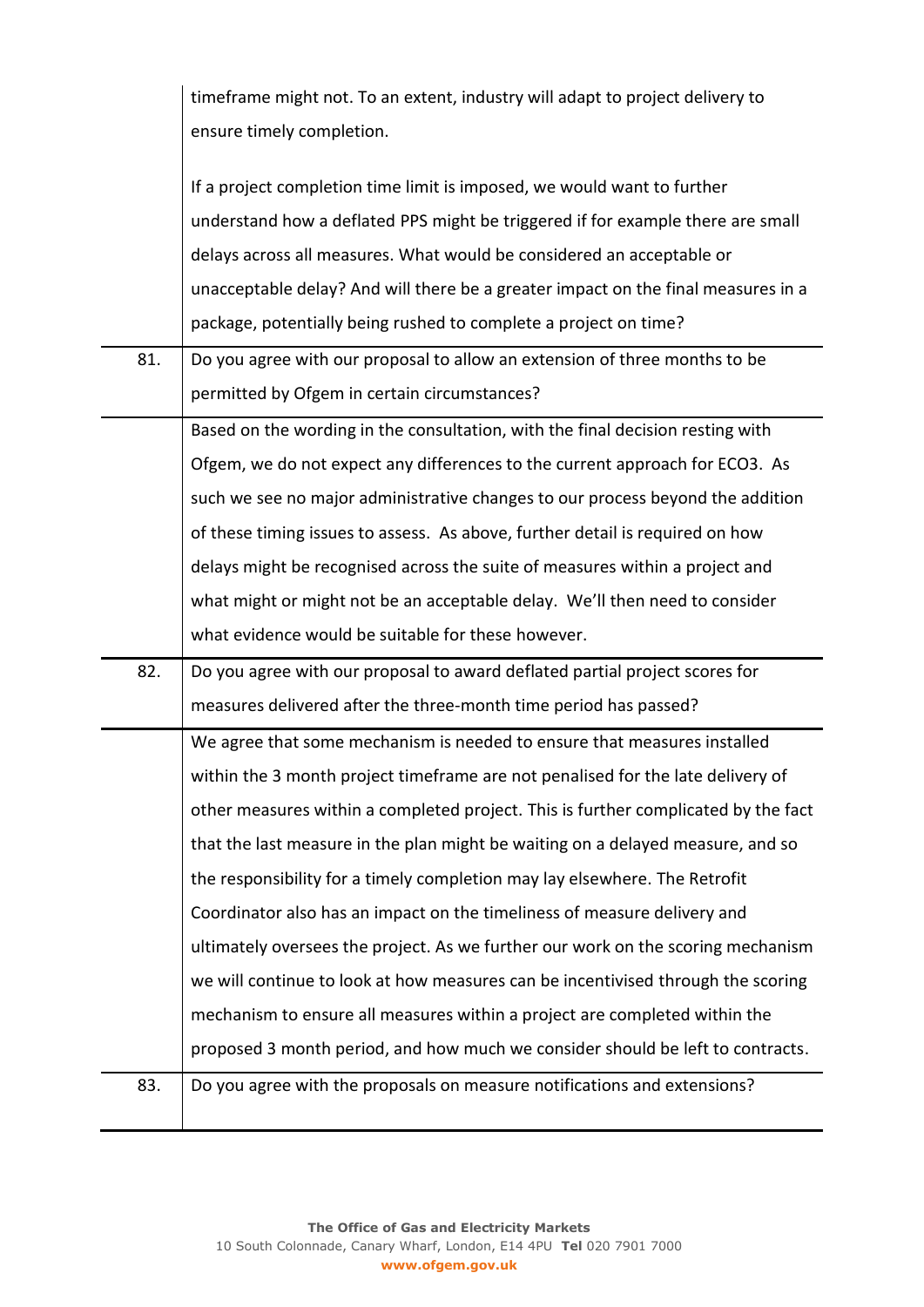We broadly agree with the proposals, and our thoughts on the main three are as follows:

1. Maintaining the one month notification requirement for individual measures.

We agree with maintaining the one month notification requirement in part because it has worked well under ECO3. We do not anticipate administrative difficulties in implementing this proposal.

2. Up to 5% of measures can receive automatic extensions.

We fully agree with maintain this approach – it has worked well under ECO3, and we anticipate it will continue to work well under the new scheme. We anticipate few administrative issues especially considering we already have experience delivering the relevant IT solutions and procedures for this under ECO3.

3. Early delivery measures can be notified up to two calendar months after the ECO order comes into forces.

We broadly agree with this, as early delivery measures will by their nature be subject to more risk and teething issues due to the lack of certainty surrounding regulations. Notably, this proposal will lead to some early delivery measures having a notification deadline later than certain regular delivery measures that are installed afterwards. We support the proposal due to the aforementioned risks and uncertainty involved with early delivery, but this consequence of the early delivery policy should be communicated to the relevant stakeholders clearly ahead of time.

84. Do you agree with (a) the proposed obligation phases for the future scheme; and (b) the proposal to retain the 1 February deadline for suppliers to notify Ofgem, and for suppliers to be notified of their obligation on or before 7 March, prior to the commencement of the next phase?

We agree with the proposed obligation phases. We also agree with amending the date by which suppliers are notified of their obligation, from the last day in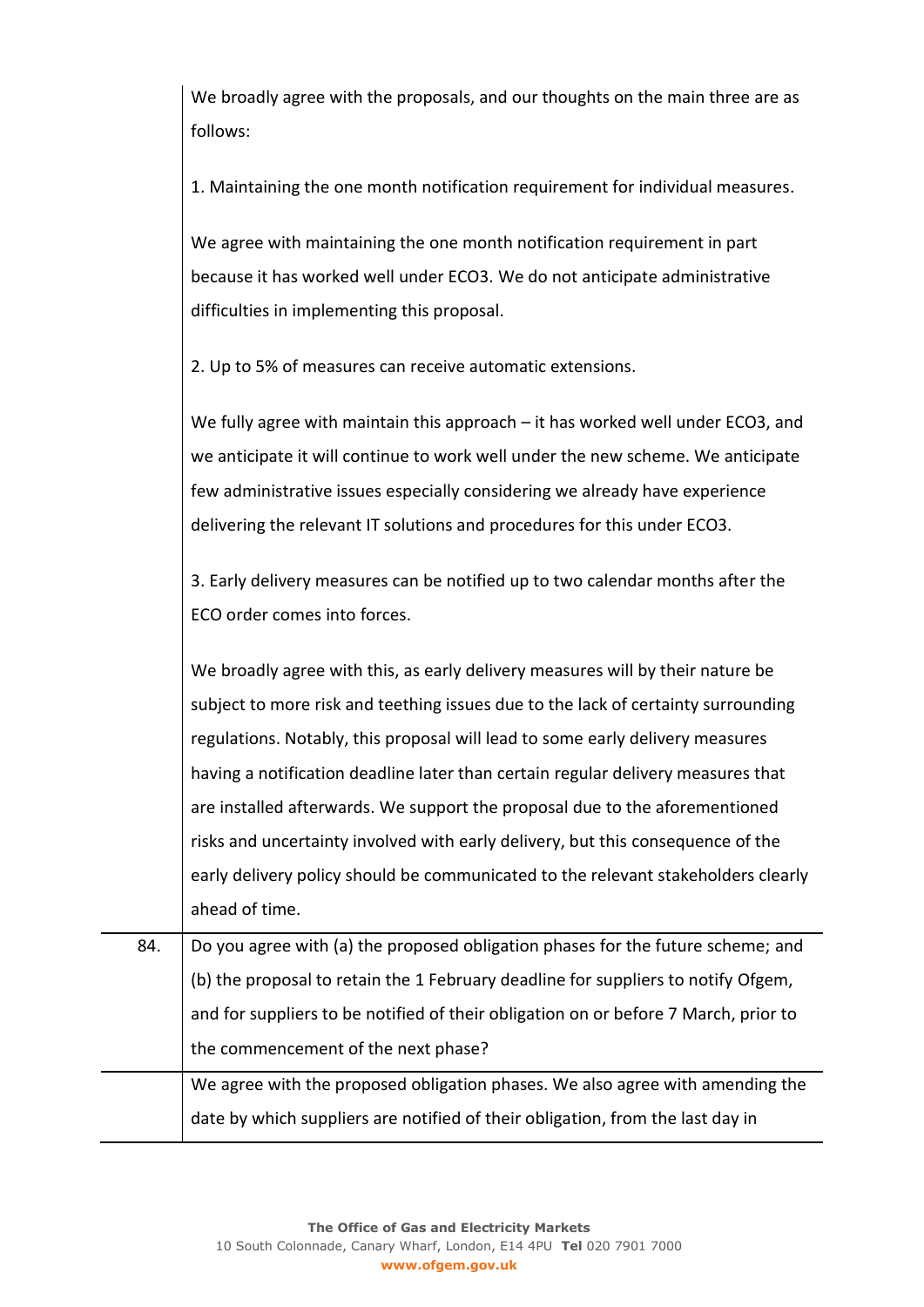|     | February to on or before 7 March, which will give us additional time to determine     |
|-----|---------------------------------------------------------------------------------------|
|     | each supplier's obligation.                                                           |
| 85. | Do you agree with the proposal to retain the mechanism for the trading of             |
|     | obligations and setting the deadline for applications as 30 September 2025?           |
|     | We agree with this proposal as it is consistent with the approach used under          |
|     | ECO3, which we have not experienced administrative issues with.                       |
| 86. | Do you agree with the proposal to retain the mechanism for the transfer of            |
|     | qualifying actions and setting the deadline for applications as 30 June 2026?         |
|     | We agree with this proposal. As above, it is consistent with the approach used in     |
|     | ECO <sub>3</sub> .                                                                    |
| 87. | Do you agree that an application for the transfer of qualifying actions should not    |
|     | be approved, if there is significant risk that the applicant supplier would be unable |
|     | to deliver its obligation?                                                            |
|     | We agree with this proposal. It should help prevent further obligation being lost     |
|     | from the scheme when a supplier exits the market. We request that this is             |
|     | specified in the ECO4 Order.                                                          |
| 88. | What actions do you consider appropriate to reduce the level of technical             |
|     | monitoring (TM) fails for loft insulation?                                            |
|     | We note that the introduction of industry standards and technical guidance has        |
|     | historically reduced the number of technical monitoring (TM) fails for other          |
|     | measures, such as Underfloor Insulation. Enhanced consumer protection and             |
|     | guarantee requirements through TrustMark may also help to improve quality and         |
|     | reduce TM fails.                                                                      |
| 89. | Should the guarantee durations for loft insulation and boilers be increased and to    |
|     | what duration?                                                                        |
|     | We would welcome an increase in guarantee durations for loft insulation and           |
|     | boiler measures. This should improve the level of consumer protection for             |
|     | households receiving these measures and help to reduce the volume of                  |
|     | premature replacements.                                                               |
|     |                                                                                       |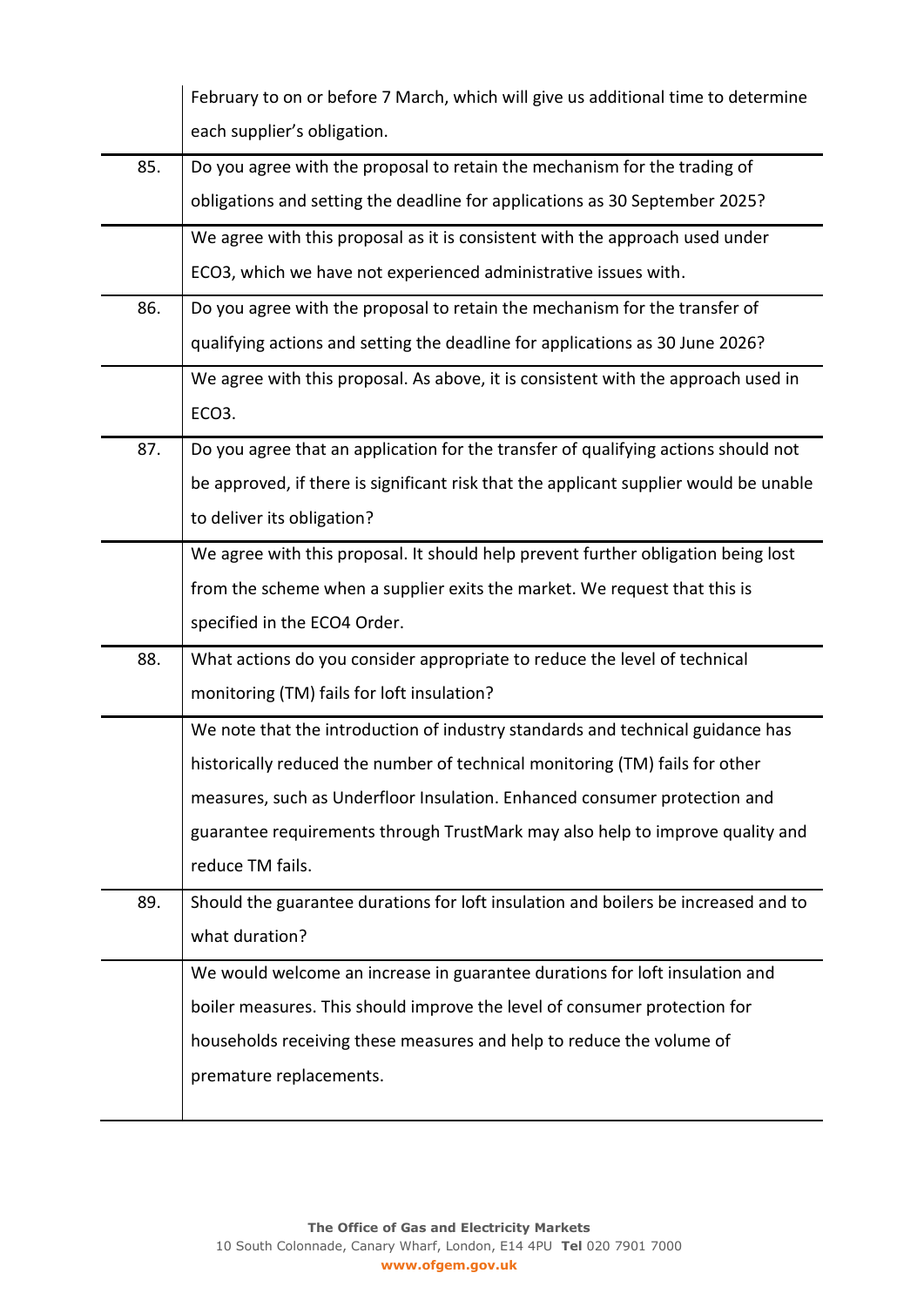|     | With regards to an appropriate duration, we note that the vast majority of        |
|-----|-----------------------------------------------------------------------------------|
|     | duplicate boiler measures on ECO3 have been replacing ECO1 and ECO2 boiler        |
|     | measures, with an average time between notified measures of 5.96 years.           |
|     | For loft insulation measures, the majority of ECO3 duplicates have again been     |
|     | against previous ECO1 and ECO2 measures, with an average period between           |
|     | notification of 4.24 years.                                                       |
|     | From an administrative point of view, the guarantee duration should not impact    |
|     | us provided that it does not excessively impact the supplier's ability to deliver |
|     | measures and remain compliant with their obligation.                              |
| 90. | What should be required for heating repair guarantee scope and length to ensure   |
|     | that these measures can be delivered through the scheme with appropriate          |
|     | consumer protection?                                                              |
|     | We do not have a view on the specific scope or length of heating repair           |
|     | guarantees, as long as it does not impact consumer protection, or the supplier's  |
|     | ability to deliver heating repair measures within the cap.                        |
|     |                                                                                   |
| 91. | If appropriate safeguards are put in place to prevent ECO guarantee requirements  |
|     | being changed without sufficient consultation with BEIS and wider industry,       |
|     | should all ECO guarantee requirements be mandated via TrustMark registration      |
|     | and compliance, rather than through ECO regulations?                              |
|     | Implementation of this proposal would likely reduce our administrative burden in  |
|     | this area and should lead to greater consistency across the schemes.              |
|     | This would enable compliance for installation standards to be overseen by one     |
|     | body. It may also facilitate installation standards, best practice guides,        |
|     | guarantees, and technical monitoring questions to be developed and updated        |
|     | alongside each other.                                                             |
| 92. | Do you agree that all measures (excluding DHS) referenced in the latest versions  |
|     | of PAS2035 and PAS2030 should be installed in accordance with these standards     |
|     | and delivered by a PAS-certified installer?                                       |
|     | We agree with proposals to continue the use of PAS2035 and PAS2030, and           |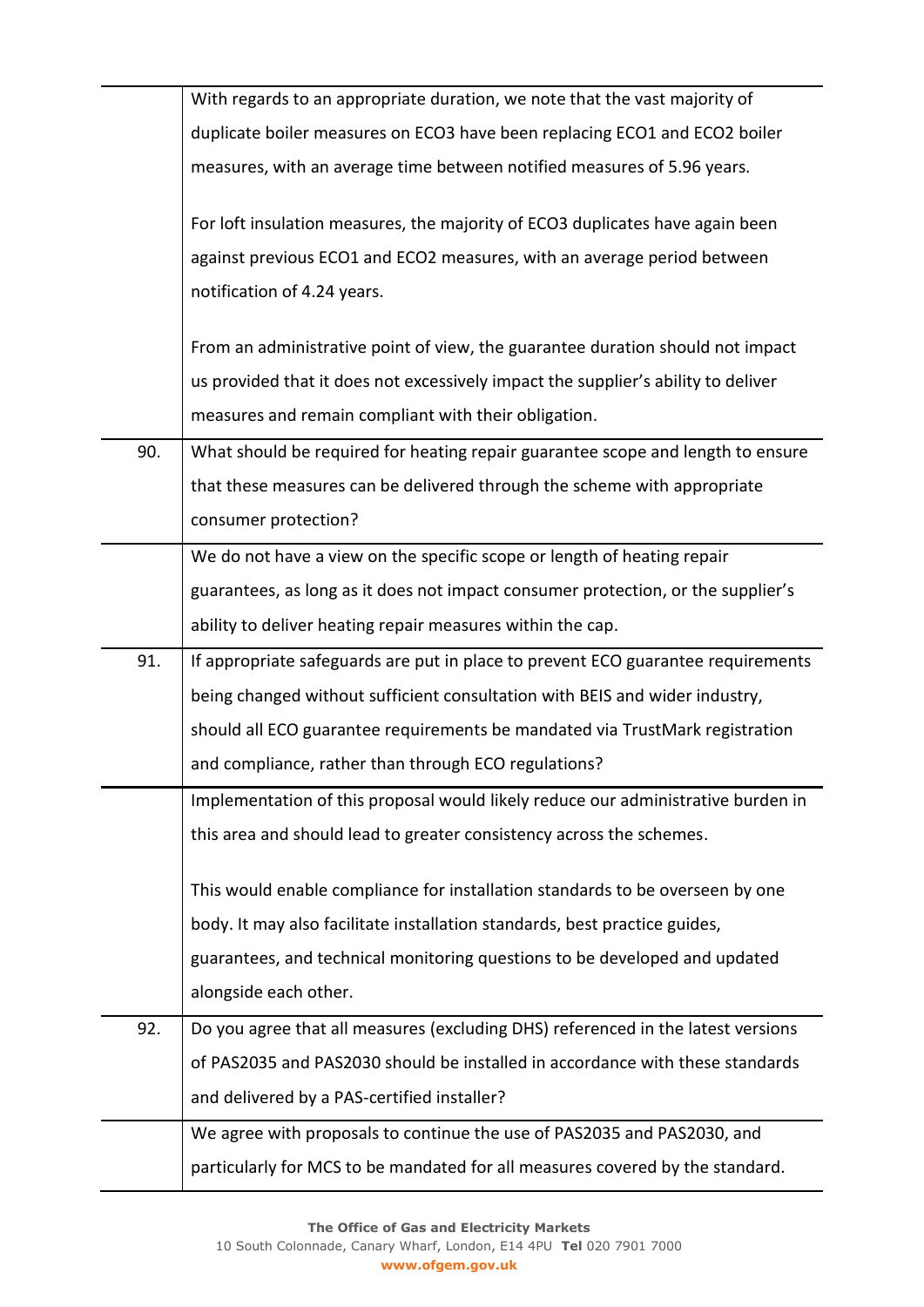|     | We anticipate that all relevant stakeholders will work together to develop an                  |
|-----|------------------------------------------------------------------------------------------------|
|     | increasingly streamlined process for both the supply-chain and consumers. We                   |
|     | look forward to seeing the plans for development of all the standards utilised in              |
|     | ECO4.                                                                                          |
| 93. | Should this requirement be enforced entirely via TrustMark registration and                    |
|     | compliance, and therefore not referenced in ECO legislation for ECO4?                          |
|     | The extent that Ofgem seeks evidence that a measure has indeed been installed                  |
|     | in adherence to all appropriate standards is a matter that we will be consulting               |
|     | on, particularly if this data is already being collected by TrustMark. It's not clear          |
|     | that removing the specific references to PAS will reduce this administration any               |
|     | further, as we're keen to avoid duplication regardless. However it may act to                  |
|     | reinforce such a change of responsibility.                                                     |
|     |                                                                                                |
|     | We can also see value in not being constrained by the legislation should there be              |
|     | any changes to the PAS version.                                                                |
| 94. | Do you agree with our proposal to retain the Innovation Measure mechanism,                     |
|     | which would be capped at 10% of a supplier's obligation?                                       |
|     | We agree with the proposal to retain the Innovation Measure mechanism along                    |
|     | with the 10% cap.                                                                              |
|     | Retaining this mechanism should encourage the delivery of higher quality                       |
|     | products and installation practices to fuel poor households. The ECO obligation                |
|     | encourages measures to be delivered at the lowest cost, driving the market                     |
|     | towards lower cost products even though they may not be optimal in all                         |
|     | scenarios. The Innovation Measure uplift may help to address this by incentivising             |
|     | delivery of products with a greater range of features and benefits, that might not             |
|     | have otherwise been delivered.                                                                 |
|     | We would note the additional complexity introduced to the innovation process                   |
|     |                                                                                                |
|     |                                                                                                |
|     | through the proposed reforms, and the resulting increase in administrative<br>burden and risk. |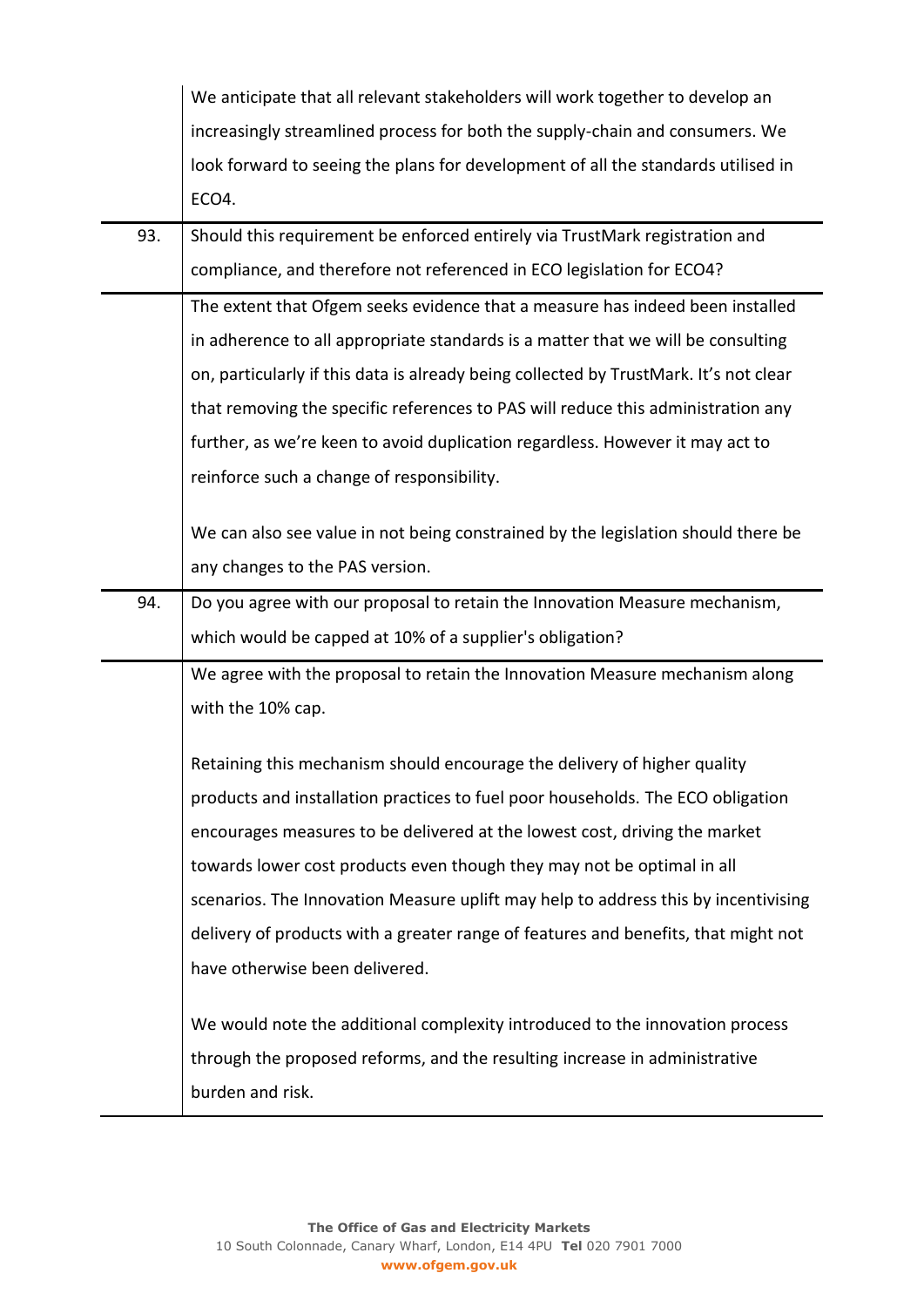| 95. | Do you agree with our proposal to introduce a 'High' level of uplift of 45%,     |
|-----|----------------------------------------------------------------------------------|
|     | alongside the current 'Standard' 25%, based on a distinction between a moderate  |
|     | improvement and substantial improvement, decided upon by the TAP?                |
|     | Under ECO3, the TAP provide an advisory role to assist Ofgem with decisions on   |
|     | innovation measure applications. From our understanding, the TAP is intended to  |
|     | provide the same advisory role under ECO4, with any decisions resting with       |
|     | Ofgem.                                                                           |
|     | If BEIS intend the TAP to be given decision making powers under ECO4, this would |
|     | need to be clearly defined in legislation.                                       |
|     | We would continue to support further incentivising innovation through an         |
|     | increased uplift, however would note the additional complexity introduced        |
|     | through the use of two levels. Under ECO3, Ofgem must assess whether an          |
|     | application demonstrates an improvement or not. The proposal for ECO4 will also  |
|     | involve assessing the degree of improvement. Without robust legislation, this    |
|     | assessment may be challenging and is likely to significantly increase the        |
|     | administrative burden associated with making decisions.                          |
|     | We require clear boundaries for the uplifts to ensure that it is easy for the    |
|     | applicants and the decision makers to understand what uplift should be applied   |
|     | early in the process. This will reduce the administrative burden in assessing    |
|     | applications and allow applicants to make better informed commercial decisions   |
|     | on this route.                                                                   |
| 96. | Do you agree with our proposal to expand on the current criteria for determining |
|     | whether there is an improvement to include environmental impact consumer         |
|     | care, and delivery costs?                                                        |
|     | We agree with the proposal for additional criteria to be considered in assessing |
|     | the improvement. Improved consumer care would benefit fuel poor households       |
|     | and promote greater understanding and assistance with on-going maintenance,      |
|     | which would also improve the durability of products and resulting cost savings.  |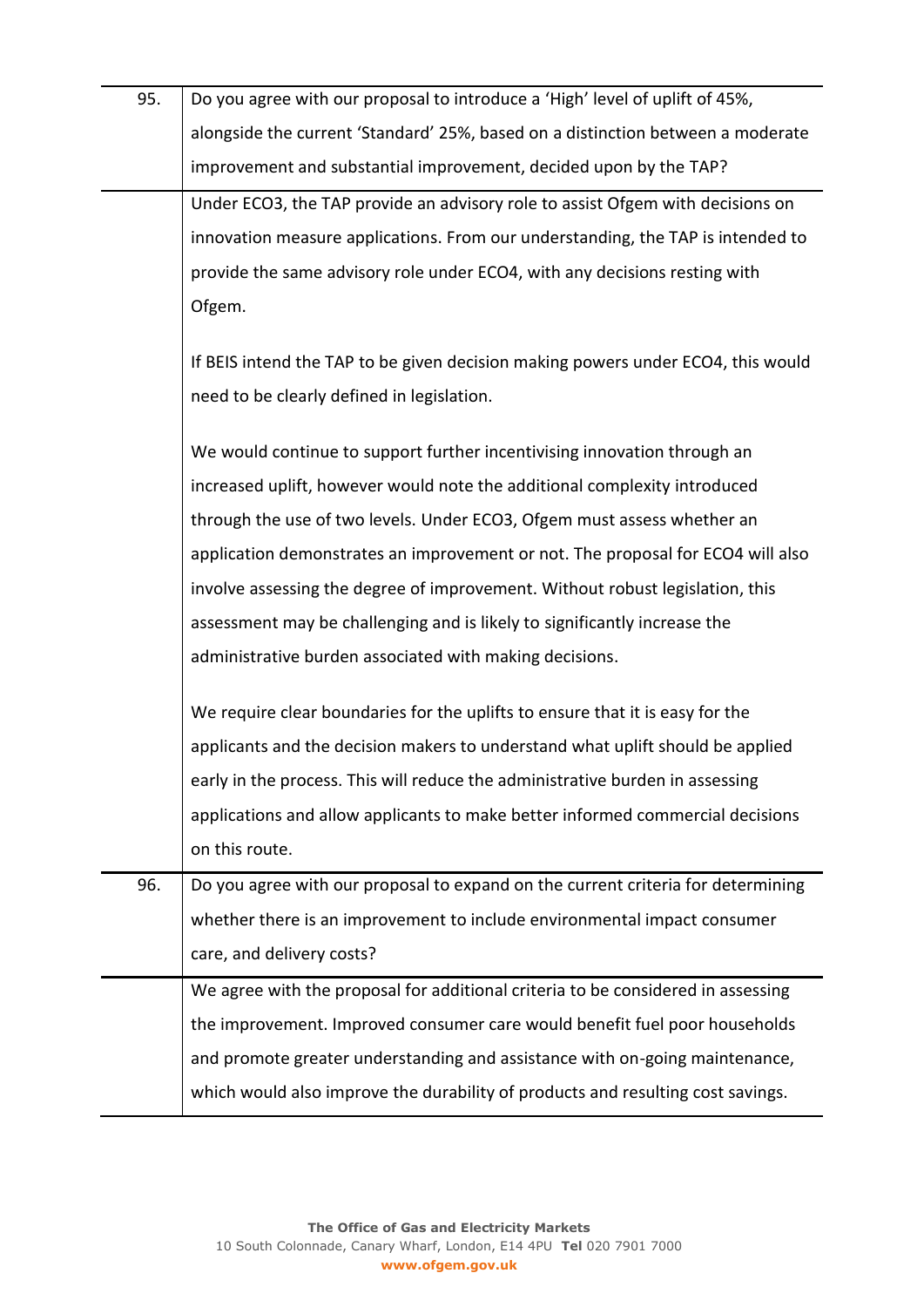|     | Consideration of the carbon impact of products would also be in line with the      |
|-----|------------------------------------------------------------------------------------|
|     | Government's legislative commitment of reaching net zero by 2050.7                 |
|     | As outlined in Q95, further clarity on how these criteria should be assessed for   |
|     | moderate and high uplifts would be welcomed.                                       |
| 97. | Do you agree with our proposal to reward sponsoring suppliers with an increased    |
|     | uplift of 2% after application approval?                                           |
|     | We agree with the proposal to increase the uplift for sponsoring suppliers,        |
|     | however we do not have a view on the level of the uplift itself. We also note that |
|     | a supplier-specific uplift will increase Ofgem's administration with regards to    |
|     | innovation measures.                                                               |
| 98. | Given the proposed reforms to ECO4 and the continued focus on providing            |
|     | support to low income, vulnerable and fuel poor householders, should the DA        |
|     | mechanism be retained for ECO4, and be the vehicle used in providing support for   |
|     | single measure product testing? Are there any other mechanisms that may be         |
|     | better suited to product testing?                                                  |
|     | We are of the view that the Demonstration Action (DA) mechanism should not be      |
|     | retained for ECO4.                                                                 |
|     | A single DA measure accounts for a larger proportion of the obligation in          |
|     | comparison to a similar standard measure, however it may not result in any cost    |
|     | savings. For example, DA measures have additional costs associated with            |
|     | monitoring and delivery, but because the purpose of the trial is to test the       |
|     | product's effectiveness, there is no guarantee that it will achieve a measurable   |
|     | cost saving in practice.                                                           |
|     | Further lowering the technology readiness level (TRL) for a product could mean     |
|     | that products are not fully tested prior to being installed, and therefore carry a |
|     | higher level of risk than typical ECO measures.                                    |
|     | In light of the above, we would question the suitability of the DA mechanism for   |
|     | ECO4, given the main objective of the scheme is to reduce fuel poverty by          |

<sup>7</sup> This target was enshrined into law in the 'The Climate Change Act 2008 (2050 Target Amendment) Order 2019'.